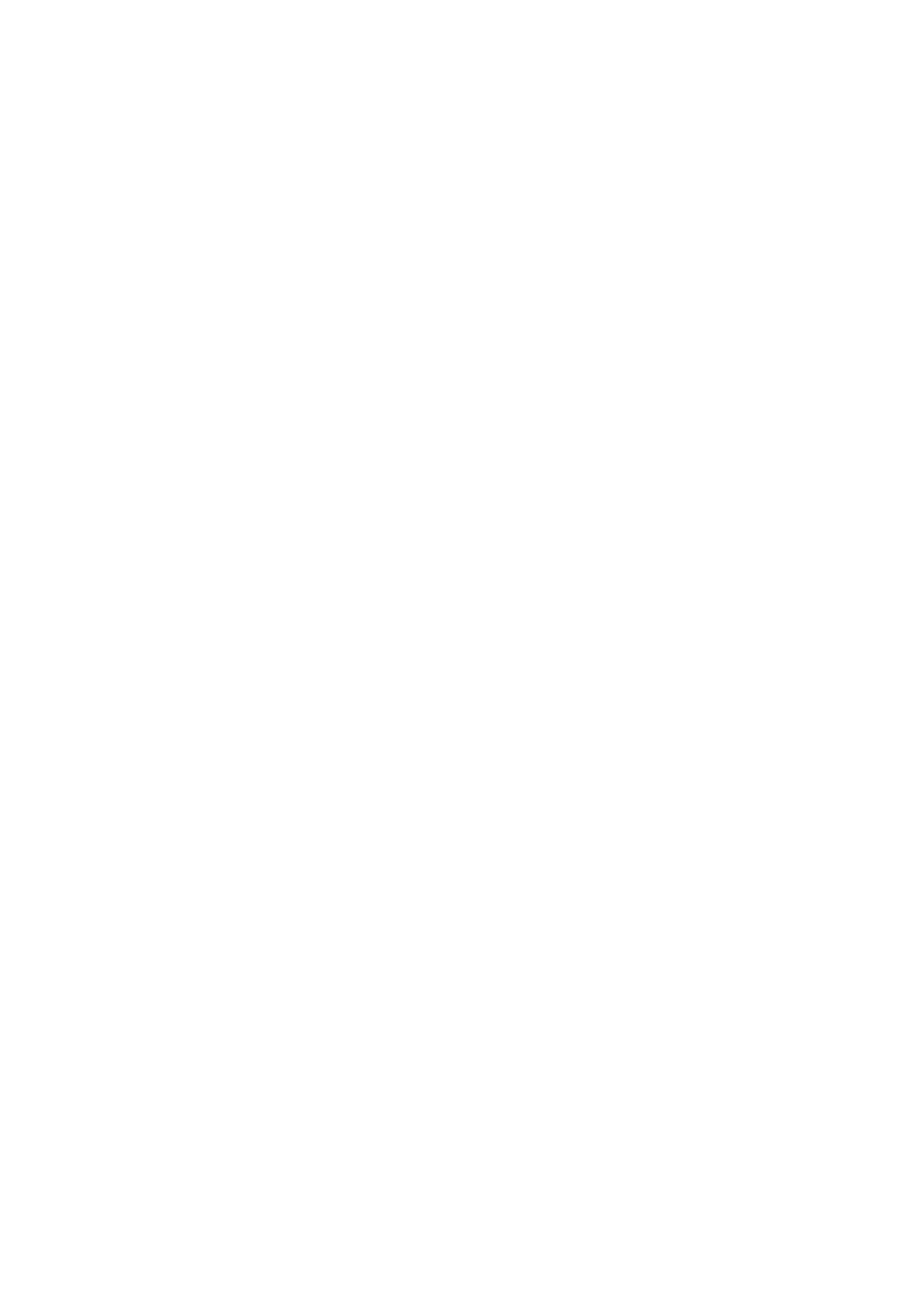



## *Guidance on Transport Assessment*

March 2007 London: TSO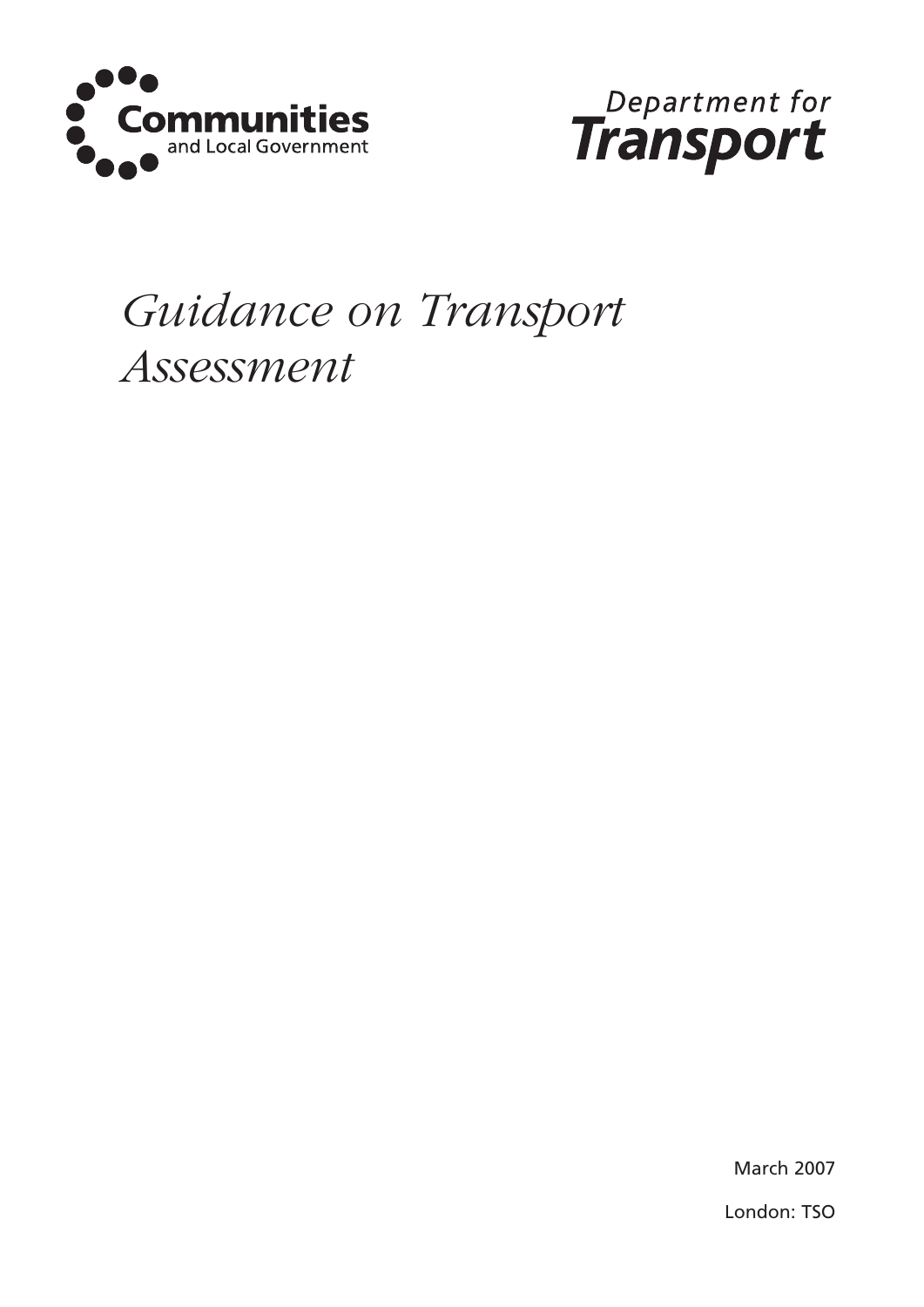Published by TSO (The Stationery Office) and available from:

**Online www.tsoshop.co.uk**

#### **Mail, Telephone, Fax & E-mail** TSO

PO Box 29, Norwich, NR3 1GN Telephone orders/General enquiries: 0870 600 5522 Fax orders: 0870 600 5533 E-mail: customer.services@tso.co.uk Textphone 0870 240 3701

#### **TSO Shops**

 Kingsway, London, WC2B 6PQ 7242 6393 Fax 020 7242 6394 Arthur Street, Belfast BT1 4GD 9023 8451 Fax 028 9023 5401 Lothian Road, Edinburgh EH3 9AZ 606 5566 Fax 0870 606 5588

#### **TSO@Blackwell and other Accredited Agents**

| Department for Transport                     |
|----------------------------------------------|
| Great Minster House                          |
| 76 Marsham Street                            |
| London                                       |
| W <sub>1</sub> P <sub>4</sub> D <sub>R</sub> |
| Telephone 020 7944 8300                      |
| Website: www.dft.gov.uk                      |

Communities and Local Government Eland House Bressenden Place London London SW1E 5DU Fax 020 7944 4101 Website: www.communities.gov.uk

© Crown copyright, 2007, except where otherwise stated

#### *Copyright in the typographical arrangement rests with the Crown.*

*This publication, excluding logos, may be reproduced free of charge in any format or medium for noncommercial research, private study or for internal circulation within an organisation. This is subject to it being reproduced accurately and not used in a misleading context. The copyright source of the material must be acknowledged and the title of the publication specified.*

For any other use of this material, apply for a Click-Use Licence at www.opsi.gov.uk/clickuse/index.htm, or by writing to the Licensing Division, Office of Public Sector Information, St Clements House, 2–16 Colegate, Norwich NR3 1BQ, fax 01603 723000, e-mail licensing@opsi.x.gsi.gov.uk

This is a value added publication which falls outside the scope of the Public Sector Information Click-Use Licence.

Printed in Great Britain on paper containing at least 75% recycled fibre.

ISBN 978-0-11-552856-9

Noosh 5514419 C30 02/07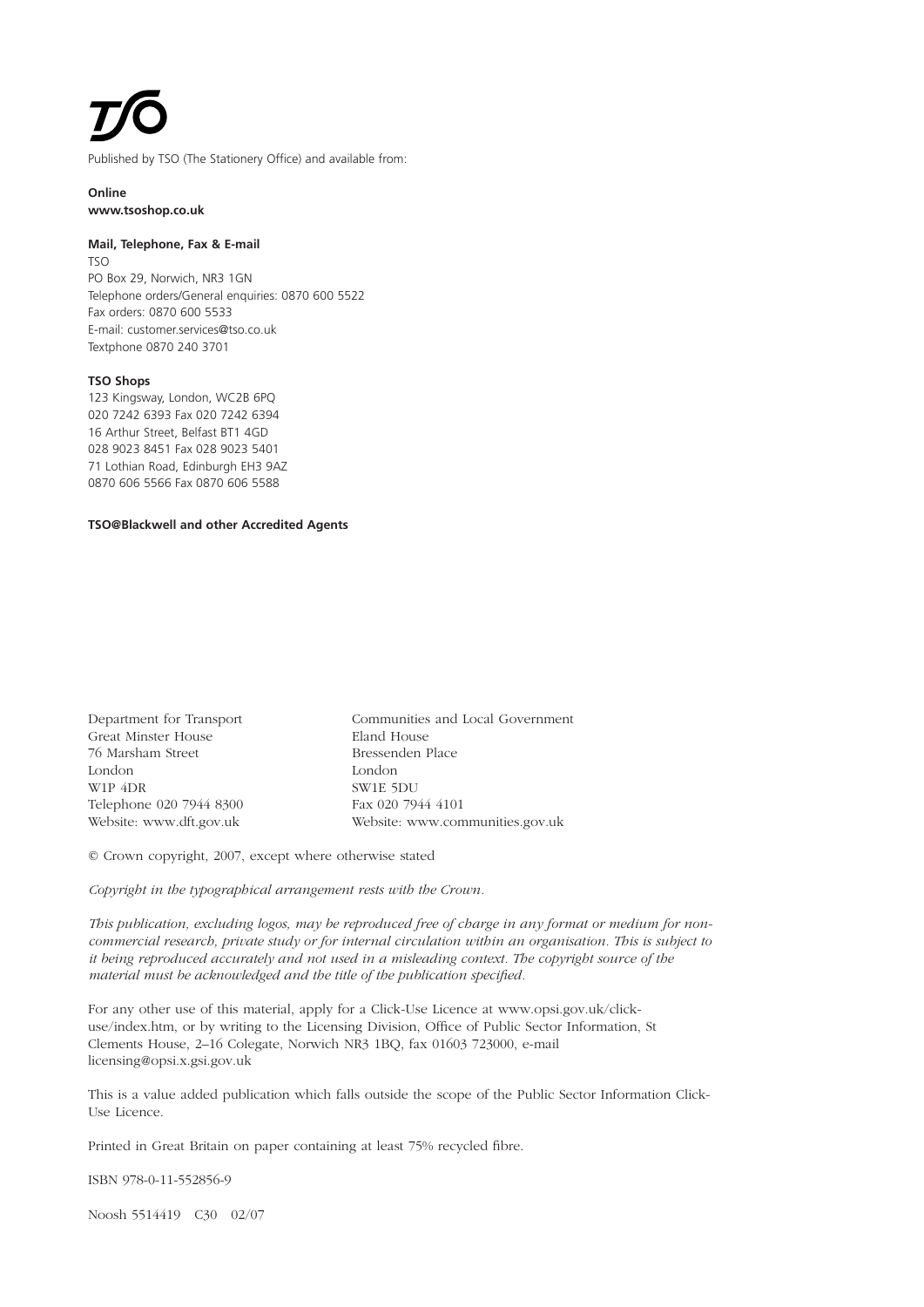### **CONTENTS**

| <b>CHAPTER 1</b>                                           |         |
|------------------------------------------------------------|---------|
| Introduction                                               | 5       |
| Purpose of this guidance                                   | 5       |
| Policy context                                             | 6       |
| Principles of the assessment                               | 8       |
| Structure of the guidance                                  | $\circ$ |
| <b>CHAPTER 2</b><br>Identifying the need for an assessment | 11      |
| Pre-application discussions                                | 11      |
| When an assessment is needed                               | 12      |
| <b>CHAPTER 3</b><br>Preparing a transport statement        | 14      |
| Existing conditions                                        | 14      |
| Proposed development                                       | 15      |
| <b>CHAPTER 4</b>                                           |         |
| Preparing a transport assessment                           | 17      |
| Introduction                                               | 17      |
| Development proposal and planning policy framework         | 20      |
| Existing conditions                                        | 20      |
| Proposed development                                       | 24      |
| Appraising the impact of the proposed development          | 25      |
| Assessment years                                           | 28      |
| Analysis period                                            | 29      |
| Development trip generation                                | 30      |
| Environmental impact issues                                | 33      |
| Promoting smarter choices via travel plans                 | 33      |
| Transport impacts and mitigation measures                  | 34      |
| <b>CHAPTER 5</b>                                           |         |
| The link with the development plan making process          | 36      |
| Regional and local planning framework                      | 36      |
| Strategic road network                                     | 38      |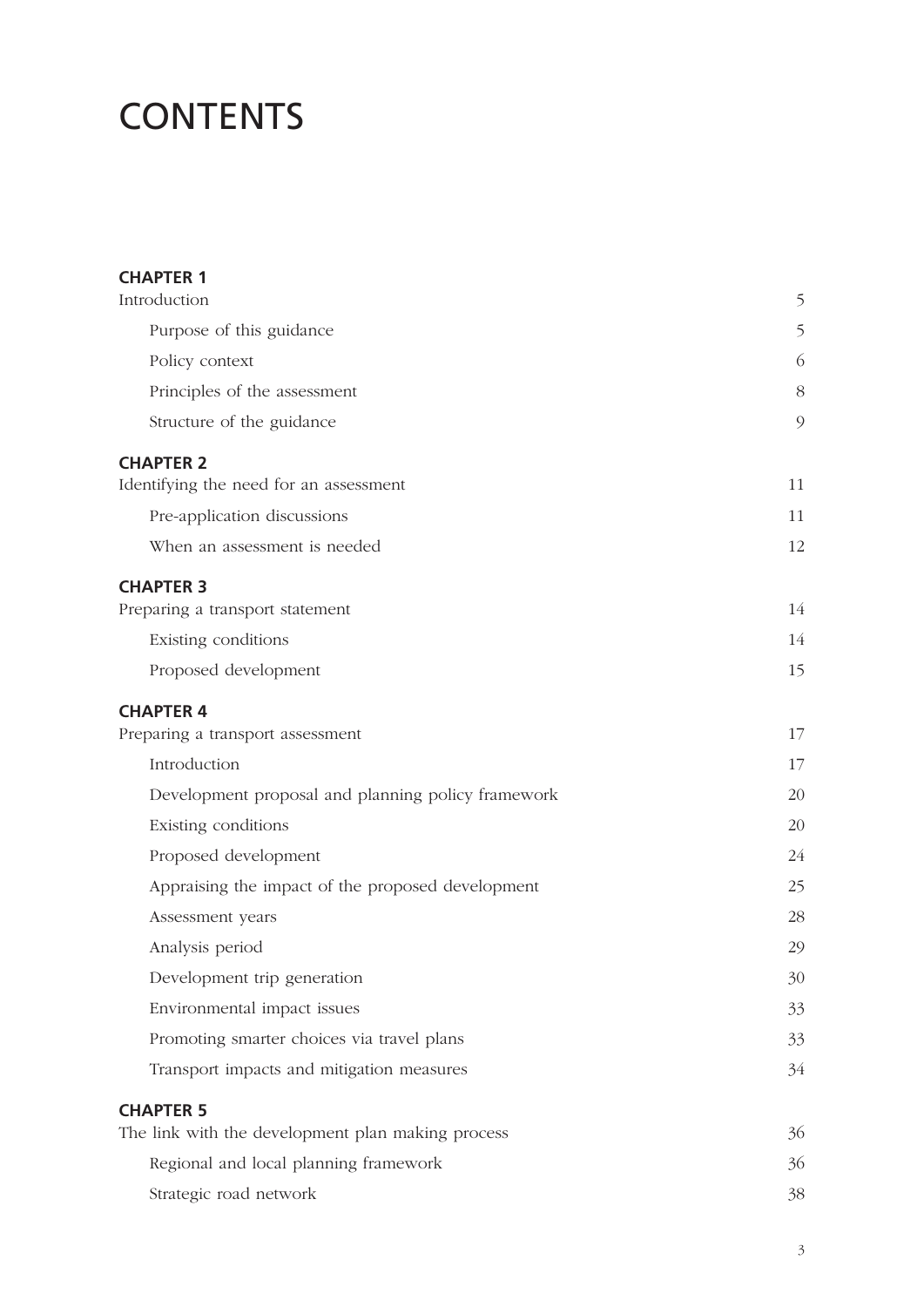| <b>LIST OF ABBREVIATIONS</b>                                         | 39 |
|----------------------------------------------------------------------|----|
| <b>APPENDIX A</b><br>Initial appraisal consultation form             | 41 |
| <b>APPENDIX B</b><br>Indicative thresholds for transport assessments | 47 |
| <b>APPENDIX C</b><br>Environmental impacts                           | 50 |
| <b>APPENDIX D</b><br>Roles of key stakeholders                       | 52 |
| <b>APPENDIX E</b><br>Delivery mechanisms: legal agreements           | 55 |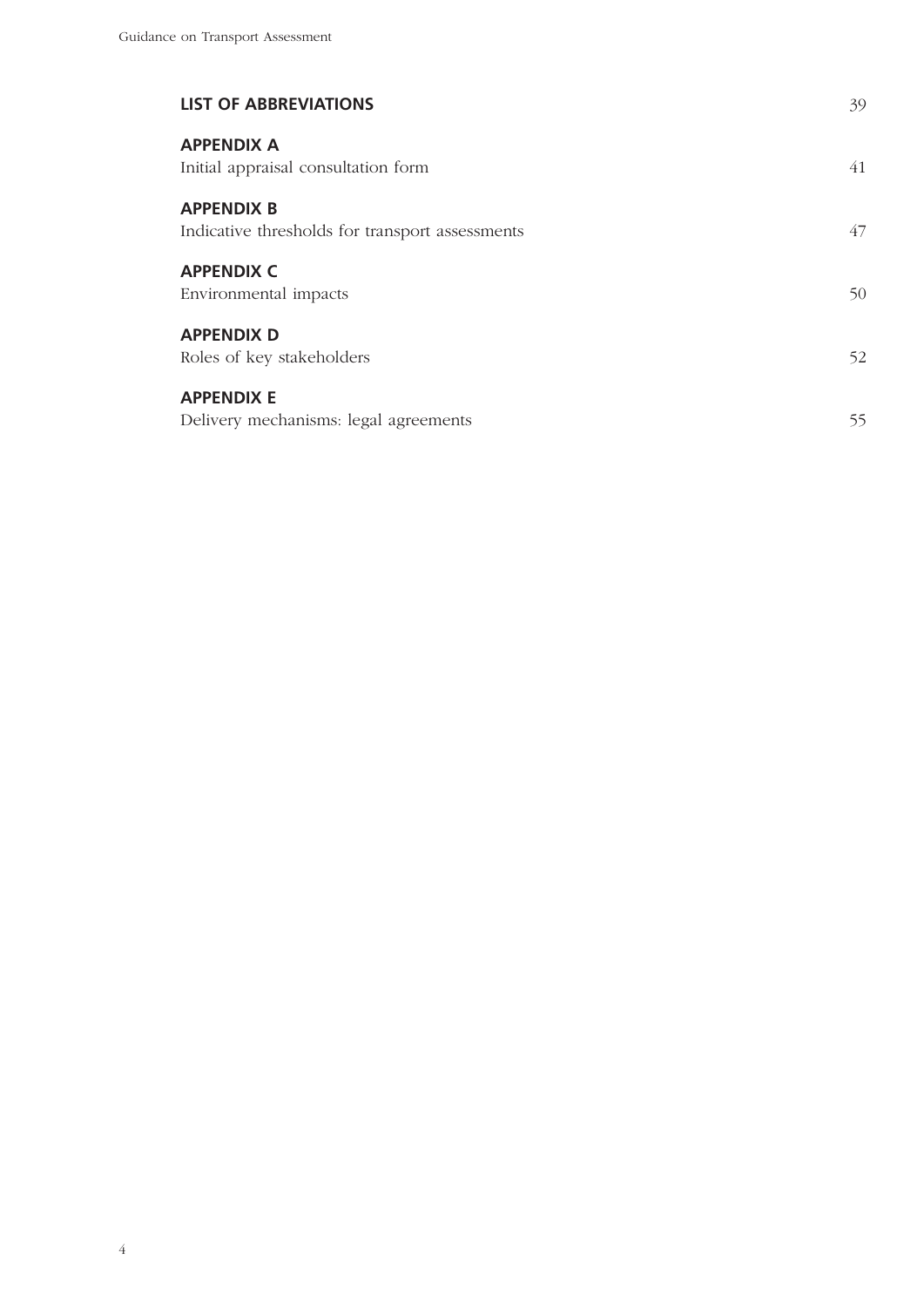### CHAPTER 1 Introduction

#### **PURPOSE OF THIS GUIDANCE**

- 1.1 *Planning Policy Guidance Note 13: Transport* (PPG13) states that, where a new development is likely to have significant transport implications, a Transport Assessment (TA) should be prepared and submitted with a planning application for the development. It will then be used to determine whether the impact of the development on transport is acceptable. TAs are normally produced by developers and are used by decision makers in the planning process .
- 1.2 A TA is a comprehensive and systematic process that sets out transport issues relating to a proposed development. It identifies what measures will be taken to deal with the anticipated transport impacts of the scheme and to improve accessibility and safety for all modes of travel, particularly for alternatives to the car such as walking, cycling and public transport.
- 1.3 In some cases, the transport issues arising out of development proposals may not require a full TA to inform the process adequately and identify suitable mitigation. In these instances, it has become common practice to produce a simplified report in the form of a Transport Statement (TS). There will also be situations where the transport issues relating to a development proposal are limited, and no formal assessment is necessary.
- 1.4 This document, *Guidance on Transport Assessment* (GTA), is intended to assist stakeholders in determining whether an assessment may be required and, if so, what the level and scope of that assessment should be. It provides guidance on the content and preparation of TAs and TSs.
- 1.5 However, it is not a statement of Government policy and therefore should be read in conjunction with, and in the context of, relevant Government policies, in particular those relating to transport and planning. It is also important to note that the decision to grant planning permission for a development proposal is based on several considerations. A TA focuses primarily on the transport implications of the development, and therefore the completion of a TA does not guarantee the granting of planning consent.
- 1.6 This guidance applies to England only, and not Scotland, Wales or Northern Ireland. Developers should also have regard to any more specific current guidance issued by local authorities. In particular, developers operating in the vicinity of London should note the guidance issued by Transport for London (TfL). Planning applications meeting the criteria for referral to the Mayor should follow TfL's Transport Assessment best practice guidance (May 2006) at www.tfl.gov.uk/transportasssessment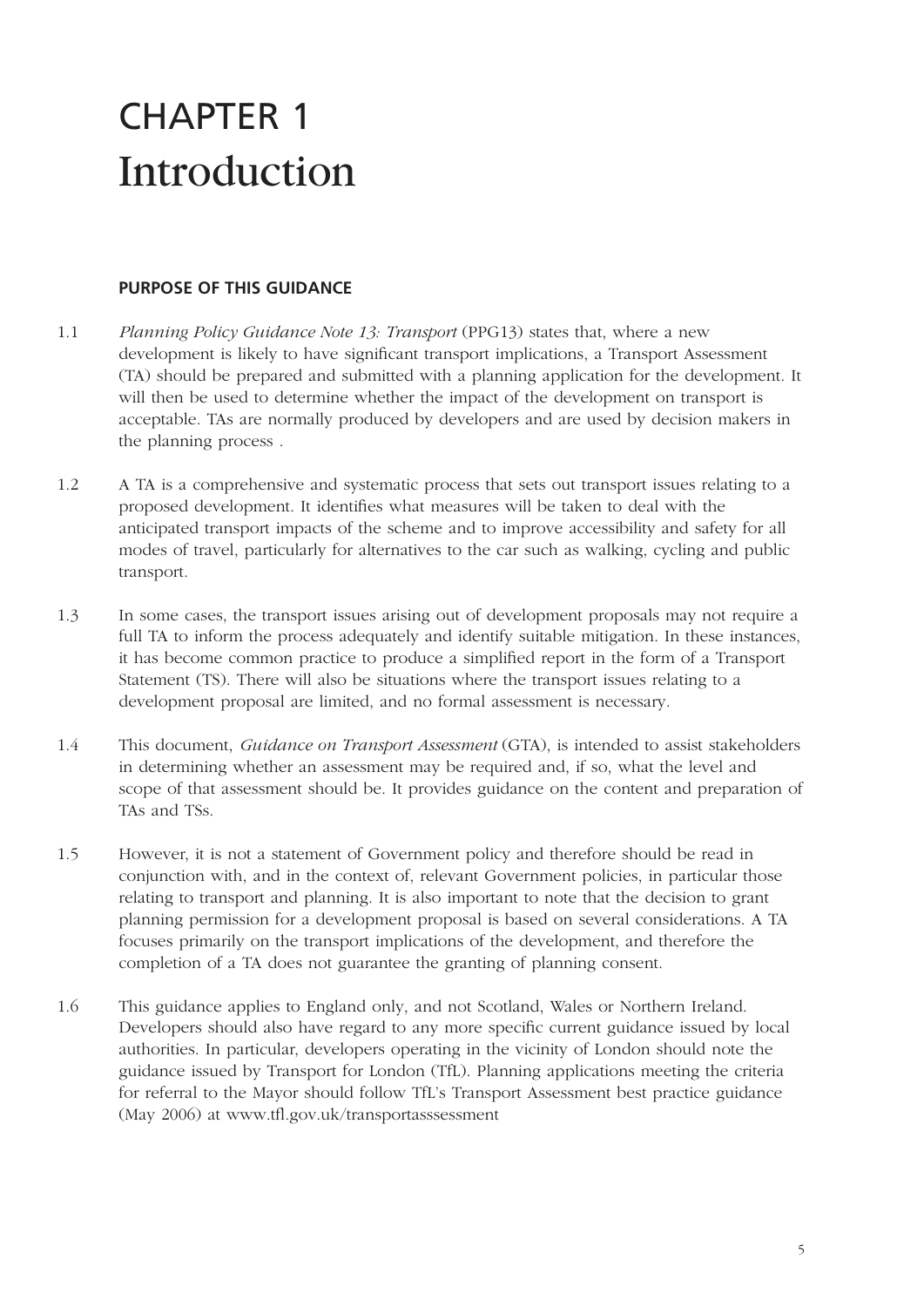#### **POLICY CONTEXT**

- 1.7 The previous guidance on the assessment of the transport implications of development proposals was the *Guidelines for Traffic Impact Assessment*, published by the Institution of Highways and Transportation (IHT) in 1994. Since the IHT guidelines were produced, there has been a significant change in Government policy and general guidance regarding improved sustainability in transport.
- 1.8 This document brings the guidance on transport assessment up to date with these changes in Government policy. It expands the scope of the guidance to cover the assessment of the potential implications of development proposals on the entire transport system, including the public transport system (buses, rail and trams), the Strategic Road Network (SRN), local highways and footways.
- 1.9 The Government first published its Sustainable Development Strategy in 1994, following the 1992 Earth Summit. The Strategy was revised in 1999 and again in 2005, with the publication of *Securing the Future*. The Strategy has set the context for the Government's transport and planning policies, with sustainable development and sustainable communities at their core.
- 1.10 *Planning Policy Statement 1: Delivering Sustainable Development* (PPS1) describes the Government's objectives for the planning system. Sustainable development is the main principle underpinning planning. Planning has a key role to play in the creation of sustainable communities: communities that will stand the test of time, where people want to live, and which will enable people to meet their aspirations and potential.
- 1.11 *Managing Our Roads* (DfT, 2003) and *The Future of Transport – a Network for 2030* (DfT White Paper, 2004) set out the Government's long-term strategy for transport. An underlying objective of the strategy set out in the White Paper is to deal with the pressures of increasing demand for travel by striking the right balance among our environmental, economic and social objectives, now and into the future. In terms of the road network, this means:
	- new capacity, where it is needed and justified on environmental and social grounds;
	- locking in the benefits of new capacity through measures such as high occupancy vehicle lanes and tolling, where appropriate;
	- the Government leading the debate on road pricing and the opportunity this gives to motorists to make better choices;
	- better management of the network; and
	- using new technology, so the travelling public can make smarter journey choices.

In terms of enhancing local travel, this means:

- freer-flowing local roads delivered through measures such as congestion charging;
- more, and more reliable buses enjoying more road space;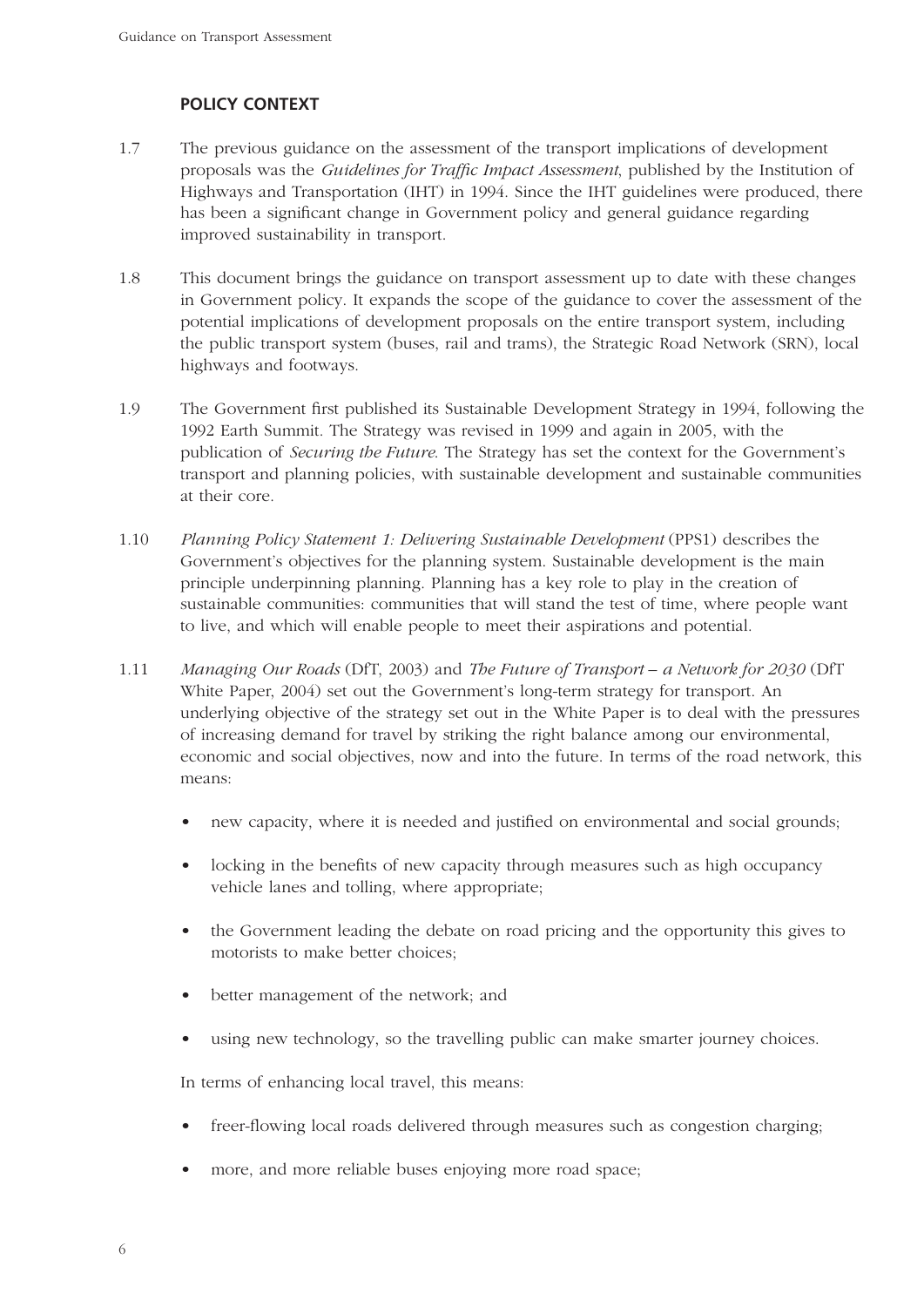- demand-responsive bus services that provide accessibility in areas that cannot support conventional services;
- looking at ways to make services more accessible, so that people have a real choice about when and how they travel;
- tackling the environmental impacts of travel by encouraging more sustainable travel choices through promoting the use of school travel plans, workplace travel plans and personalised journey planning, and encouraging people to consider alternatives to using their cars; and
- creating a culture and improved quality of local environment, so that cycling and walking are seen as an attractive alternative to car travel for short journeys, particularly for children.
- 1.12 The *Future of Transport* and *Future of Rail* White Papers (DfT, 2004) set out the Government's approach to the rail industry, and for the use of rail in providing alternatives to road travel for people and freight. The railways are a vital part of the country's transport infrastructure, and the Government wants to see this continue and accelerate.
- 1.13 *PPG 13: Transport* describes the link between planning and transport policy. The objectives of this guidance are to integrate planning and transport at the national, regional, strategic and local level. This is in order to promote more sustainable transport choices both for people and moving freight; promote accessibility to jobs, shopping, leisure facilities and services by public transport, walking and cycling; and reduce the need to travel, especially by car.
- 1.14 The Planning and Compulsory Purchase Act 2004 reformed the planning system to place a renewed emphasis on sustainable development and strengthen the role of regional planning, replacing Regional Planning Guidance (RPG) with statutory Regional Spatial Strategies (RSS). *Planning Policy Statement 11: Regional Spatial Strategies* describes the role of RSSs in setting out a spatial vision for each region across a 15–20-year period and a broad development strategy to achieve that vision. RSSs incorporate Regional Transport Strategies (RTSs) that outline the transport measures needed to support the spatial strategy and provide a long-term framework to integrate transport and spatial planning in the region. Together, they provide a spatial framework that informs the preparation of the Local Development Documents (LDDs) and Local Transport Plans (LTPs) that set out local planning authorities' policies and proposals for the development of their area.
- 1.15 The role of transport in securing sustainable development is also set out within PPS1. It identifies the role of planning in facilitating and promoting sustainable and inclusive patterns of urban and rural development. Key elements in achieving more sustainable patterns of development include: encouraging more efficient use of land; managing the pattern of development to reduce the need to travel; promoting accessibility to jobs, shopping, leisure facilities and services by public transport, walking and cycling, in particular by focusing major trip generating development in existing centres and near to public transport interchanges.
- 1.16 The draft Planning Policy Statement *Planning and Climate* (which will act as a supplement to *Planning Policy Statement 1*) sets out how planning, in providing for the new homes, jobs and infrastructure needed by communities, should help shape places with lower carbon emissions and which are resilient to the climate change now accepted as inevitable.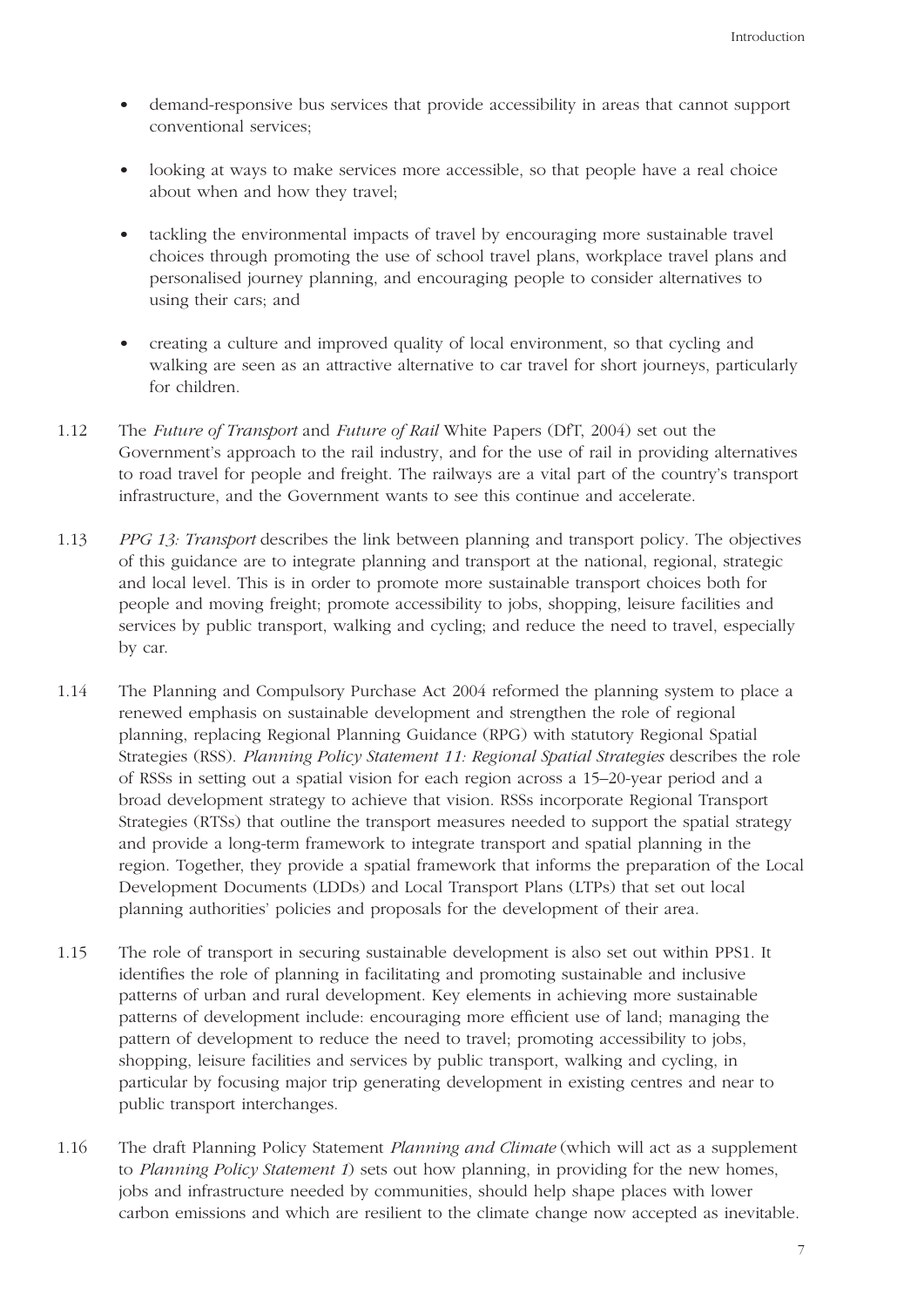The PPS expects planning to be a positive force for change and help secure progress against the UK's emissions targets, both by direct influence on energy use and emissions, and in bringing together and encouraging action by others. It should also help deliver the Government's ambition of zero carbon development and give communities real opportunities to take action on climate change.

1.17 Finally, the Traffic Management Act 2004 places a network management duty on local traffic authorities in England. They have a duty to manage their road network with a view to securing the expeditious movement of traffic on the authority's road network, which implies a network that is working efficiently without unnecessary delay to those travelling on it, and facilitating it on road networks for which another authority is the traffic authority. The duty is not limited to the actions of the traffic department within an authority. It extends to the authority exercising its powers as highway authority and street authority under the Highways Act 1980 and the New Roads and Street Works Act 1991, and indeed any power to regulate or co-ordinate the uses made of any road.

#### **PRINCIPLES OF THE ASSESSMENT**

- 1.18 A properly prepared TA will help LPAs assess the development's compatibility with the relevant planning policy framework (usually the Local Development Framework) and, in particular, the relevant transport strategy (usually the Local Transport Plan). It will allow the transport implications of proposed developments to be properly considered and, where appropriate, will help identify suitable measures to achieve a more sustainable and environmentally sound outcome. A TA can also address issues likely to be of concern to the local traffic authority (and the Highways Agency where relevant) in performing their network management duties.
- 1.19 In preparing a transport assessment the following considerations will therefore be relevant.

#### **Encouraging environmental sustainability**

- **Reducing the need to travel, especially by car** reducing the need for travel, reducing the length of trips, and promoting multi-purpose or linked trips by promoting more sustainable patterns of development and more sustainable communities that reduce the physical separation of key land uses.
- **Tackling the environmental impact of travel** by improving sustainable transport choices, and by making it safer and easier for people to access jobs, shopping, leisure facilities and services by public transport, walking, and cycling.
- **The accessibility of the location** the extent to which a site is, or is capable of becoming, accessible by non car modes, particularly for large developments that involve major generators of travel demand.
- **Other measures which may assist in influencing travel behaviour (ITB)** achieving reductions in car usage (particularly single occupancy vehicles), by measures such as car sharing/pooling, High Occupancy Vehicle (HOV) lanes and parking control.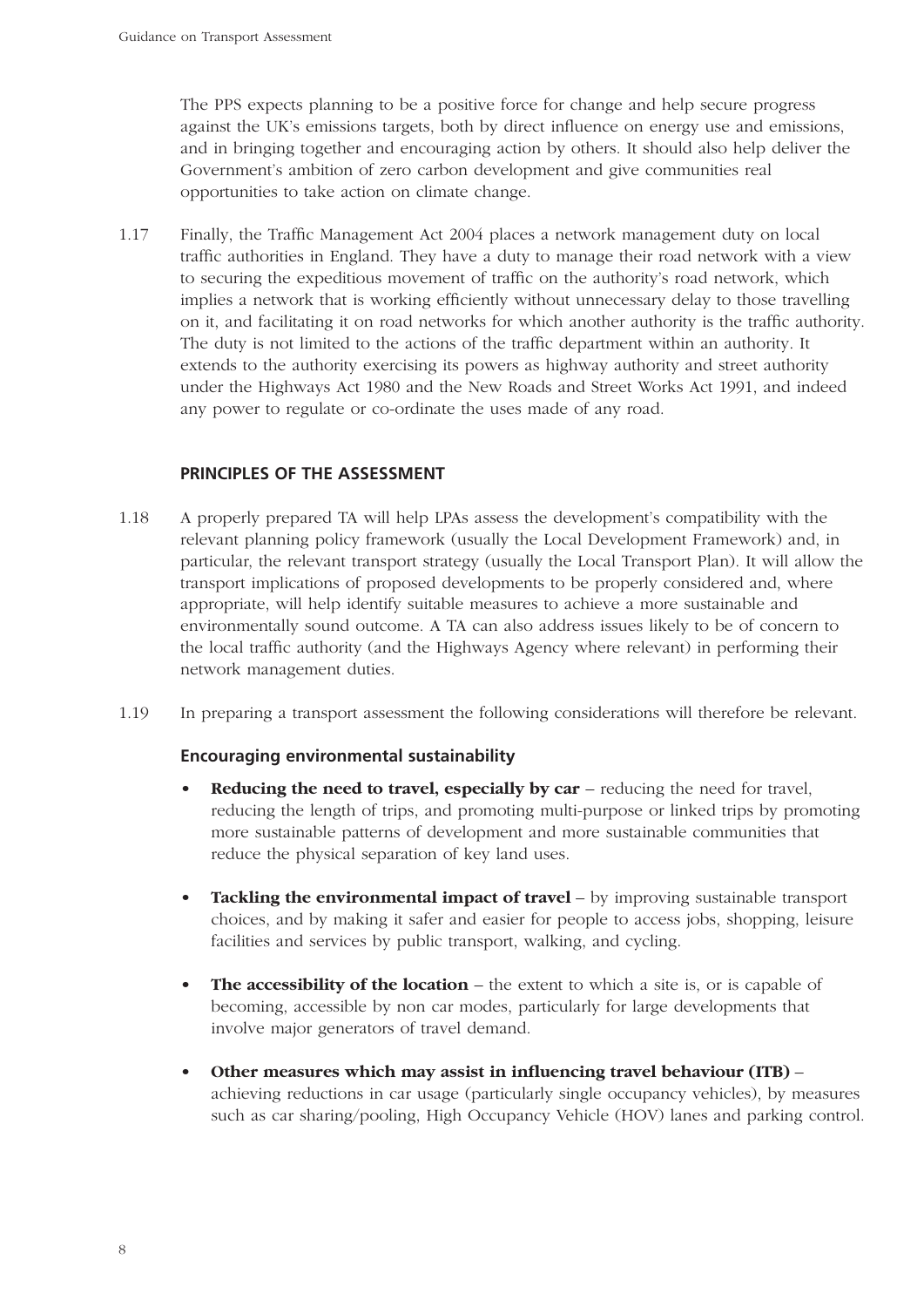#### **Managing the existing network**

- **Making best possible use of existing transport infrastructure** for instance by low-cost improvements to the local public transport network and using advanced signal control systems, public transport priority measures (bus lanes), or other forms of Intelligent Transport Systems (ITS) to improve operations on the highway network. It should be noted that the capacity of the existing public transport infrastructure and footpaths is finite, and in some areas overcrowding already exists.
- **Managing access to the highway network** taking steps to maximise the extent to which the development can be made to 'fit' within the available capacity by managing access from developments onto the highway network.

#### **Mitigating residual impacts**

- **Through demand management** using traffic control measures across a wide network to regulate flows.
- **Through improvements to the local public transport network, and walking and cycling facilities** – for example, by extending bus routes and increasing bus frequencies, and designing sites to facilitate walking and cycling.
- **Through minor physical improvements to existing roads** it may be possible in some circumstances to improve the capacity of existing roads by relatively minor physical adjustments such as improving the geometry of junctions etc. within the existing highway boundary.
- **Through provision of new or expanded roads** it is considered good transport planning practice to demonstrate that the other opportunities above have been fully explored before considering the provision of additional road space such as new roads or major junction upgrades.
- 1.20 Consideration of these matters should take place at an early stage in the process of preparing a development proposal. Work on developing the transport assessment can then help inform, and be informed by, discussions about the location of the site and the scale and mix of uses proposed.

#### **STRUCTURE OF THE GUIDANCE**

- 1.21 The guidance is divided into four further sections:
- 1.22 **Section 2: Identifying the need for an assessment:** PPG13 states that it will not always be necessary for development proposals to be accompanied by a full and detailed Transport Assessment (TA). This section provides guidance on when assessments are likely to be needed and, if so, what level of assessment is likely to be required. For large-scale developments, pre-application discussions with the local authority are critical to establish clearly the scope of what is required.
- 1.23 **Section 3: Preparing a Transport Statement:** This form of assessment is suitable when the proposed development is expected to generate relatively low numbers of trips or traffic flows, with minor transport impacts. This section provides guidance on the type of information typically required in a TS.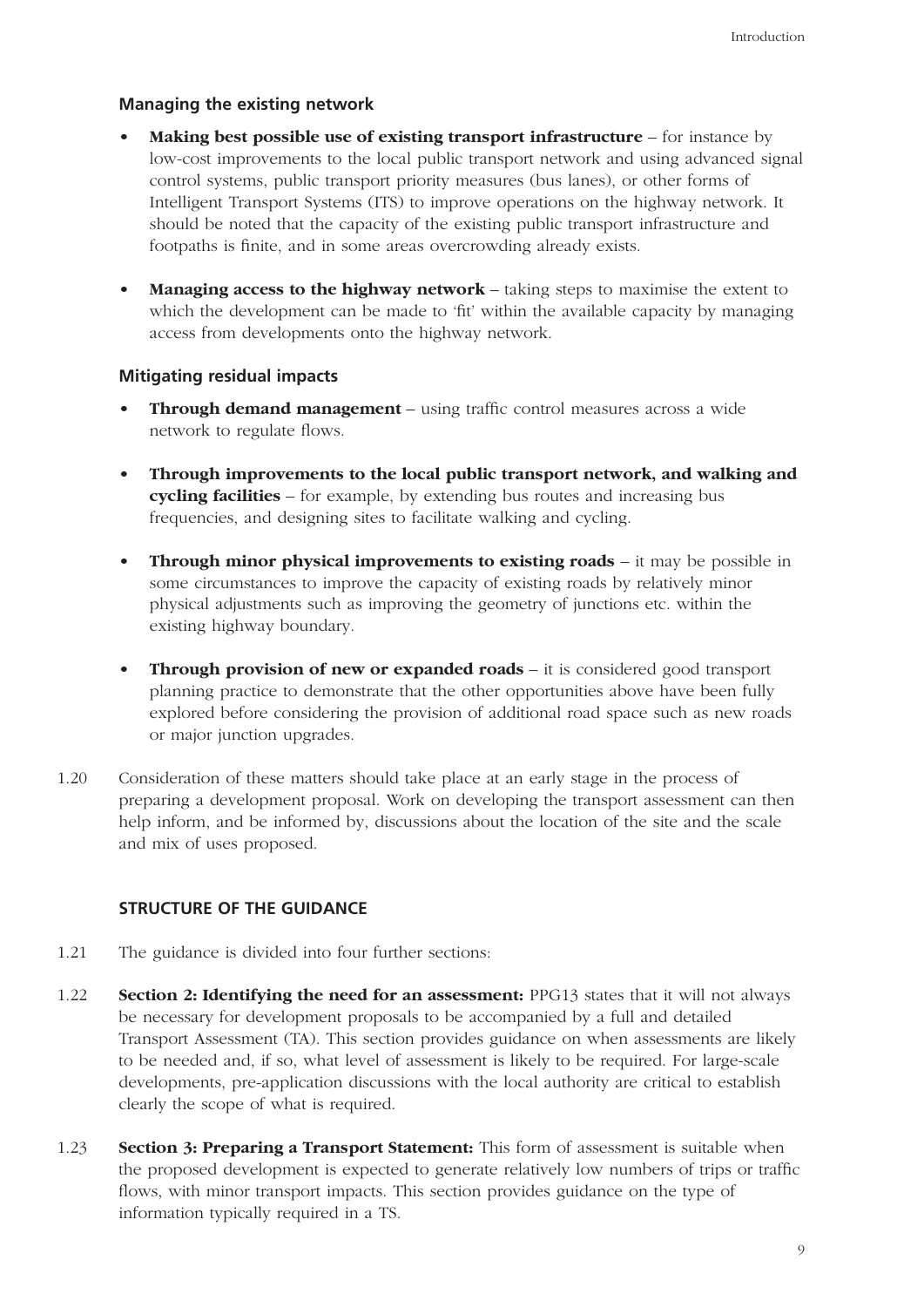- 1.24 **Section 4: Preparing a Transport Assessment:** A TA is required where a development is likely to have significant transport impacts. The precise scope and detail of a TA will vary depending on the site location, scale and nature of the development. Section 4 provides a step-by-step guide to the approach and sets out the key elements that should underpin the preparation of TAs. It also explains the role of a supporting travel plan in delivering sustainable outcomes and provides links to guidance on preparing a travel plan.
- 1.25 **Section 5: The link with the development-plan-making process:** Regional Spatial Strategies and Local Development Frameworks should be sound: their evidence base should be robust and credible. This section identifies how the plan-making process can inform, and be informed by, transport assessments.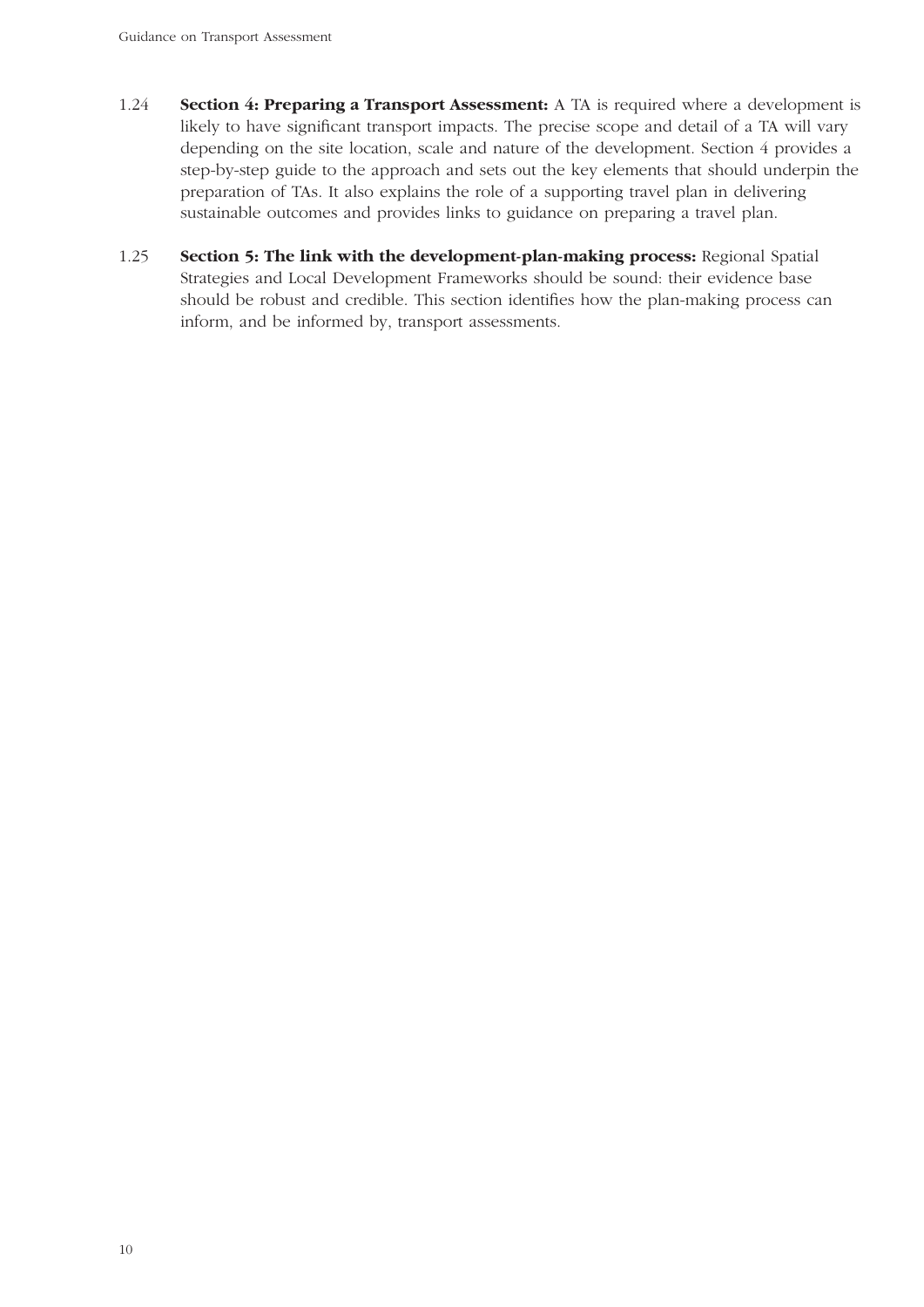## CHAPTER 2 Identifying the need for an assessment

#### **PRE-APPLICATION DISCUSSIONS**

- 2.1 PPS1 and PPG13 emphasise the value of early discussions in relation to transport assessments. This ensures that all parties have a better understanding of, and reach a consensus on, the key issues to be addressed in respect of a particular development proposal. The issues agreed in such pre-application discussions should indicate the level and scope of assessment that will be required. They will also provide an initial judgement on the need for and scope of a travel plan.
- 2.2 Pre-application discussions should be held with the Local Planning Authority (LPA), Local Transport Authority (LTA) or Local Highway Authority (LHA) regarding the local transport network. In addition, where there might be an impact on the SRN, discussions should be held with the Highways Agency (HA).
- 2.3 When an assessment is likely to be required, as a first step in the process, developers should ensure that a brief description of their proposals and information on the likely transport impacts is made available to the relevant authorities.
- 2.4 A pro-forma has been developed (see Appendix A) to inform LPAs/LHAs. This is intended to provide sufficient information to help them make objective judgements on the transport implications of development proposals and on the appropriate level of assessment.
- 2.5 Whilst there is no requirement on applicants to complete such a pre-application form, or for LPAs/LHAs to use a standard form, its use is recommended. It provides benefits to all parties involved and, even if a pre-application form is not completed, it would be helpful if the information in the suggested pro-forma is provided by other means.
- 2.6 Where a pre-application form has been prepared, the completed form should provide an indication of the nature and scale of the proposed development, together with estimates of the likely number of trips to be generated and the likely mode share. This structured approach will assist negotiations with the LPA and, more broadly, the LTA/LHA, rail and bus service operators and, where the SRN may be affected, the HA.
- 2.7 In assessing the need for a TA, regard should be had to relevant policies and development allocations in the development plan, particularly where these were informed by transport assessments. The development plan, under the reforms introduced by the Planning and Compulsory Purchase Act 2004, usually consists of a Regional Spatial Strategy (RSS) and Local Development Documents (LDDs), with the previous system of Structure Plans and Local Plans being phased out in some areas. Attention should also be paid to the RTS and LTP.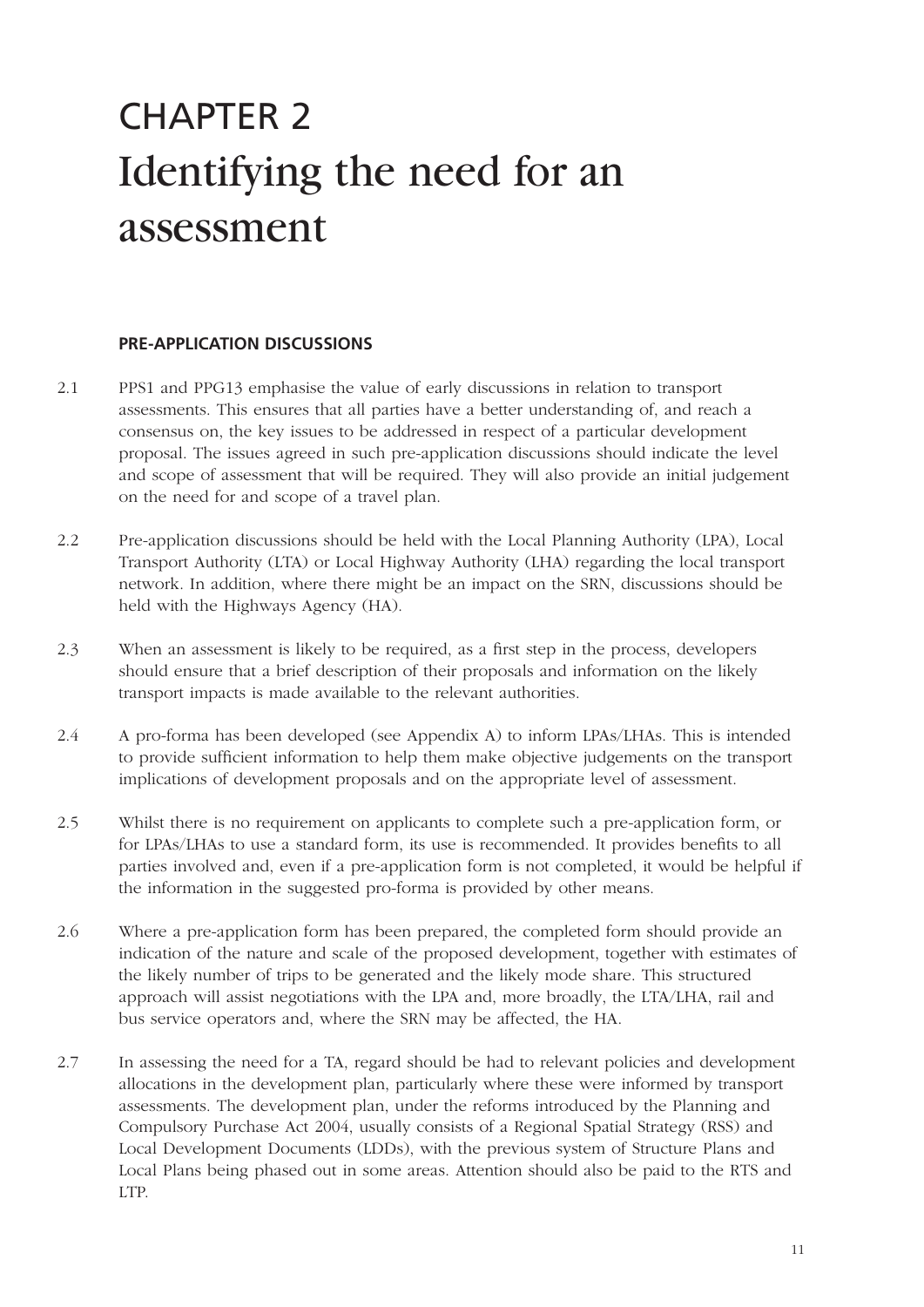#### **WHEN AN ASSESSMENT IS NEEDED**

- 2.8 The need for, and level of, formal transport assessment will be determined in consultation between the developer and the relevant authorities (LPA, LTA, LHA and HA).
- 2.9 If an assessment is required, there are two levels:
	- **Transport Statement (TS) (see Section 3)**: development that has relatively small transport implications.
	- **Transport Assessment (TA) (see Section 4)**: development that has significant transport implications
- 2.10 As will be set out later in this guidance, there may be a need to include specific assessment of environmental impacts of the development proposals. These could arise out of an incremental rise in transport-related noise, air quality or other pollutions. The aim will be to identify potential breaches of statutory thresholds and mitigation measures to address such impacts.
- 2.11 Appendix B provides suggested thresholds below which a formal assessment may not be needed, and above which the preparation of a TS or a TA would be appropriate. The thresholds in Appendix B are based upon scenarios which would typically generate 30 twoway peak hour vehicle trips. Whilst there is no suggestion that 30 two-way peak hour vehicle trips would, in themselves, cause a detrimental impact, it is a useful point of reference from which to commence discussions.
- 2.12 A Person Trip is a one-way journey by *one person* by any mode of transport, including walking, cycling, privately operated vehicles, or any public transport modes. A Vehicle Trip is a one-way journey by a *single privately operated vehicle* regardless of the number of persons in the vehicle. For example, two or more people travelling together in a car would be counted as one vehicle trip. *The criteria for determining the need for an assessment use two-way trips throughout* as a standard for assessing travel. Traffic refers to motorised trips on the road network.
- 2.13 These thresholds are for guidance purposes and should not be read as absolutes. There are a range of qualitative factors that need to be taken into account that the thresholds do not necessarily capture. There will also be site-specific issues that assessments will need to take into account. In some circumstances, a TA may be appropriate for a smaller development than suggested by the thresholds in Appendix B. In others, a TS may be appropriate for a larger development than suggested by the thresholds in Appendix B – for example, where there is an extant permission for one form of development but an alternative development that involves a smaller projected transport impact is now proposed. Early pre-application discussions between a developer and the relevant authorities are strongly recommended. In these, it is important for highway authorities to combine the appropriate quantitative and qualitative thresholds in deciding the level of assessment that may be required.

#### **KEY ISSUES**

2.14 The key issues to be addressed during any pre-application consultations include the following: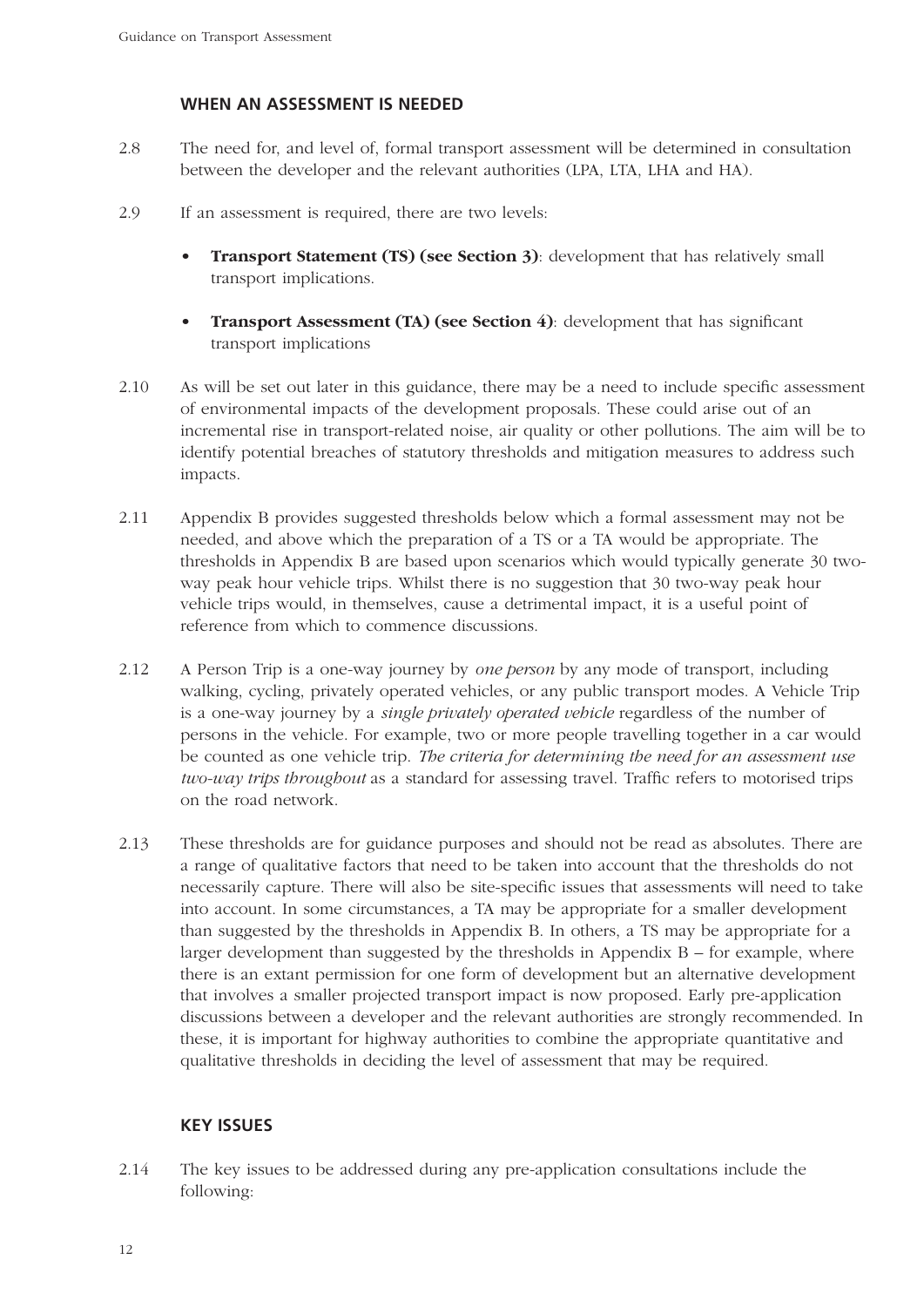- Planning policy context of development proposal
- Catchments or study area for the proposed development
- Assessment years year of opening and horizon year(s)
- Assessment of public transport capacity, walking/cycling capacity and the road network capacity
- Person trip generation and trip distribution methodologies and/or assumptions
- Measures to promote sustainable travel
- Mitigation measures (where applicable) scope and implementation strategy
- 2.15 The above list is not exhaustive and there may be additional issues that are site-specific and reflect local conditions, as well as other material considerations.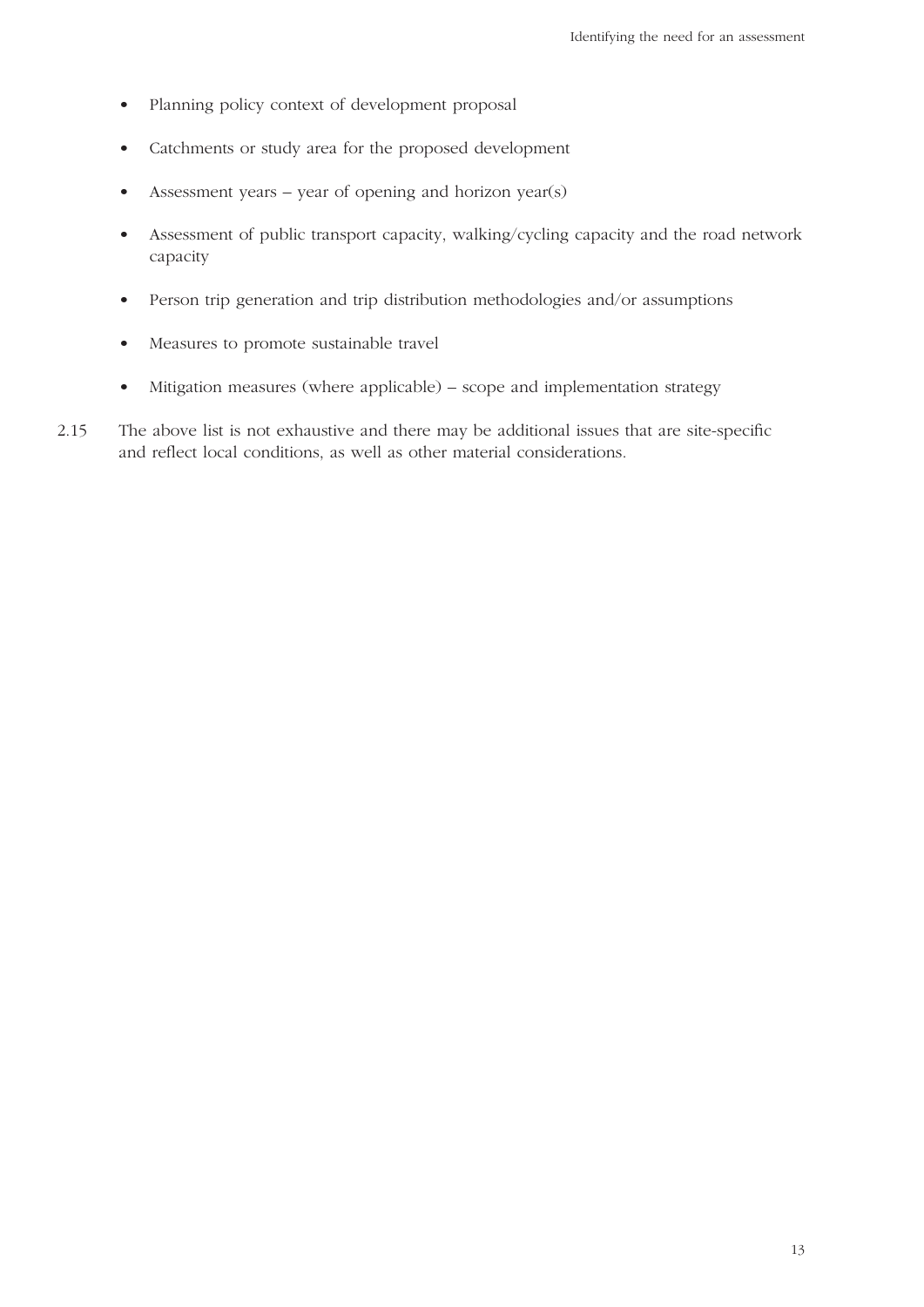# CHAPTER 3 Preparing a transport statement

3.1 A Transport Statement should set out the transport issues relating to a proposed development site (existing conditions) and details of the development proposals (proposed development).

#### **EXISTING CONDITIONS**

- 3.2 The developer should provide a full description of:
	- existing site information describing the current physical infrastructure and characteristics of the site and its surroundings;
	- baseline transport data background transport data and current transport infrastructure details.
- 3.3 This information should be accurately established to understand the context of the development proposal. The description should include as a minimum:

#### **Existing site information**

- a site location plan that shows the proposed development site in relation to the surrounding area and transport system;
- the permitted and existing use of the site;
- the existing land uses in the vicinity of the site, including development plan allocations, or potential future use in the case of undeveloped sites;
- existing site access arrangements including access constraints, where appropriate;
- whether the location of the site is within or near a designated Air Quality Management Area (AQMA);
- any abnormal load uses of the current site.

#### **Baseline transport data**

- a qualitative description of the travel characteristics of the existing site, including pedestrian and cyclist movements and facilities, where applicable;
- existing public transport provision, including provision/frequency of services, location of bus stops/train stations, park-and-ride facilities;
- a description and functional classification of the highway network in the vicinity of the site;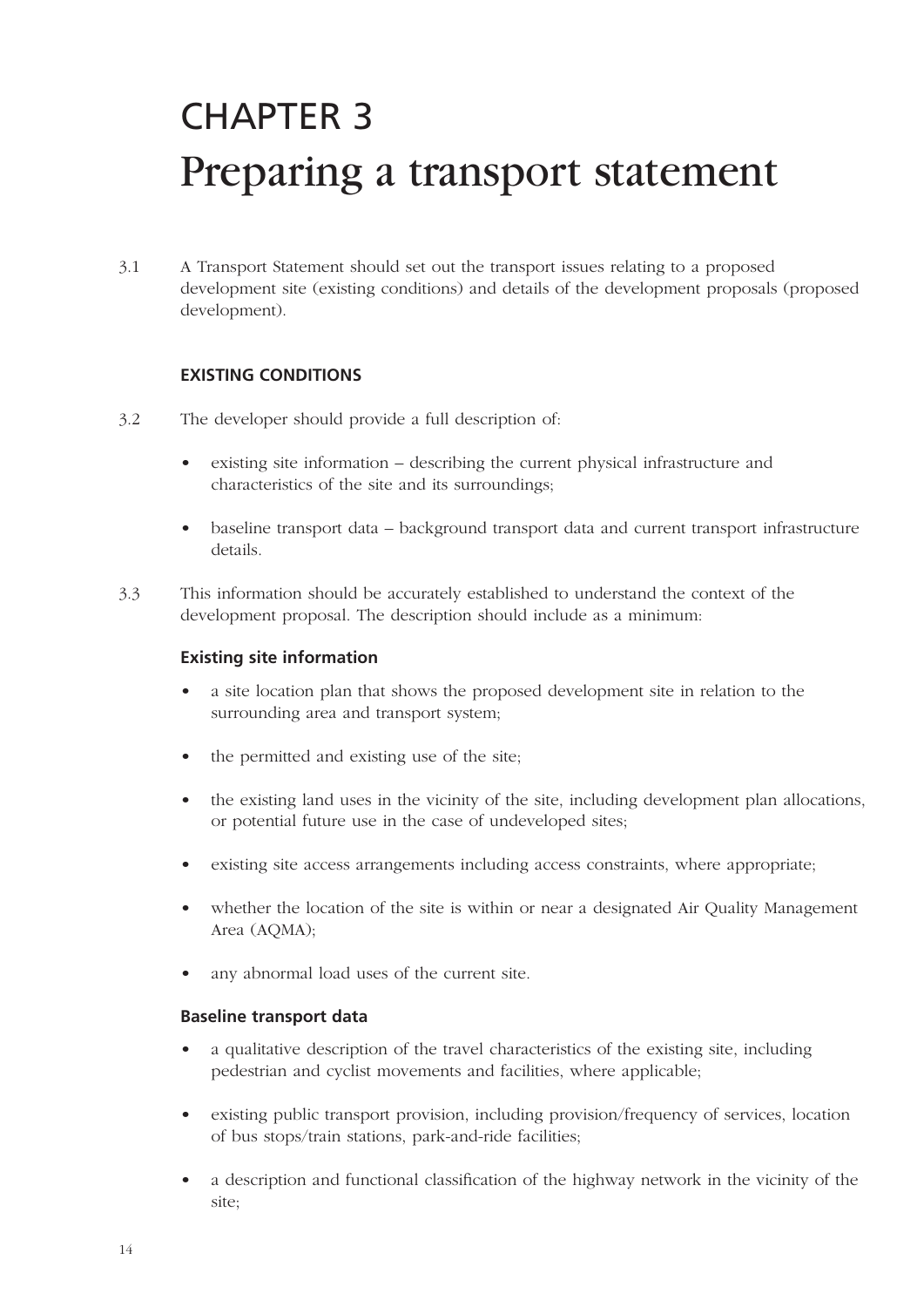• an analysis of the injury accident records on the public highway in the vicinity of the site access for the most recent three-year period, or five-year period if the proposed site has been identified as within a high accident area.

#### **PROPOSED DEVELOPMENT**

- 3.4 The developer should provide a full description within the TS including, as a minimum:
	- plans and drawings showing the proposed site layout, particularly the proposed pedestrian and vehicular access points into the site;
	- the proposed land use;
	- the scale of development, such as numbers of residential units and/or gross floor area (GFA), subdivided by land use where appropriate;
	- the main features (design layout and access points) of the development;
	- the person-trip generation of the proposed development and distribution of trips across mode;
	- a qualitative and quantitative description (based on recent site observations) of the travel characteristics of the proposed development, including pedestrian and cyclist facilities/movements, in the vicinity of the site;
	- proposed improvements to site accessibility via sustainable modes of travel, such as provision/enhancement of footpath and cycle path linkages, public transport improvements, and servicing arrangements where appropriate;
	- a proposed parking strategy<sup>1</sup> and internal vehicular circulation (including number of spaces, parking accumulation, parking layout in relation to other site elements, ratio of operational to non-operational spaces, method of car park operation, overspill parking considerations, disabled parking, motorcycle parking, cycle parking, taxi drop-off points);
	- residual vehicular trip impact;
	- the transport impacts of site construction, including the requirements of abnormal loads in the construction, use and decommissioning the present development;
	- the transport impacts of freight or service operations; and
	- if the site of the proposed development has a current use or an extant planning permission with trip patterns/volumes, the net level of change that might arise out of the new proposals should be set out.

<sup>1</sup> In conjunction with the parking layout and provision, the car parking strategy will demonstrate how car parking will be managed and will deal with issues such as reserved areas for disabled and car sharing scheme members.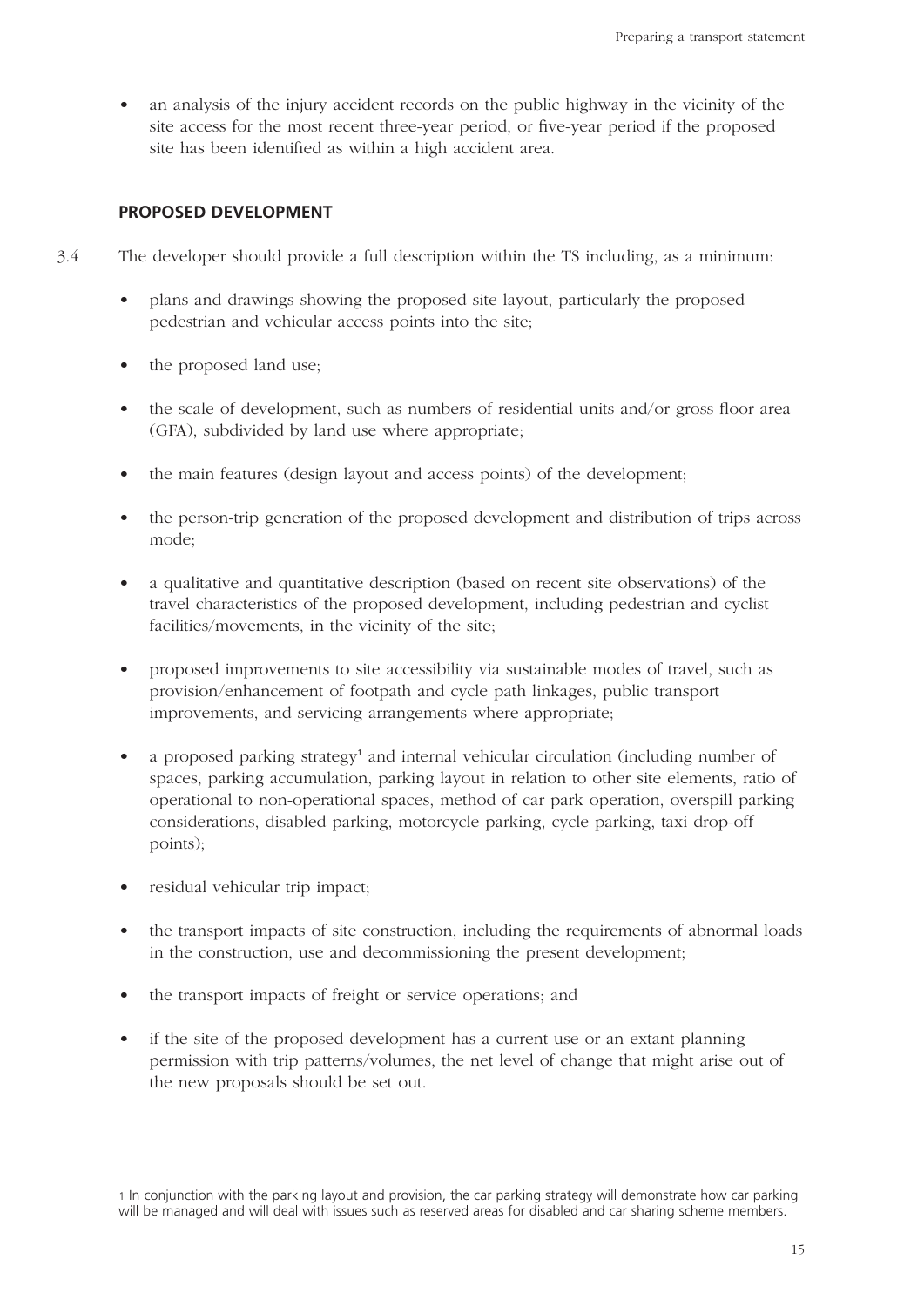3.5 The above requirements are not exhaustive and there may be a need for supplementary information that takes account of local conditions as well as other material considerations. However, not all proposed developments that are considered to require a TS would necessarily need all of the above matters to be considered. Therefore, it is important that the scope of the TS is agreed at the pre-application discussion stage between the developer and appropriate authorities.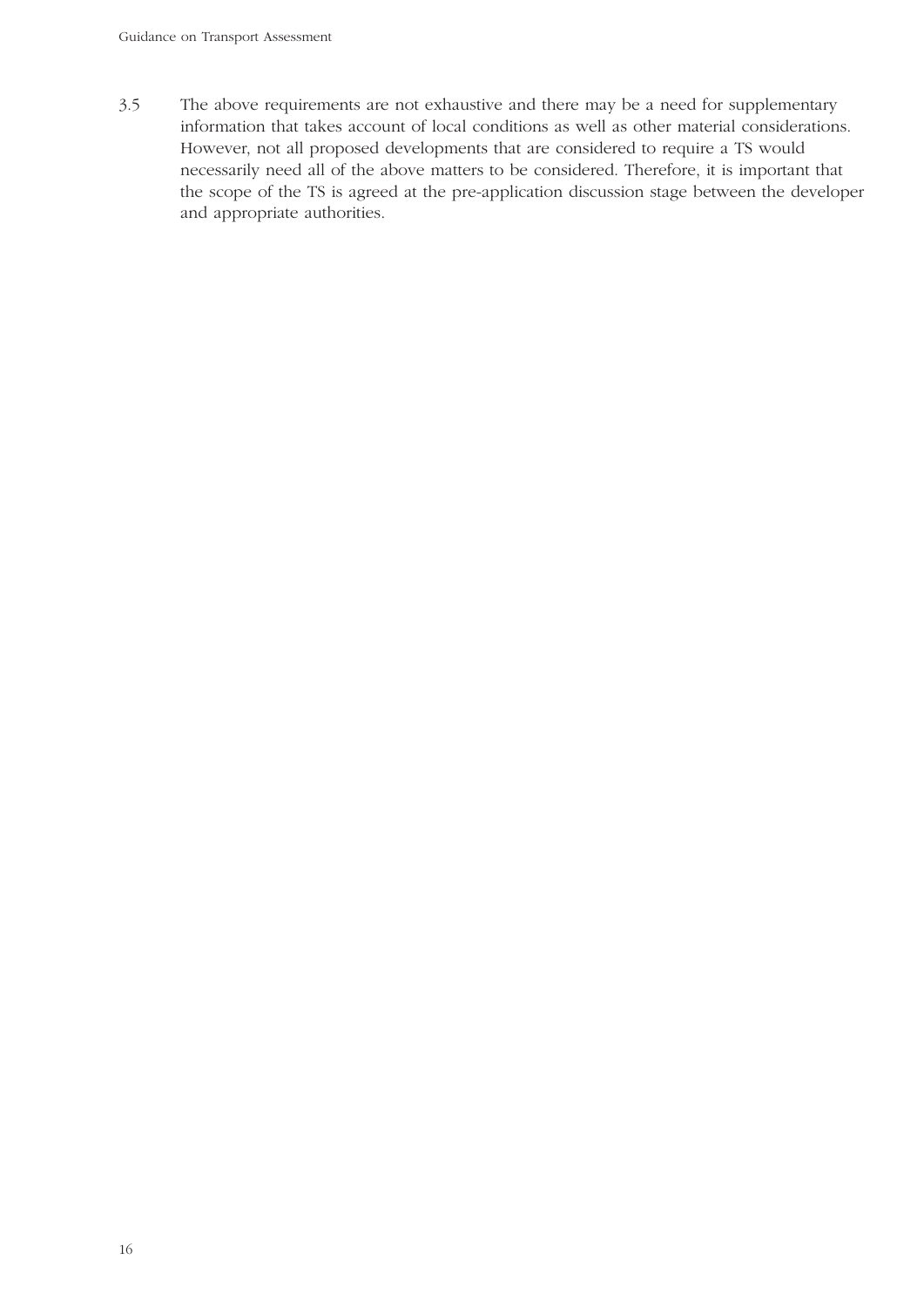## CHAPTER 4 Preparing a transport assessment

#### **INTRODUCTION**

- 4.1 A detailed TA will be required where a proposed development is likely to have significant transport and related environmental impacts. The study area for a proposed development should be determined in discussion between the developer and appropriate authorities. It will generally depend on the type and scale of the development, and early consultations with the appropriate authorities will assist in defining its extent. A description of the study area should include reference to the site location, the local transport network and relevant transport features. Guidelines on when a TA may be required are provided in the thresholds table in Appendix B.
- 4.2 Wherever pre-application consultation identifies a need for a TA, it is good practice to agree, as part of the pre-application consultation, the preparation of a scoping study before the TA is begun. A scoping study should identify the issues the TA will address, the methodologies to be adopted, additional supporting data required, and the limits of the assessment area. An agreed scoping study will help to reduce the potential for misunderstandings about the form of the TA and avoid abortive work. It does not preclude varying the TA to reflect the findings of survey results or more detailed analysis. However, it is recommended that any significant variations are agreed with the appropriate authorities during the development of the TA.
- 4.3 Figure 4.1 illustrates an iterative approach to transport assessments. A TA should address the following issues:
	- **Reducing the need to travel, especially by car** ensure, at the outset, that thought is given to reducing the need to travel; consider the types of uses (or mix of uses) and the scale of development in order to promote multipurpose or linked trips.
	- **Sustainable accessibility** promote accessibility by all modes of travel, in particular public transport, cycling and walking; assess the likely travel behaviour or travel pattern to and from the proposed site; and develop appropriate measures to influence travel behaviour.
	- **Dealing with residual trips** provide accurate quantitative and qualitative analyses of the predicted impacts of residual trips from the proposed development and ensure that suitable measures are proposed to manage these impacts.
	- **Mitigation measures** ensure as much as possible that the proposed mitigation measures avoid unnecessary physical improvements to highways and promote innovative and sustainable transport solutions.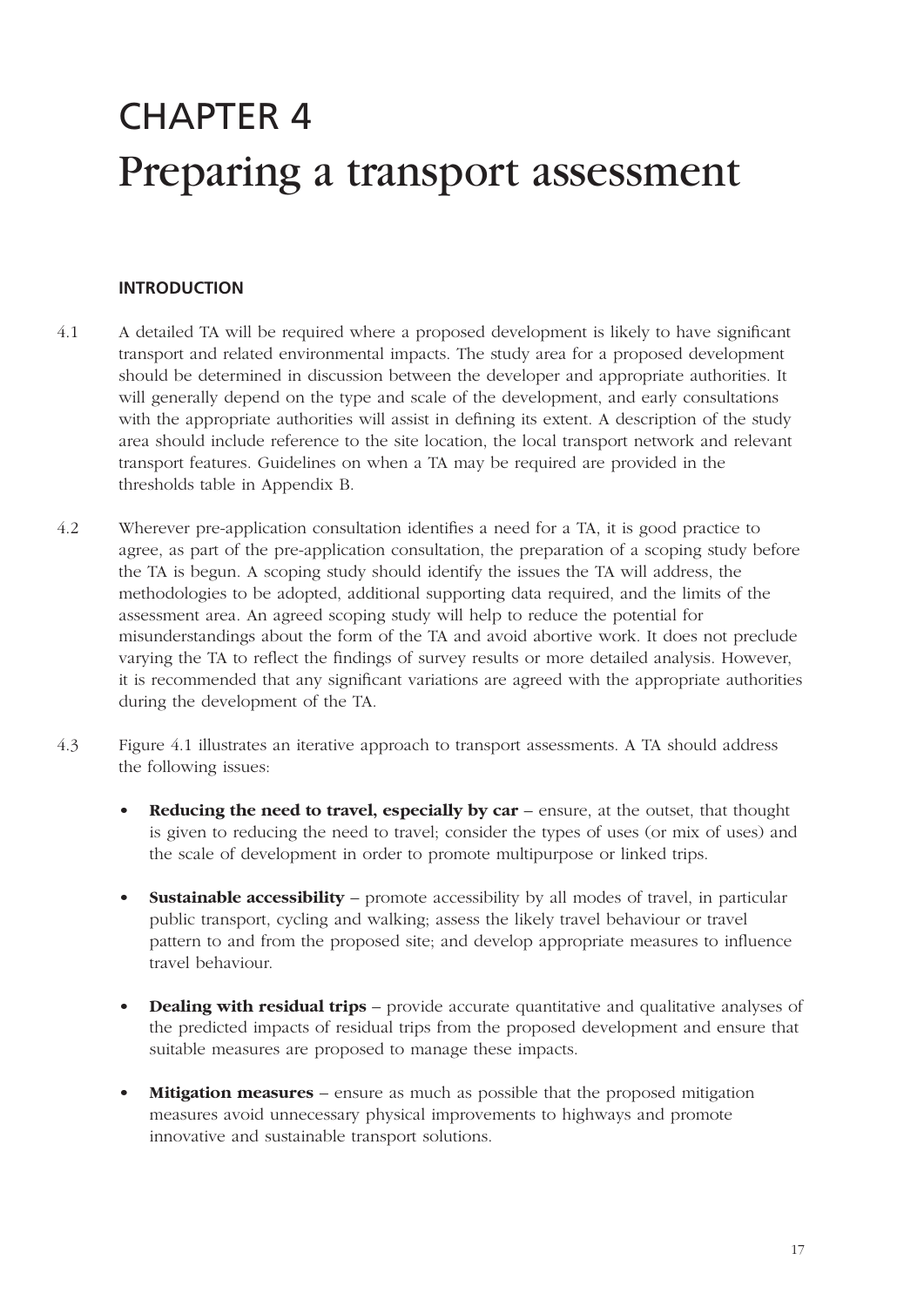

- 4.4 An iterative approach may be necessary where initial work on a TA indicates that revisions may be necessary to the proposed development, or to the approach taken to the issues identified in paragraph 4.3. The iterative approach ensures that the stages of the TA are not viewed in isolation, but that the full implications of each stage are thought through and revisions made either to the development proposal or to measures considered at another stage. Where revisions are made, their implications are analysed across the whole proposal in turn. The final outcome is a TA that improves the development proposal to achieve the optimum level of sustainability.
- 4.5 The basic components in the process of producing a Transport Assessment or, at a lower level, a Transport Statement, are given in Figure 4.2.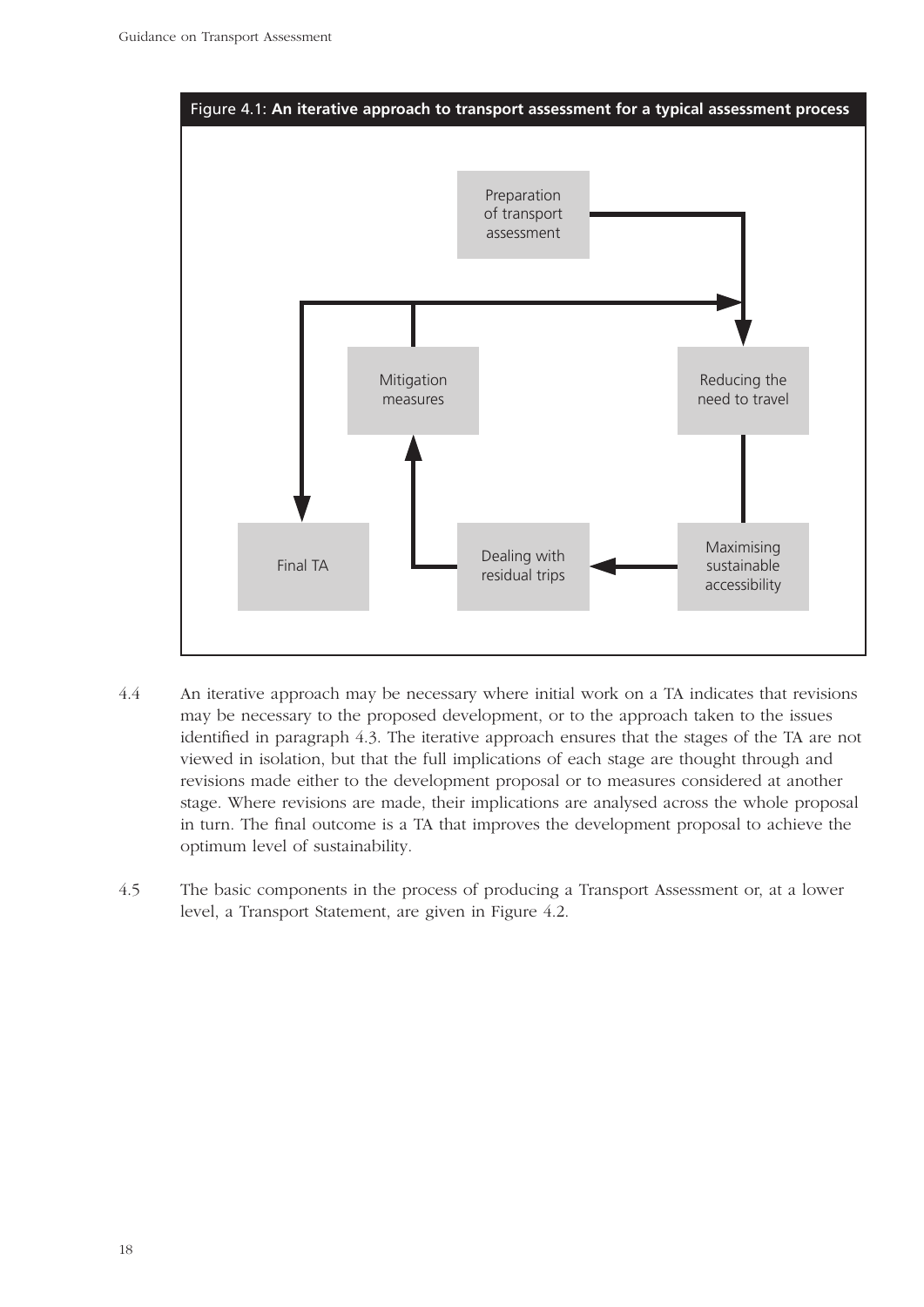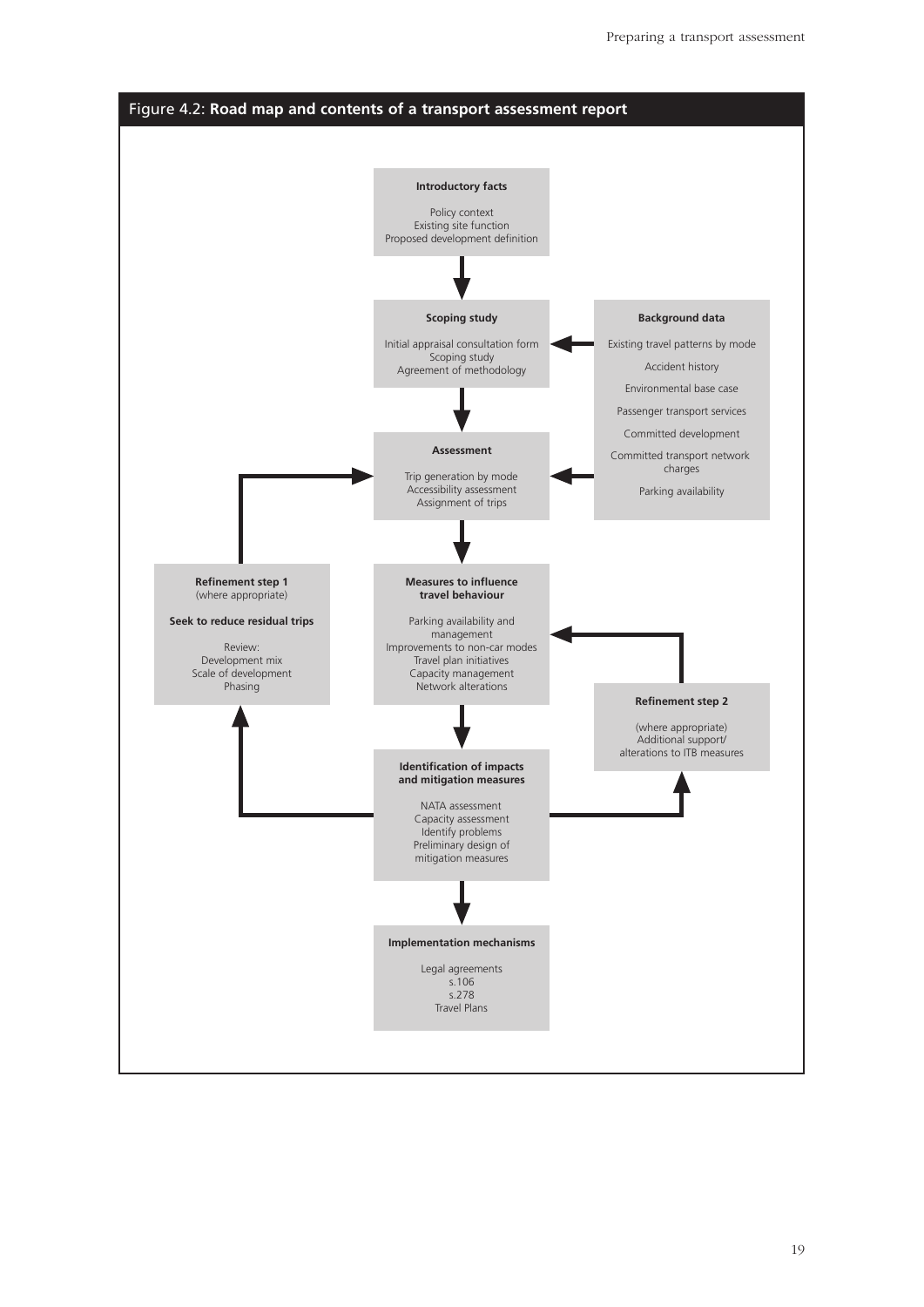#### **DEVELOPMENT PROPOSAL AND PLANNING POLICY FRAMEWORK**

4.6 A TA should be prepared with regard to the relevant planning policy framework for the development proposal, usually the RSS/LDF. It should also be consistent with the RTS/LTP. The TA should indicate the transport aspects of the proposal, how the proposal will help to deliver the aims and objectives of the development plan, and how it responds to relevant Government planning policy guidance and statements.

#### **EXISTING CONDITIONS**

4.7 In preparing a TA, a full description of existing site information should be provided by the developer. These baseline conditions need to be established accurately to understand fully the context of the development proposal. This description should include as a minimum:

#### **Existing site information**

- a site location plan that shows the proposed development site in relation to the surrounding area and transport system;
- the permitted and existing use of the site;
- a detailed description of the existing land uses in the vicinity of the site, including development plan allocations or potential future uses in the case of undeveloped sites;
- existing site access layout and access constraints, where appropriate;
- whether the location of the site is within or near a designated Air Quality Management Area (AQMA);
- any abnormal load uses of the current site:

#### **Baseline transport data**

- the quantification of the person trips generated from the existing site and their modal distribution, or, where the site is vacant or partially vacant, the person trips which might realistically be generated by any extant planning permission or permitted uses;
- existing public transport facilities (including provision/frequency of services, location of bus stops/train stations, park-and-ride facilities) in the study area; if available, the current level of patronage or usage on the public transport network in the vicinity of the site;
- parking facilities available in the vicinity of the site;
- existing pedestrian and cycle facilities in the vicinity of the site;
- pedestrian and cyclists movements in the vicinity of the site;
- a description and functional classification of the road network in the vicinity of the site;
- current traffic flows on links and at junctions within the study area;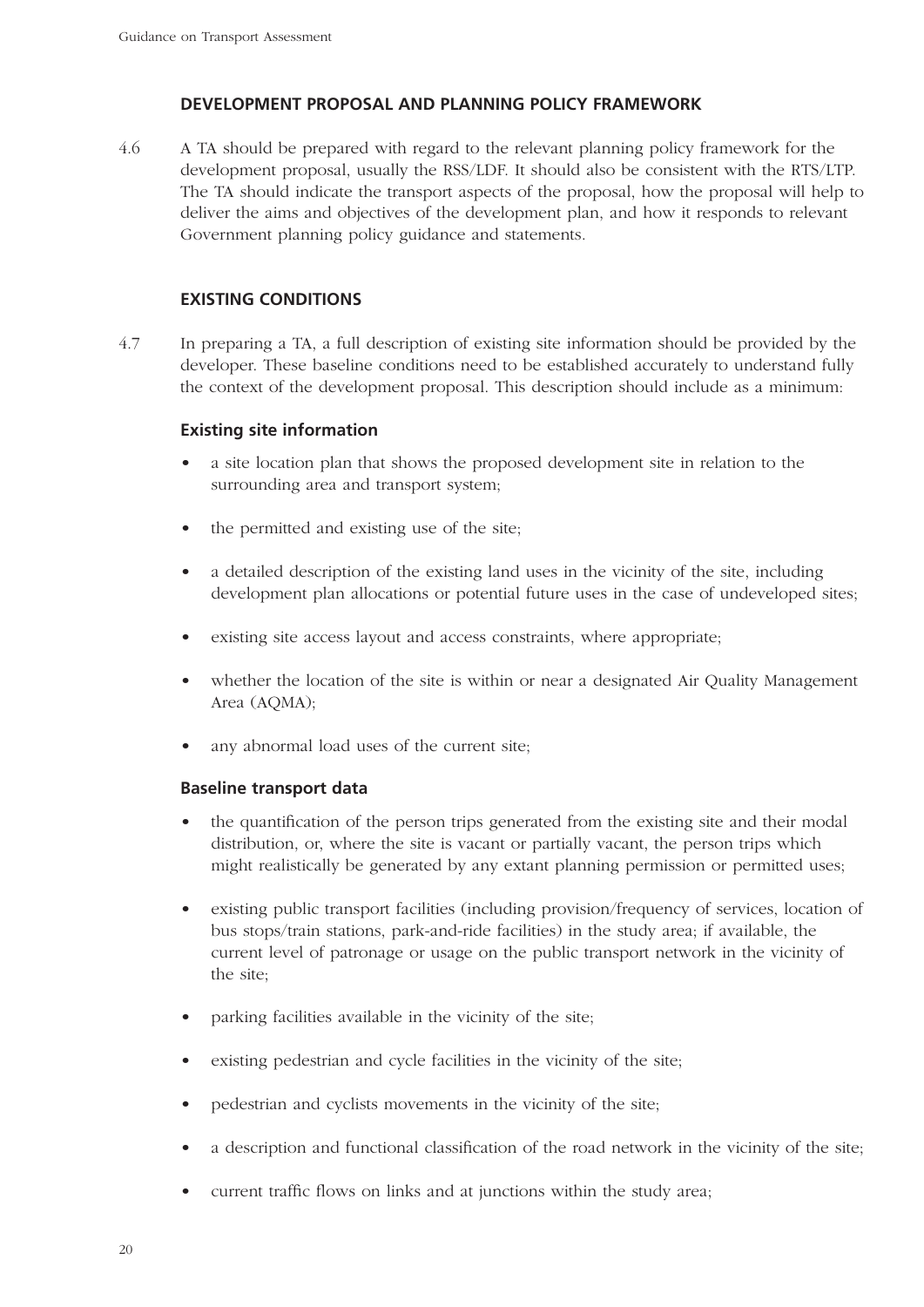- identification of the critical links and junctions on the highway network, with calibrated capacity tests to reflect existing conditions;
- for the study area, establish the current personal injury accident records for the most recent three-year period, or five years if this is considered to be more appropriate;
- a summary of planned transport improvements within the study area (including type of improvement, implementation schedule and sponsoring agency or highway authority);
- identify current peak periods on the adjacent road network and, as required, daily traffic flow data to and from the development site or in the vicinity of the site;
- levels for air quality and noise for the highway network at the site entrance and any other locations where statutory limits might be breached by additional development traffic;
- baseline carbon emissions data for the site, broken down by mode.
- 4.8 The requirements above are not exhaustive and further supplementary information may be required to take account of local conditions and other material considerations. Equally, some developments requiring a TA may not need to cover all of the points above. Therefore, it is important that the scope of work at this stage is agreed during the preapplication consultation process.

#### **Public transport assessment**

- 4.9 A key issue in seeking the most sustainable solution for a particular development is the need to encourage the use of public transport. In addition to the basic data collection described in paragraph 4.7, an assessment should be made of the available capacity on the existing public transport infrastructure relevant to the development. The capacity of a public transport route or service is the maximum number of people that can be accommodated on the route within the licensing laws of that particular mode.
- 4.10 For major developments, it is important to identify the spare capacity on buses, trains and trams in order to establish the ability of the public transport network to accommodate any increase in demand associated with a proposed development. This is particularly important when considering rail network capacity, which is generally more problematic to expand than the bus network.
- 4.11 Such assessments will inform later stages in the TA process in respect of determining modal split, travel plan objectives and in appropriate cases, public transport infrastructure enhancement as part of an overall mitigation package.
- 4.12 A suggested methodology for assessing the capacity of the public transport network includes the following:
	- Identify the analysis period, particularly the peak hours of the development and/or the entire transport system;
	- Establish the total person trip generation from the proposed development for all travel modes;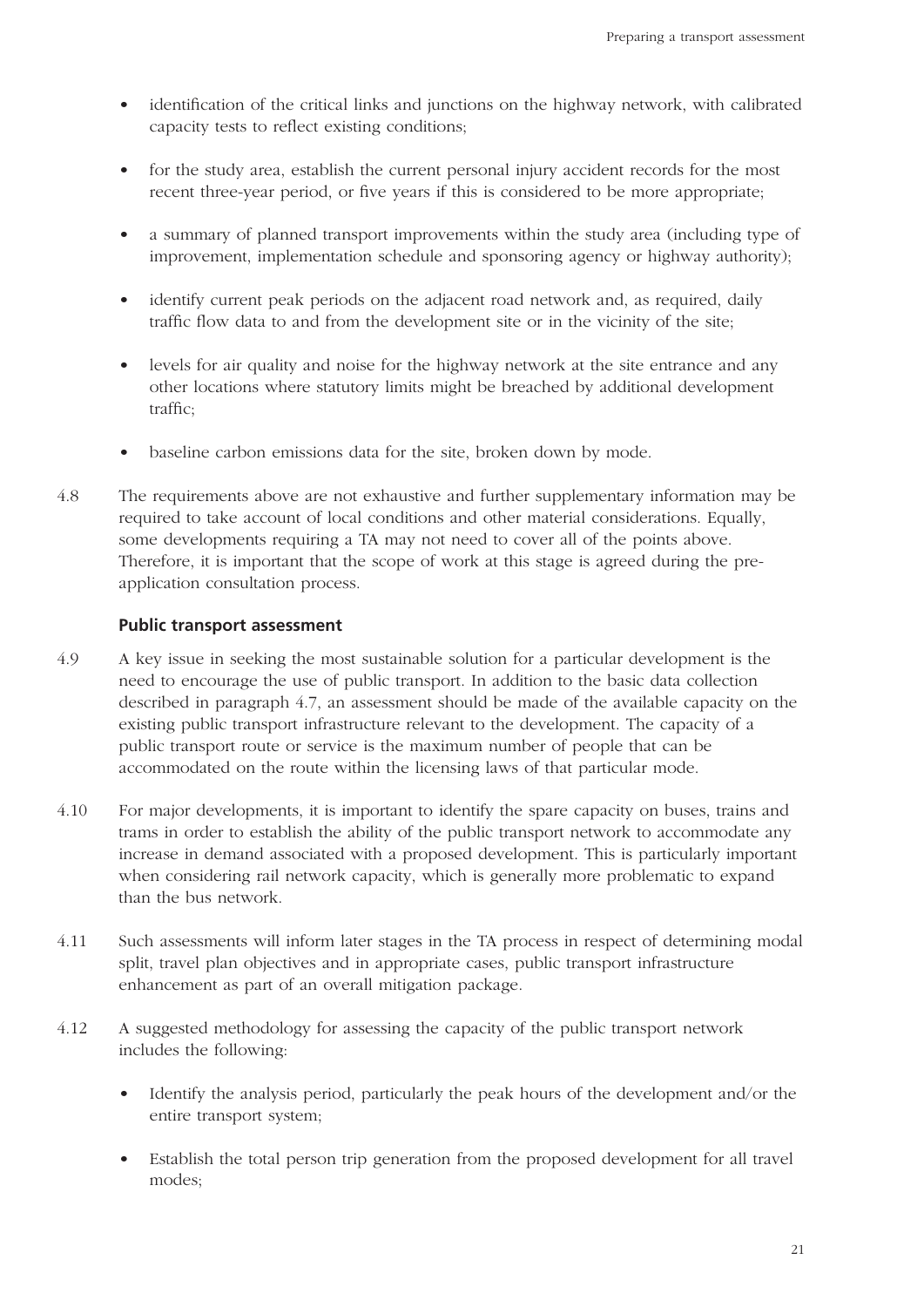- Estimate the likely modal split for the public transport network (buses, rail and tram);
- Identify the public transport services relevant to, and in the vicinity of, the proposed development;
- Estimate the existing capacity of the bus/train/tram service by multiplying the number of services by the maximum passenger capacity for each mode (bus, train carriages);
- Estimate the current level of patronage or usage on the public transport network, using the most comprehensive data publicly available;
- Estimate the spare capacity on the public transport network;
- Identify measures to address any shortfall in capacity, where applicable.
- 4.13 The methodology suggested above is intended to provide a general framework for assessing the capacity of the public transport network. It is important that further guidance is sought from the relevant authorities and public transport operators.

#### **Walking/cycling assessment**

4.14 Another key issue in assessing the sustainability of a development's location will be its accessibility for those walking and cycling. In addition to the basic data collection described in paragraph 4.7, an assessment should be made of the available capacity of the existing cycleway and footpath network in the area of the development. This assessment will help to inform the later stages of the TA process in respect of determining modal split, and travel plan objectives. It will also indicate what enhancements, if any, are required to the local cycleway and footpath network. These assessments should be undertaken using the appropriate analytical tools and methodologies, as agreed with the relevant authorities.

#### **Road network assessment**

- 4.15 In addition to assessing the public transport capacity and walking/cycling capacity, an assessment of the available vehicular capacity on the road network in the vicinity of the site should be undertaken in order to establish the potential impacts from the development, as well as the likely mitigation measures that may be required to sustain the development.
- 4.16 Consideration should be given to the available parking facilities in the vicinity of the site and the impact that development could have upon them. This assessment should be made in the context of the parking strategy set by the local planning authority.
- 4.17 These assessments should be undertaken using the appropriate analytical tools and methodologies, as agreed with the relevant highway authorities.

#### **Traffic data and traffic forecast**

4.18 The assessment should include recent counts (normally surveyed within the last three years) for peak period turning movements at critical junctions. In certain instances, for example, where there is known to be a significant level of heavy goods vehicles (HGV) traffic, a classified count <sup>2</sup> should be provided. Additional counts that may be required could include:

<sup>2</sup> Classified Count – identifying all vehicles types separately.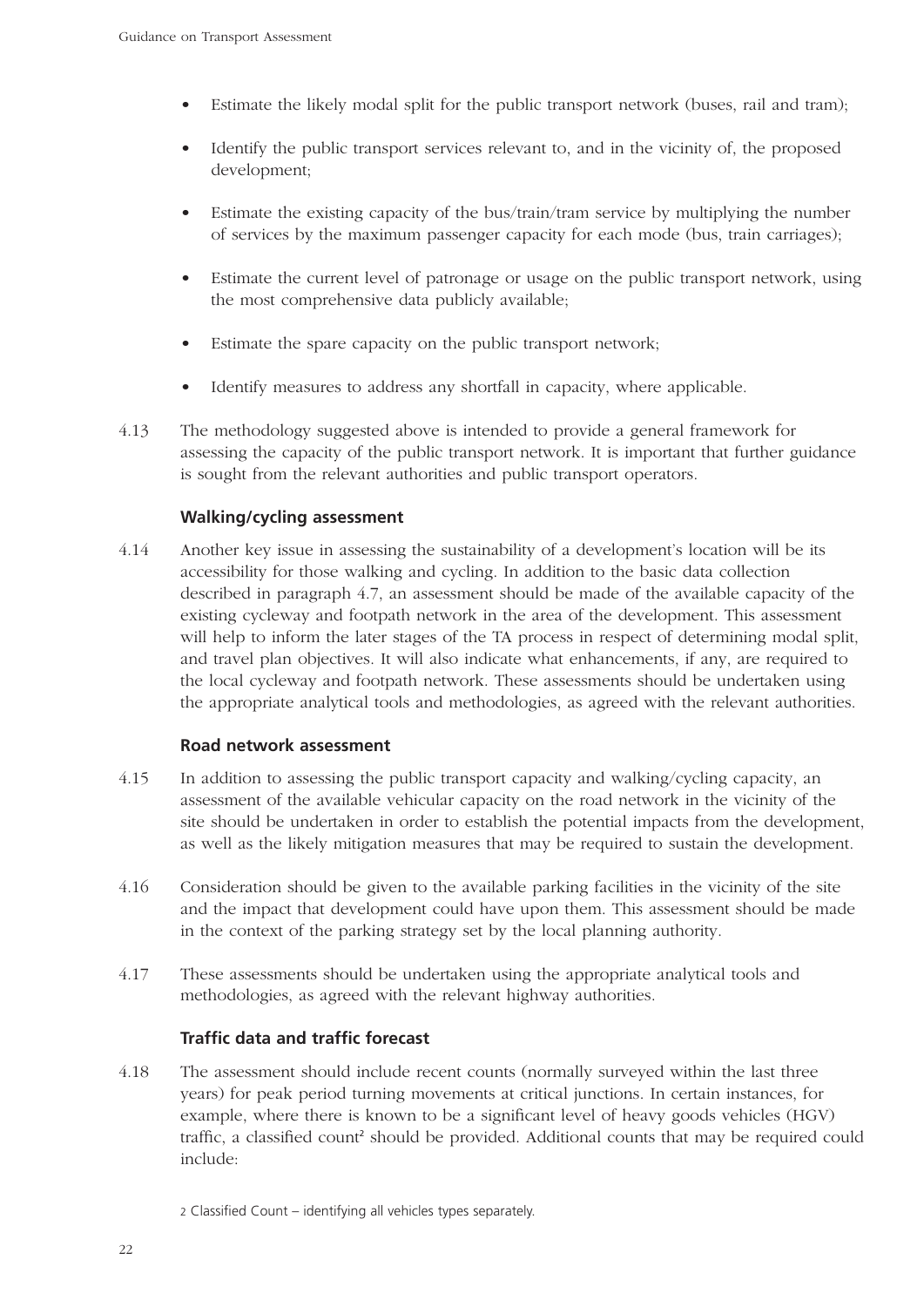- manual turning counts (should be conducted at 15-minute intervals) to identify all relevant highway network peak periods;
- 12-hour/24-hour automatic traffic counts (ATC);
- queue length surveys at signal junctions to establish demand and actual traffic flows;
- journey time surveys;
- freight counts;
- abnormal load counts;
- pedestrian and cyclists counts.
- 4.19 The traffic data should reflect the normal traffic flow conditions on the transport network (e.g. non-school holiday periods, typical weather conditions etc.) in the vicinity of the site, and should be valid for the intended purposes. It should also take account of holiday periods in tourist areas, where peaks could occur in periods that might normally be considered non-neutral. The recommended periods for data collection are spring and autumn, which include the neutral months of April, May, June, September and October as described in DMRB Volume 13, Section 1, Part 4.
- 4.20 The criteria for the use of historical traffic data in a TA should be agreed by the LPA together with the appropriate highway authority at the pre-application stage.
- 4.21 Where there is a need to project existing or historical traffic data for future year assessments, the preferred option is the use of appropriate local traffic forecasts (such as TEMPRO), provided they offer a robust assessment. In some cases, National Road Traffic Forecast (NRTF) growth rates would be appropriate.
- 4.22 The use of any area-wide traffic models or background growth rates should be agreed with the LPA in conjunction with the relevant highway authority at the pre-application stage.

#### **Safety considerations and accident analysis**

- 4.23 The assessment should also identify any significant highway safety issues and provide an analysis of the recent accident history of the study area. The extent of the safety issue considerations and accident analysis will depend on the scale of the proposed development and its location. The need to minimise conflicts between vehicles and other road-user groups should be adequately addressed.
- 4.24 Critical locations on the road network with poor accident records should be identified. This is to determine if the proposed development will exacerbate existing problems or, if proposed, whether highway mitigation works or traffic management measures will help to alleviate the problems. The accident records at a particular location should be compared with local average accident rates. Where the SRN is involved, it is recommended that appropriate national statistics are also used as a comparison.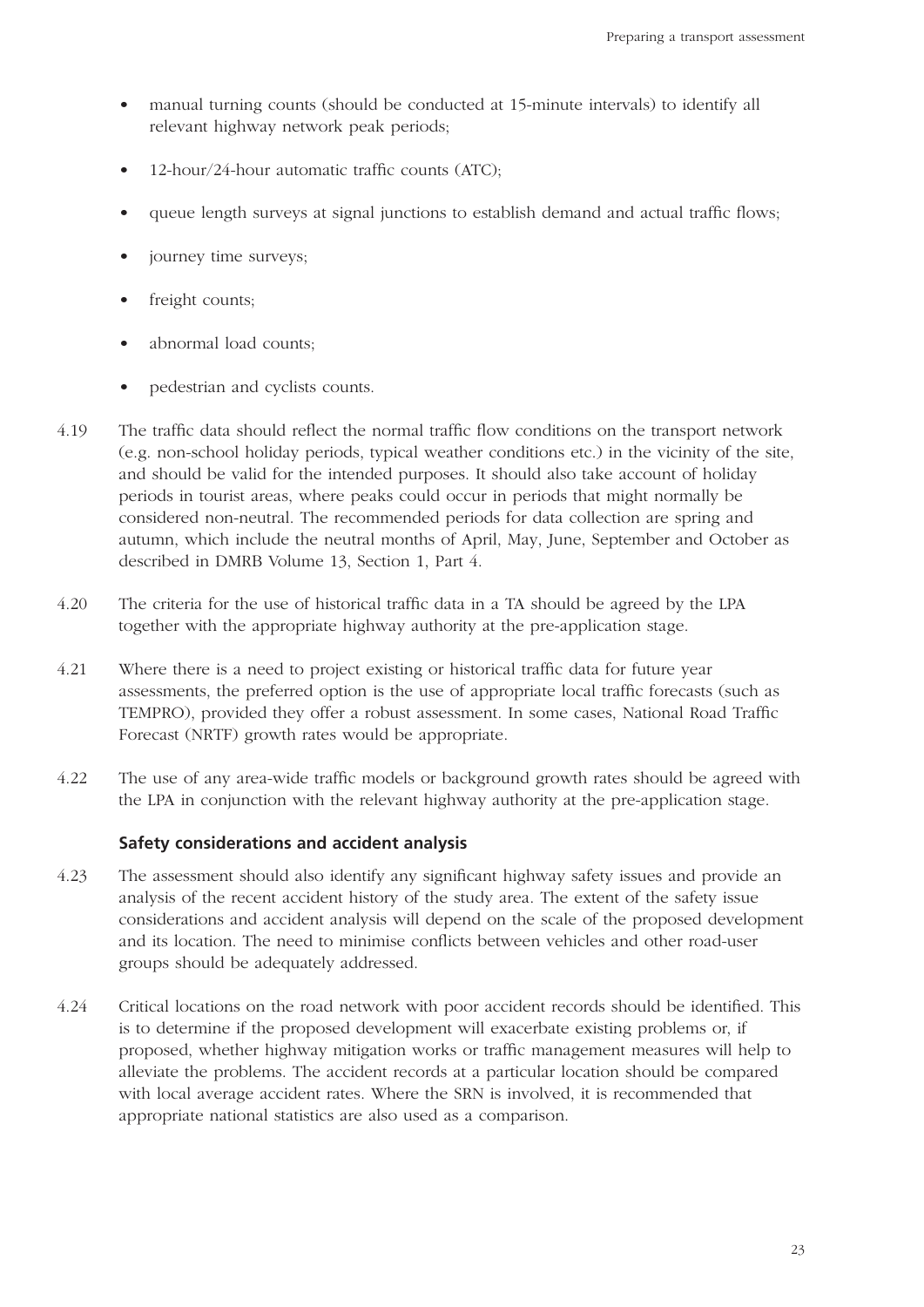4.25 Site inspections should be conducted to determine if the proposed location and design of access roads (including visibility/sight distance restrictions) would create an increased potential for accidents. Local authorities should take account of the likely effect on road safety of any modification, and should require road safety audits where appropriate.

#### **PROPOSED DEVELOPMENT**

- 4.26 A detailed description of the proposed use or uses of the site should be provided. This should include as a minimum:
	- site plan provide plans and drawings showing site location and site layout and use;
	- describe all the proposed land uses:
	- scale of development such as the number of residential units or gross floor area (GFA) of development – subdivided by land use where appropriate;
	- site area in hectares;
	- hours of operation specify a weekly profile, including weekends where appropriate, over a 16 or 24 hour period. If the operation is seasonal, then this also needs to be specified;
	- proposed access describe arrangements, locations and method of linkage to existing transport infrastructure for all modes of travel (private cars, public transport, cycling, walking);
	- servicing arrangements describe routes and facilities for service vehicles;
	- the traffic impacts of site construction works, including the requirements of abnormal loads in the construction, use and decommissioning of the present development;
	- proposed parking strategy (number of spaces, parking accumulation, parking layout in relation to other site elements, ratio of operational to non-operational spaces, method of car park operation, overspill parking considerations, establishment of/proximity to controlled parking zones, disabled parking, motorcycle parking, cycle parking);
	- development phasing (where applicable) provide years of first and full occupation, as well as intermediate years if appropriate.
- 4.27 The above requirements are not exhaustive and will require adaptation to reflect the type and scale of the proposed development.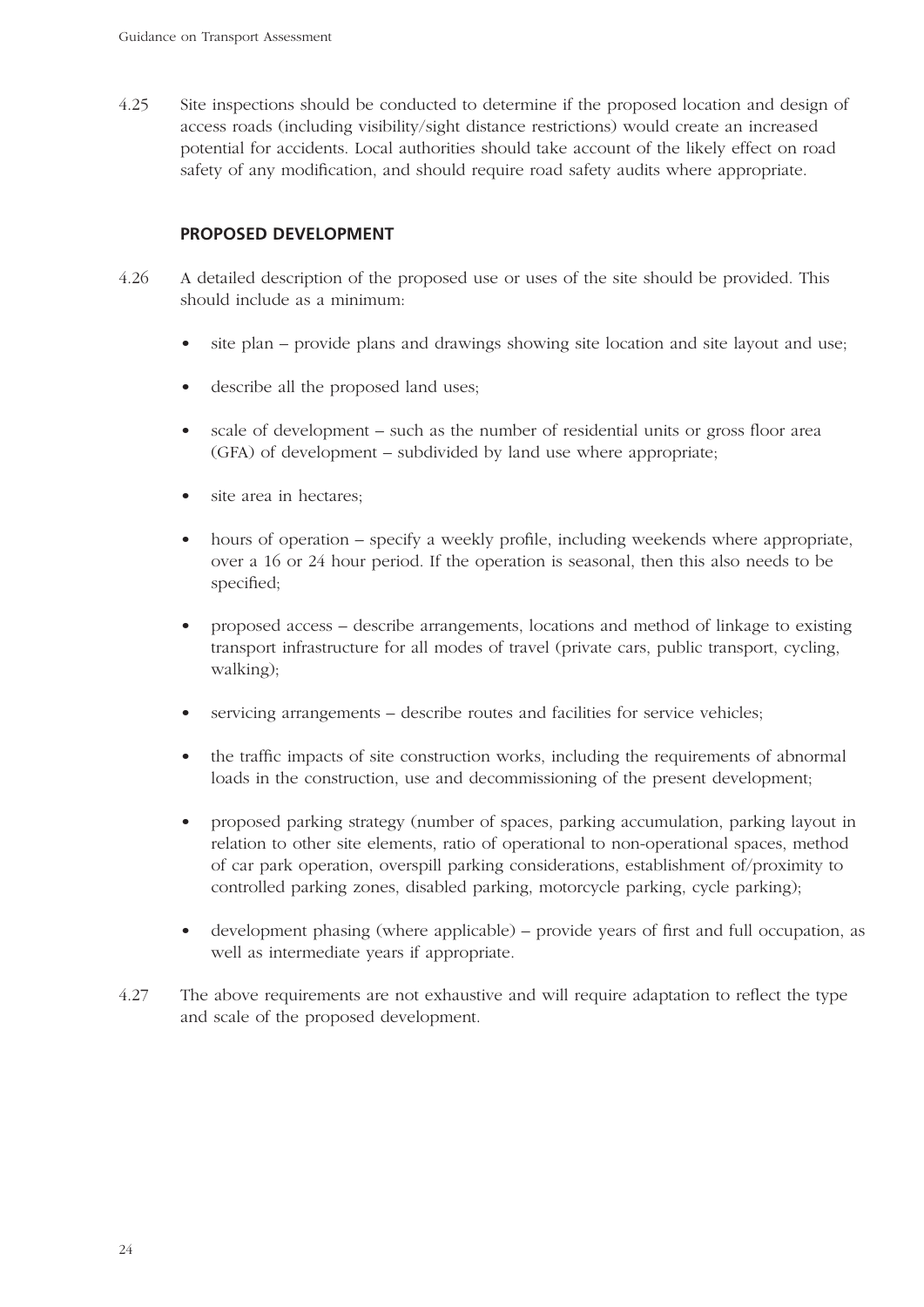#### **APPRAISING THE IMPACT OF THE PROPOSED DEVELOPMENT**

- 4.28 PPG13 (Appendix C) states that LPAs should ensure that their approach to planning for local infrastructure is compatible with the New Approach to Appraisal (NATA).<sup>3</sup>
- 4.29 Throughout the NATA process, the Government's five objectives for transport as outlined in *A New Deal for Transport* and *A New Deal for Trunk Roads* White Papers are central:
	- **Environmental** impact involves reducing the direct and indirect impacts of transport facilities on the environment of both users and non-users. There are ten sub-objectives, including reducing noise, atmospheric pollution (including that related to climate change and local air quality), impacts on countryside, wildlife, ancient monuments and historic buildings. See *The Environmental Objective* (TAG Unit 3.3);
	- **Safety** is concerned with reducing the loss of life, injuries and damage to property resulting from transport incidents and crime. The two sub-objectives are to reduce accidents and improve security. See *The Safety Objective* (TAG Unit 3.4);
	- **Economy** is concerned with improving the economic efficiency of transport. The five sub-objectives are to improve economic efficiency for consumers, business users and providers of transport, improve reliability and the wider economic impacts, and get good value for money in relation to impacts on public accounts. See *The Economy Objective* (TAG Unit 3.5);
	- **Accessibility** is concerned with the ability with which people can reach different locations and facilities by different modes. See *The Accessibility Objective* (TAG Unit 3.6);
	- **Integration** aims to ensure that all decisions are taken in the context of the Government's integrated transport policy. See *The Integration Objective* (TAG Unit 3.7).
- 4.30 Although this approach is typically applied when planning for local transport infrastructure, adopting this approach for TAs will ensure that a proposed development's impacts are considered in the context of two alternative scenarios – 'with development' and 'without development' – and will enable a comparative analysis of the transport effects of allowing the development to take place.
- 4.31 A TA should adopt the principles of NATA by assessing the potential impacts of a development proposal within the framework of the five NATA objectives. The following paragraphs summarise the issues that should be considered. For most TAs the full methodology recommended in NATA will not be appropriate. The Highways Agency's Project Appraisal Report System (see http://www.dft.gov.uk) may provide some useful guidance on methods more appropriate in these cases. TAs involving major new transport infrastructure should, however, employ the methods set out in NATA.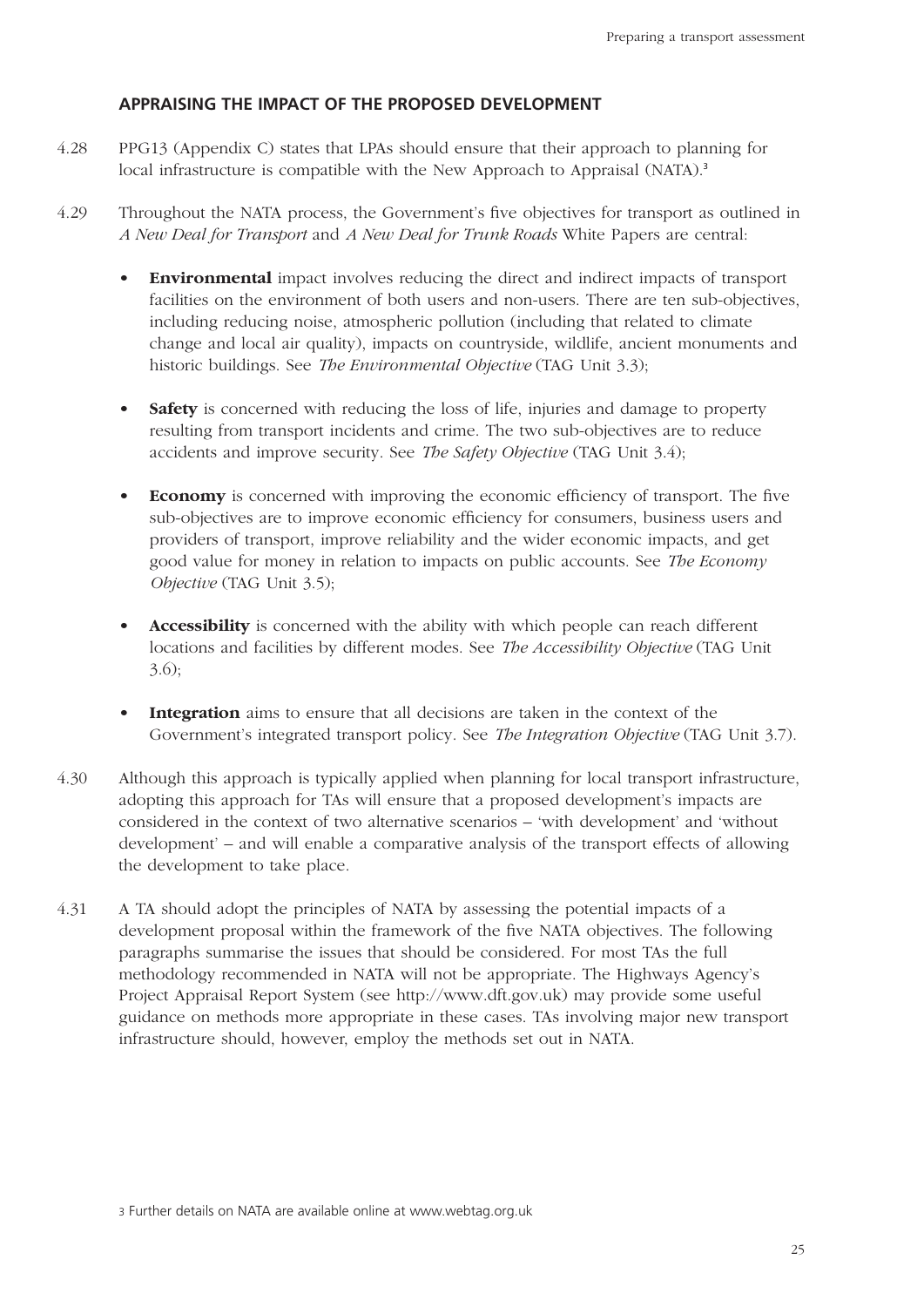#### **Accessibility**

- 4.32 Developers or promoters of sites should undertake accessibility modelling to establish the level of accessibility of the site, and the results should be included within the TA.
- 4.33 The accessibility issues that should be assessed include:
	- access to the transport system locating access points and links for pedestrians and cyclists to the wider transport network;
	- access to the local area providing transport nodes or interchanges for the proposed development that will benefit other developments and the local community as a whole;
	- community severance ensuring that the development does not create barriers to access within the local community.
- 4.34 In order to determine the level of accessibility (in respect of public transport, cycling and walking) for a specific site, or relative levels of accessibility for multiple sites, the preferred methodology would be to undertake accessibility modelling. This can be achieved by using a standard assessment tool such as ACCESSION, <sup>4</sup> or any other appropriate tool.

#### **Safety**

- 4.35 The safety issues that should be assessed, including and in addition to the highway accident statistics described in paragraph 4.7, include:
	- the potential for development-related or other transport accidents in the vicinity of the site; and
	- perception of personal insecurity in and around the development site.

#### **Economy**

- 4.36 The economy issues that should be assessed include:
	- Government regeneration objectives (e.g. use of brownfield sites);
	- non-motorised road users' journey time:<sup>5</sup>
	- motorised road users' journey time reliability;
	- user costs:<sup>6</sup>
	- the construction, land, preparation, supervision and subsequent maintenance costs of development proposals (including mitigation works).

4 ACCESSION – Geographical Information System based accessibility computer analysis tool to measure journey distances and times for all modes of travel between points (see web-link www.accessionGIS.com)

5 The aim is to bring about an improvement (reduction) in non-motorised journey times between origins and destinations.

6 This aspect of comparative assessment is related to the identification of any potential incremental change in the costs of travel due to implementation of the development proposals.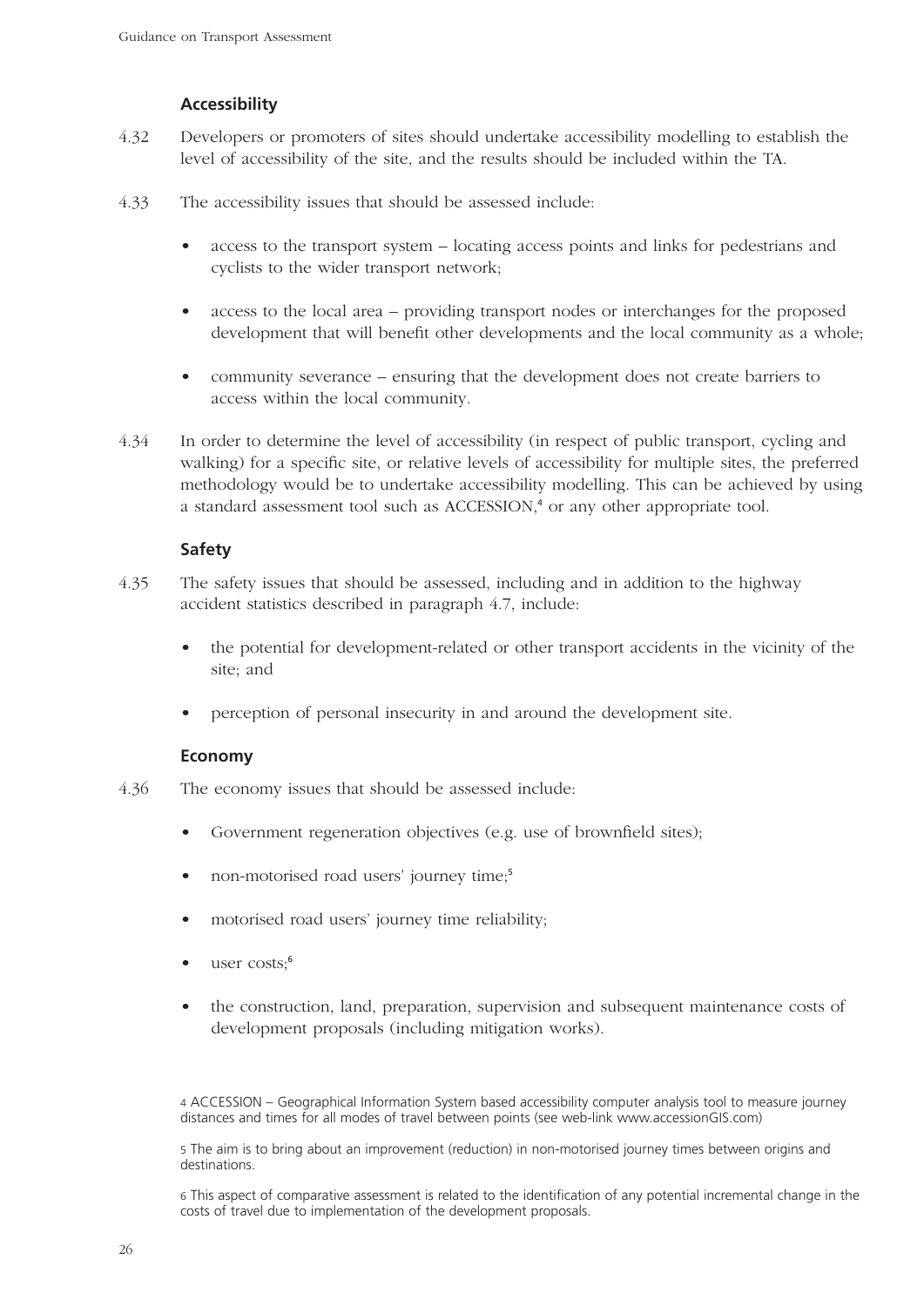4.37 In addition to public transport and pedestrian/cycle accessibility, accessibility modelling tools may be used to calculate vehicle journey times as an extension to the work undertaken by developers to address accessibility issues in their TA.

#### **Environment**

- 4.38 The environment issues that should be assessed include:
	- nuisance to people caused by transport-related noise and vibration generated by the development;
	- the emission of greenhouse gases as a result of the transport implications of the development and the impact of changes in local air quality on people;
	- the transport-related impacts of the development on areas of designated landscape importance;
	- whether the site is in an air quality management zone or is likely to cause a breach of current legislation;
	- the transport-related impact of the development on areas of nature conservation or biodiversity and Earth heritage interests (such as geology) where they interact with roads;
	- heritage of historic resources where they interact with development-generated transport and/or proposed mitigation measures;
	- the transport-related impact of the development on the townscape;
	- appraisal of the transport-related impacts of the development on the water environment;
	- the impact of the transport implications of the development on physical fitness;
	- journey ambience.
- 4.39 The potential for environmental impacts that would breach a statutory limit should be addressed. LHAs and the HA have a statutory duty to prevent a breach of statutory limits (e.g. air quality) due to incremental change of volumes of vehicular traffic on their networks.
- 4.40 If a development is likely to generate significant vehicle trips on the local highway network or SRN, which in turn would be likely to cause a breach of statutory limits, the relevant authority could be held legally responsible if a breach were to occur. In these circumstances, the developer may be required to propose mitigation measures that will avoid such a breach. If a breach remains likely, this could be a material consideration in the assessment of the planning application and may result in the refusal of planning permission.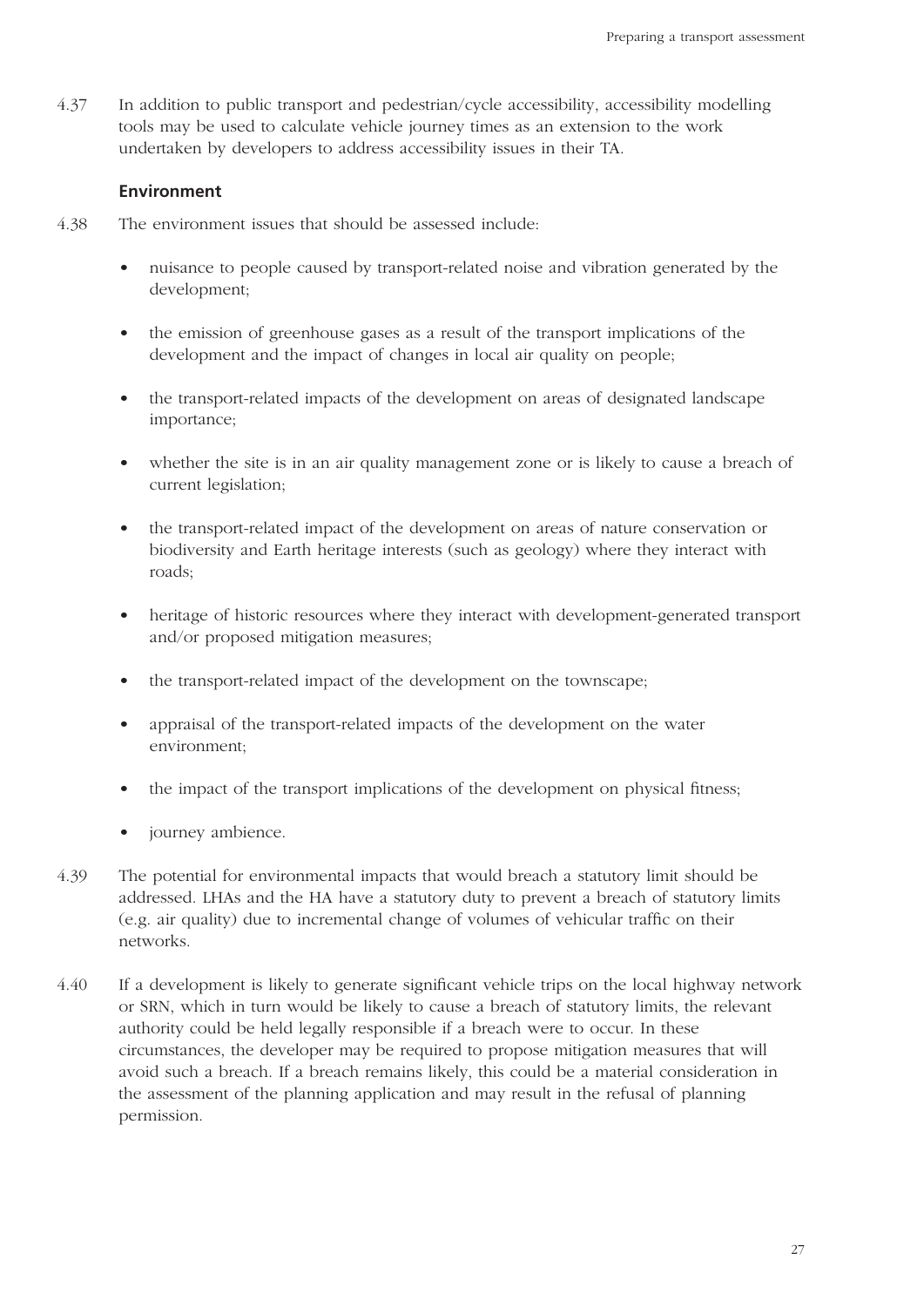- 4.41 Therefore, where a development proposal is likely to generate significant traffic-related environmental impacts, the TA should address such matters. Alternatively, if the development requires a formal environmental impact assessment (EIA), which deals with these issues separately, this should be cross-referenced in the TA.
- 4.42 In any event, it is likely that the developer would be required to provide mitigation measures to address any adverse environmental impacts arising from the proposed development and not simply those where breaches of statutory limits may be likely to occur.
- 4.43 A summary of the key environmental issues relating to transport, including potential impacts and reference documents containing the relevant policies and statutes, is provided in Appendix C. Further clarification should be sought from the Environment Agency (EA).

#### **Integration**

- 4.44 The integration issues that should be assessed include:
	- the potential for the development to influence interaction among all transport modes (motorised and non-motorised), either in isolation or in combination with other developments;
	- interaction between the development proposal and wider issues of Government policy such as environmental sustainability and health;
	- integration of the development proposals with local, regional and national land use policies;
	- bringing communities together/social inclusion;
	- separating communities as a result of cutting off existing movement paths severance/social exclusion.

#### **ASSESSMENT YEARS**

- 4.45 The assessment year(s) in respect of capacity analysis for the transport network should be consistent with the size, scale and completion schedule of the proposed development, and that of other major developments in the vicinity of the site, as well as planned improvements to the transport system.
- 4.46 The appropriate horizon assessment year should be agreed with the relevant authorities during pre-application consultations.
- 4.47 In addition to the opening year, one or two further assessment years should be considered. For the local transport network, a development should be assessed with regard to the LDF, and for a period of no less than five years after the date of registration of a planning application. Should the development take place over a longer period, it would be appropriate to extend the length of the assessment period. The development proposal should be supported by an acceptable TA, carried out in accordance with the GTA. This will help to ensure that the transport impacts of the development are more accurately applied to a situation where all committed local transportation infrastructure improvements are in place.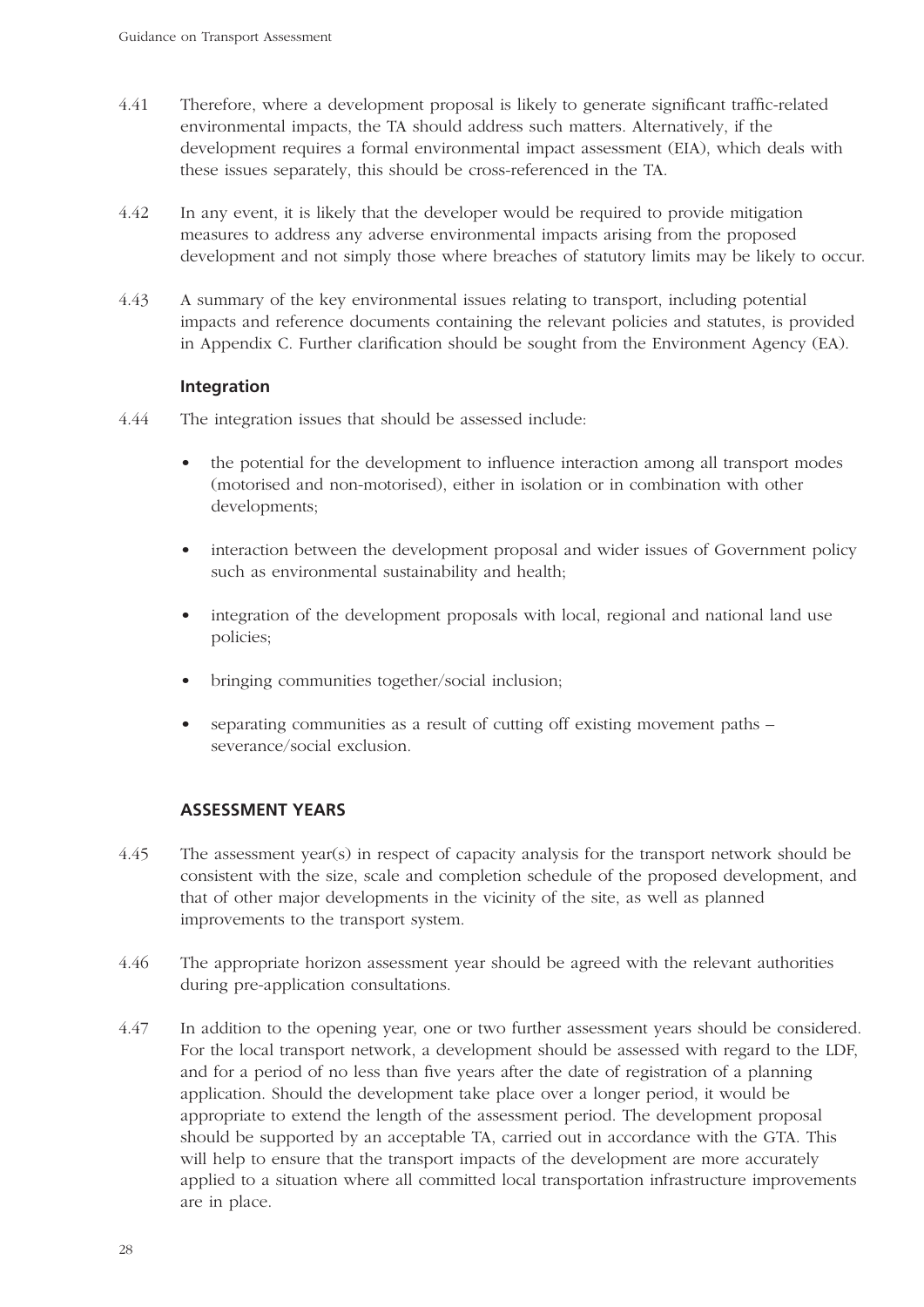- 4.48 For the SRN, the future assessment year should normally be ten years after the date of registration of a planning application for the development, in line with the forward horizon of the RTS. Should the development take place over a longer period than the horizon of the wider planning framework, a longer period of assessment will need to be agreed with the HA. The development proposal should be supported by an acceptable TA, carried out in accordance with the GTA, or on a basis otherwise agreed with the Agency. This timescale broadly reflects the Department for Transport's current funding regimes, particularly for major improvement schemes such as the Targeted Programme of Improvements (TPI). The length of this assessment period, at the discretion of the Secretary of State for Transport, can be amended for individual cases, where there is a wider political and economic imperative or, for example, where proposals will take a long time to develop fully. For further details please refer to DfT Circular 02/2007, *Planning and the Strategic Road Network*.
- 4.49 The appropriate horizon assessment year should be agreed with the relevant authorities during pre-application consultations.
- 4.50 The assessment years should consider person trips from all committed developments that would impact significantly on the transport network, particularly where they substantially overlap, such as at the same junctions and/or on roads as the proposed development. The committed developments will typically include development sites that have extant planning permission as well as development plan allocations in an adopted or approved plan. Developments that have been completed but not fully occupied should be included in these assessments. The inclusion or exclusion of committed developments in the assessments should be agreed with the relevant authorities at the pre-application stage.
- 4.51 The key issue is the need to ensure that development proposals strive to achieve nildetriment ('no worse off') to the strategic network, for the opening year and appropriate horizon year.
- 4.52 Government policy on new junctions on the SRN sets out a progressive response to proposals as a result of a development. Whilst new junctions may be acceptable on an allpurpose trunk road, they will be unlikely to be acceptable on a motorway. Where a junction has been deemed acceptable, the assessment horizons for capacity and design life would be in accordance with DfT Circular 02/07 *Planning and the Strategic Road Network* and the *Design Manual for Roads and Bridges* (DMRB) respectively. <sup>7</sup> For further details please refer to DfT Circular 02/2007, *Planning and the Strategic Road Network.*

#### **ANALYSIS PERIOD**

- 4.53 The analysis period should reflect the person trip generation characteristics of the proposed development, as well as conditions on the adjacent transport system. It should be related to known and anticipated peak patterns of demand both for the transport system and development-generated trips.
- 4.54 A TA should normally consider the following analysis periods:
	- weekday morning and evening peak period trips for the adjacent transport system, with particular focus on the peak period traffic flows on the road network;
	- 7 The latest DMRB guidance is available at www.highways.gov.uk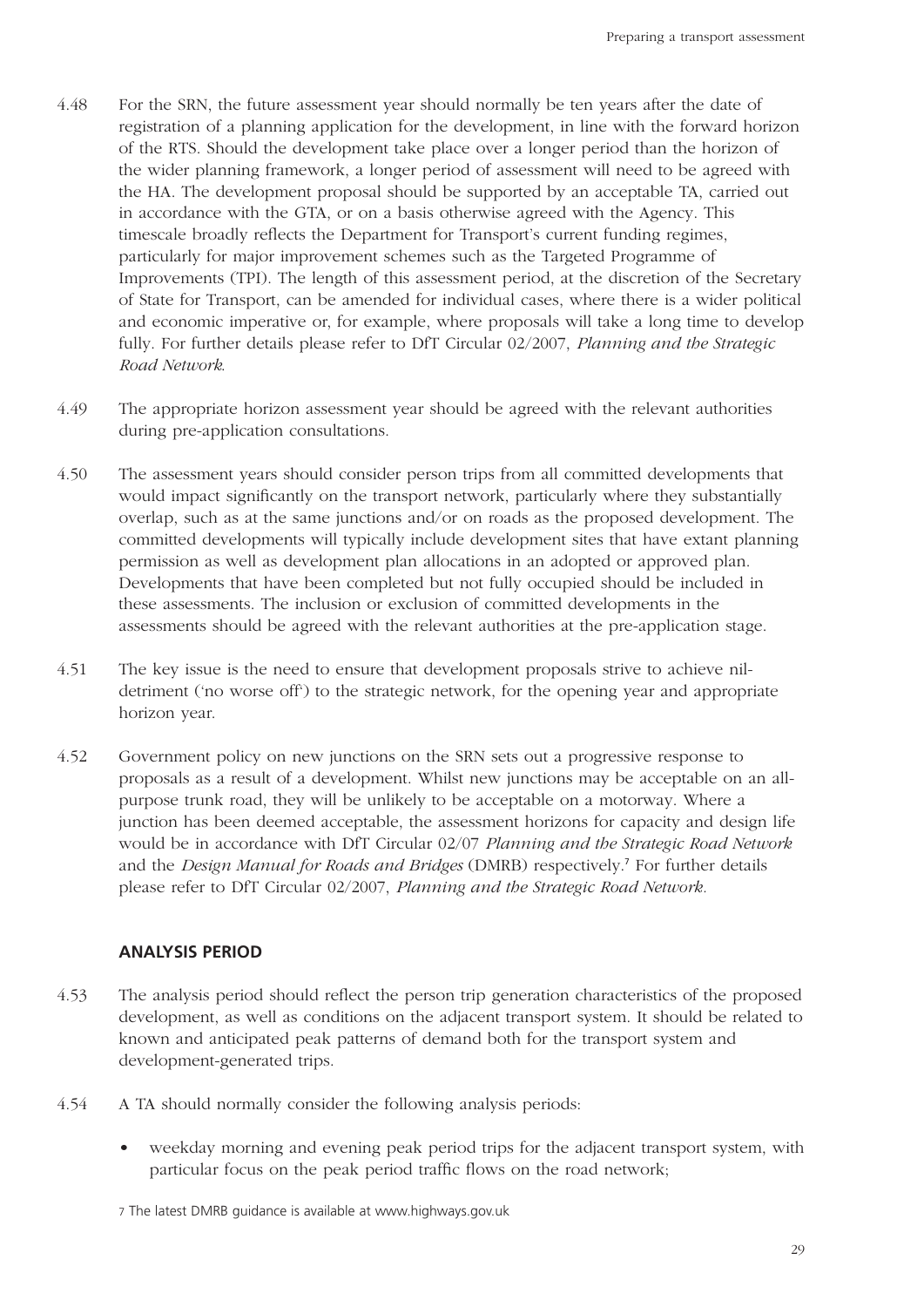- weekday morning and evening peak period trips for the proposed development;
- an off-peak period selected to assess level of greatest change resulting from the development;
- weekend peak period if the development is anticipated to generate significant levels of new trips at weekends or the adjacent transport system suffers from greater levels of congestion than during weekdays.
- 4.55 The analysis period should also include an assessment of the combination of developmentrelated and non-development-related trips.
- 4.56 The analysis period should be agreed with the relevant authorities at the pre-application stage, including the HA where there is a potential impact on the SRN.

#### **DEVELOPMENT TRIP GENERATION**

- 4.57 The first step in quantifying the impact of a proposed development on the transport system is to provide an estimate of the person trips (for all modes) that are likely to be generated by the development.
- 4.58 In preparing trip estimates, the travel characteristics of the proposed development should be established, and this should be based on a multi-modal assessment that identifies the number of person trips by mode and time period.
- 4.59 There is a range of trip rate database tools available that contain national, or in some cases more local, trip rates measured for typical land use sites. However, obtaining an accurate comparison is not always straightforward, especially for atypical developments. In these instances it is recommended that, unless there is a clear valid comparable situation, the assessment trips should be constructed from first principles based on a detailed analysis of the daily operation of the proposed development.
- 4.60 In all cases, analyses of development-related trips by using an appropriate database or an alternative methodology should be agreed with the relevant authorities, as this will form the major element of the TA.
- 4.61 Typically, trip generation assessments are based on the identification of suitable (person or vehicle) trip rates, having regard to industry standard databases such as TRICS, GENERATE and TRAVL. <sup>8</sup> These trip rates should be derived on the basis of site-specific details of the proposed development – for example, proposed gross floor area, number of dwelling units, number of hotel rooms, availability and accessibility of non-car modes of travel, provision and nature of travel plans.
- 4.62 If sites with comparable accessibility<sup>9</sup> as well as scale and location cannot be found when using a standard database system, 85th percentile trip generation rates should be

8 These are examples of trip-rate database systems which are used in England to predict trip rates for proposed land uses.

9 Sites with similar levels of public transport, cycling and pedestrian accessibility should be found before a sufficiently comparable trip-rate prediction can be made from the industry available database systems.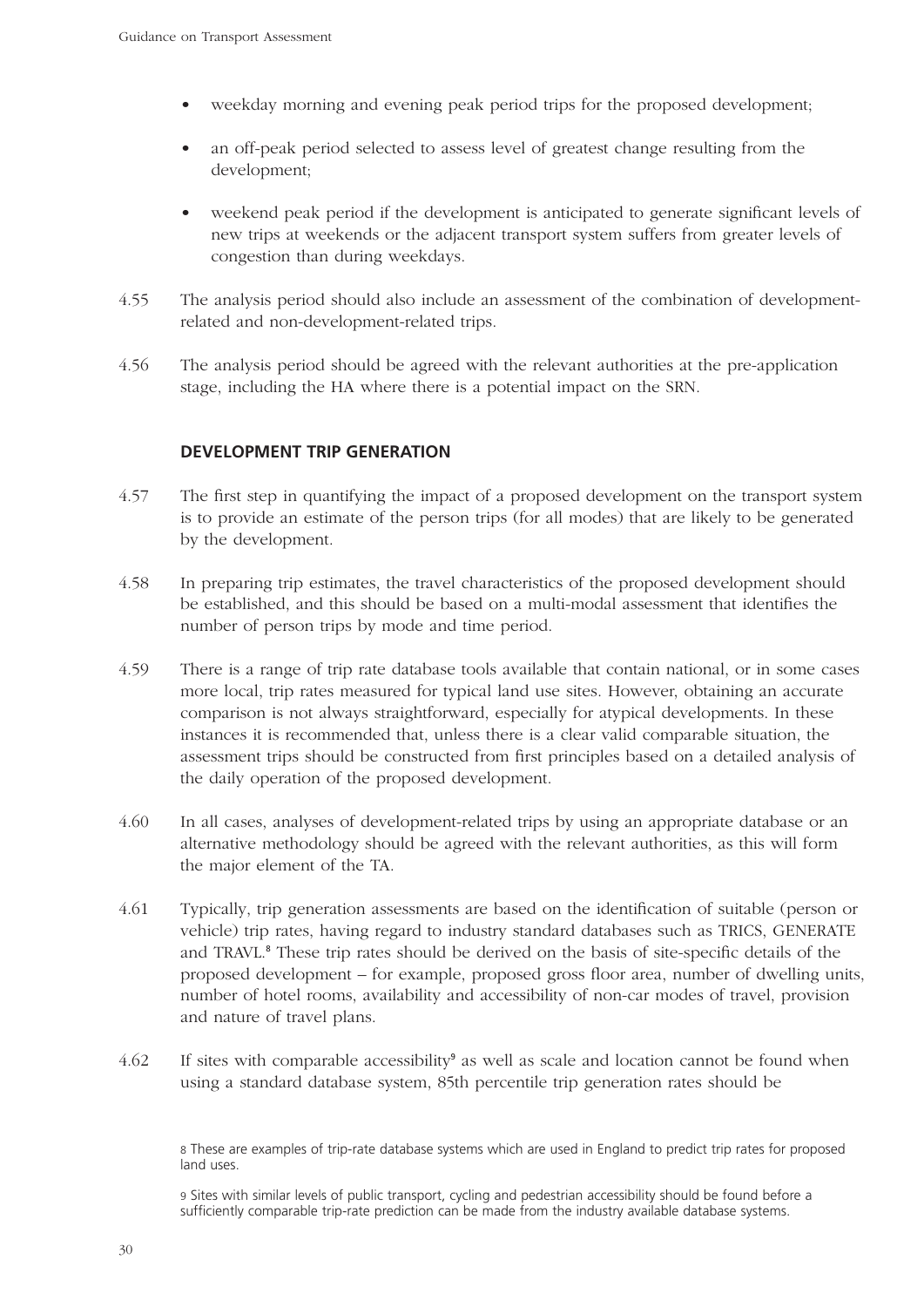considered as a starting point for assessment of the baseline trip generation. The reasons for this are:

- (i) since the level of public transport and non-car mode travel for sites within such trip databases is often unknown, a true like-for-like comparison is unlikely to be achieved; and
- (ii) it is considered that the use of average trip rates with deductions for sustainability measures could result in overly optimistic trip rates for the proposed development.
- 4.63 In cases where the degree of comparability of source data sites to the development proposals is difficult to determine, it may be appropriate (in consultation with the appropriate highway authorities) to undertake a sensitivity analysis using both 85th percentile and average (50th percentile) trip rates to inform the process of the differences between these two assumptions.

#### **Calculating vehicular trip generation**

- 4.64 As certain types of development, particularly retail, can have a significant effect on vehicular traffic, consideration may be given to the different types of vehicular trips that are likely to be generated, such as:
	- **New trips** these are trips that do not appear anywhere on the road network prior to the opening of the development. For many types of development, this element of generated trips can be relatively small; however, it is customary to consider all trips from residential developments as being new to the network.
	- **Pass-by trips** these are trips that are already present on the road network directly adjacent to the point(s) of access to the site, which will turn into the site. This type of trip is likely to be relevant only where the site is located on a major arterial route within an urban area. If it can be clearly demonstrated that there will be a proportion of true 'pass-by' trips that were already on the network, then these can be deducted from the calculated generation for the development.
	- **Linked trips** these are trips that will have multiple destinations either within the proposed development site. Examples include trips to food and non-food retail, between both the development site and existing adjacent sites or between the development site and an established town centre. Where there is a high probability that there will be a proportion of linked trips between two uses on a development, it is customary only to 'count' those trips once for the development as a whole, and not effectively double-count them by attributing two visits and departures affecting the sections of highway network being assessed.
	- **Diverted trips** these are trips that are already present on the local road network but not the road(s) from which site access is taken and will divert from their existing route to access the site. These are similar to pass-by trips, but they have to deviate to make use of the development under consideration. It is important to identify the potential for such diversion to occur so as to ensure that the correct flows are assessed at specific junctions on the highway network. Diverted trips will tend to return to their original route after visiting the development under consideration.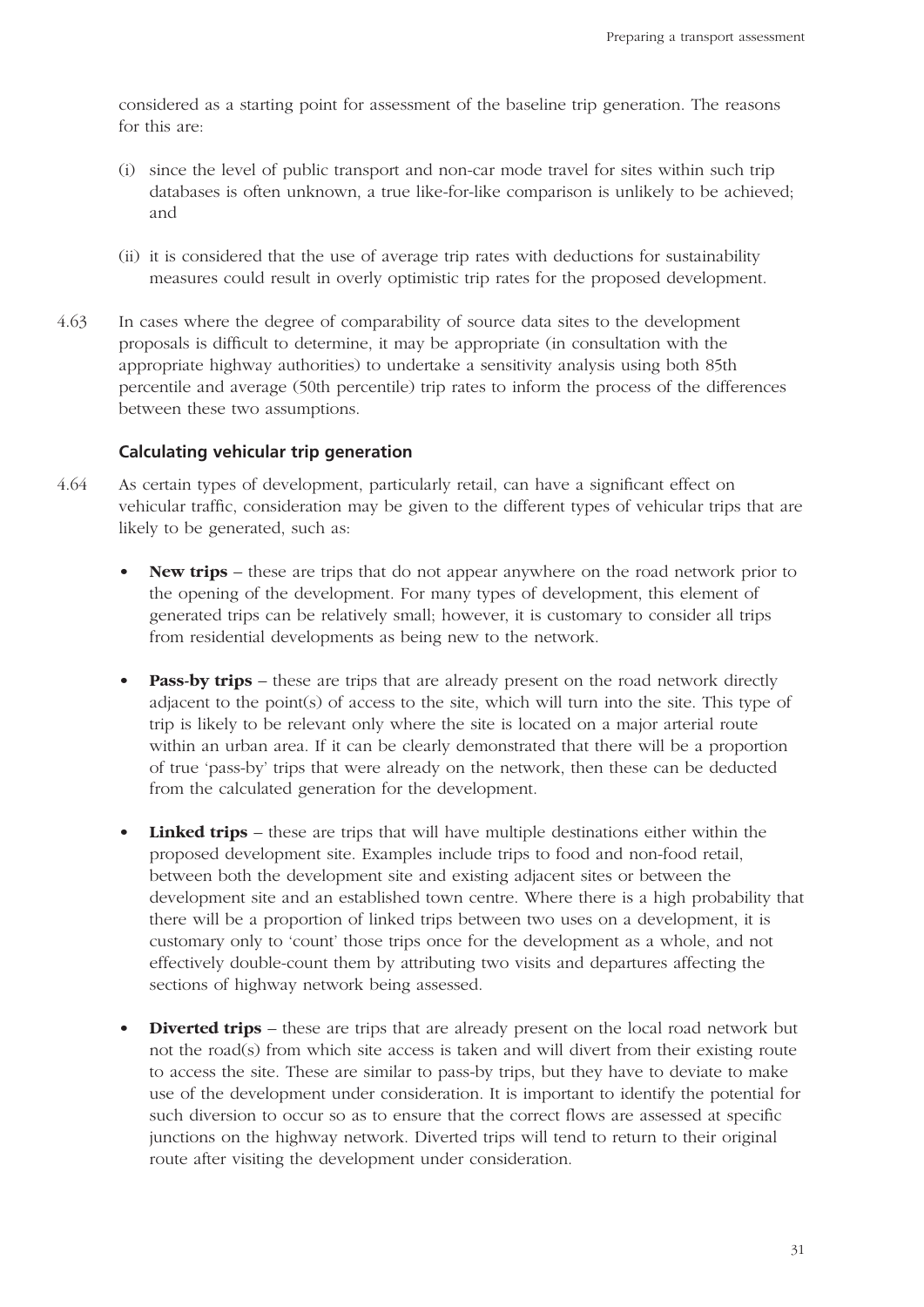- **Transferred trips** these are trips that are already present on the local road network, accessing similar existing sites in close proximity to the proposed development and will have the potential to transfer their destination to the proposed development. Slightly different from diverted trips, these wholly transfer from using an existing development to a new one, e.g. shoppers switching to a new supermarket that is more conveniently located for them.
- 4.65 The level of reduction in vehicular trip generation based on the mix of trips, as set out above, will be to a degree subjective and dependent on the specific characteristics and location of the proposed development. The methodology for deriving the development's vehicular trips and appropriate level of trip reduction, if any, should be agreed among the developer, the LHA and/or the HA during the pre-application consultations.
- 4.66 For large developments, the impact of construction traffic will require separate consideration. The assessment of construction traffic should identify the time period(s) during which construction activities will take place, the numbers of trips likely to be generated, the vehicle type and, for heavy construction traffic, an appropriate diversion route or a traffic management plan to minimise local impacts.

#### **Adjustment of development vehicular trips**

- 4.67 In some circumstances, the extent of access by non-car modes of transport may suggest an adjustment of development-generated vehicle trips. This is likely to be the case where new sustainable transport infrastructure, such as cycleway or bus services, is proposed by the developer. It may also be appropriate when a proposed development is located where there is a particularly high-quality and accessible existing public transport system.
- 4.68 The work undertaken to analyse public transport network capacity will be important at this stage, to ensure that assumptions are not erroneously made regarding the ability of existing services to cope with development trips. At this stage the TA should identify whether the intended level of public transport trips from the development can be met by existing services, or whether the development mitigation package should enhance the level of service.
- 4.69 Where a development proposal includes significant improvements to non-car infrastructure, it is more likely that the LTA/LHA will accept reductions in car-related trip estimates.
- 4.70 The element of development trips that is likely to be the least sustainable is singleoccupancy private car. Hence it would be beneficial to place significant emphasis on reduction of this category of trips throughout development proposals and the TA preparation.
- 4.71 It is important that the appropriate level of reduction, if any, should be agreed among the developer, the LHA and/or the HA preferably at the pre-application consultation stage.

#### **Trip distribution and assignment**

4.72 Prior to the distribution and assignment of development-related person trips, it is important to establish a development catchment area and identify the main population zones within it. This catchment area should be discussed and agreed with the relevant authorities from the outset. It is important to note that proximity to the highway network and, in particular, the SRN or other higher standard routes may have a significant impact on the extent of the catchment area to be considered.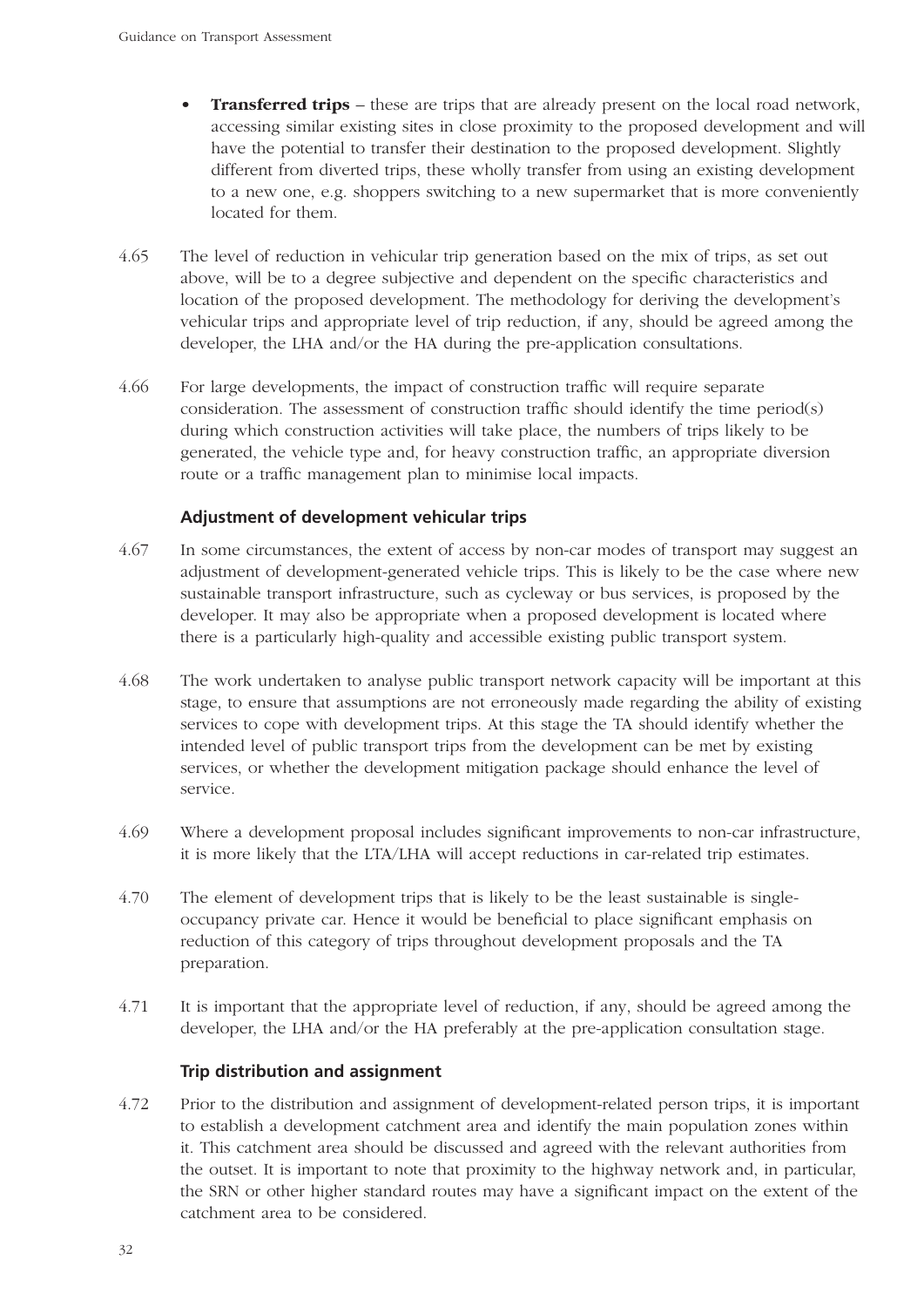- 4.73 It is recommended that the distribution of development-related person trips be based on an appropriate methodology. These include, but are not limited to, the use of Geographical Information Systems (GIS) based census data analysis, a gravity model.<sup>10</sup> existing traffic flow patterns, area-wide traffic models (if available) and, by analogy, travel patterns for similar developments in the vicinity of the site.
- 4.74 For some large retail developments, it is commonplace to undertake a series of key assessments in the context of *Planning Policy Statement 6: Planning for Town Centres* (PPS) 16 which will have analyses of customer catchment area and home locations. Where these are available, the findings of such assessments should be used to validate the trip distribution assumptions.
- 4.75 The agreed trip distribution should then be used to assign development trips to the transport network, taking due account of the impact of the various trip types, as noted earlier.

#### **ENVIRONMENTAL IMPACT ISSUES**

- 4.76 As discussed earlier in sections 4.26–4.44, the environmental impacts of any significant development need to be addressed. This might be covered by a separate Environmental Statement (ES), which involves an assessment of a development's potential environmental implications, including those that are transport-related. This will help ensure that the significance of the predicted impacts and the scope for mitigating them are properly addressed at the outset.
- 4.77 As part of the scoping exercise for the ES, it may be decided that an assessment of air quality and noise impact is required. Such an assessment should identify, in particular, traffic data such as peak hour traffic flows, 18-hour traffic flows, Annual Average Daily Traffic (AADT) flows, percentage of HGVs, traffic speeds for the surrounding highway network and daily traffic generation forecasts for the development proposal. Where appropriate, daily traffic generations of the extant or historic site use may also be required.
- 4.78 The LHA and/or the HA would require assessment of the environmental impact from any increase of traffic on the highway network where statutory limits might be breached. The same is true if any highway mitigation measures were to be proposed as a result of the development. Further details on environmental assessments can be found in Circular 02/99 published by the Department of the Environment, Transport and the Regions (DETR) in 1999 and available from the Communities and Local Government website.

#### **PROMOTING SMARTER CHOICES VIA TRAVEL PLANS**

4.79 Smarter Choices are techniques for influencing people's travel behaviour towards more sustainable options, such as encouraging school, workplace and individualised travel planning. They also include measures such as individualised marketing, personalised journey plans, public transport information and marketing initiatives, car sharing schemes and car clubs, plus measures that reduce the need to travel, such as video conferencing and teleworking.

10 A Gravity model is a simple assessment technique that uses population within geographic zones as a proportion of the total population within a catchment area to give a likely proportion of trips arriving at and departing from a development site by highway route.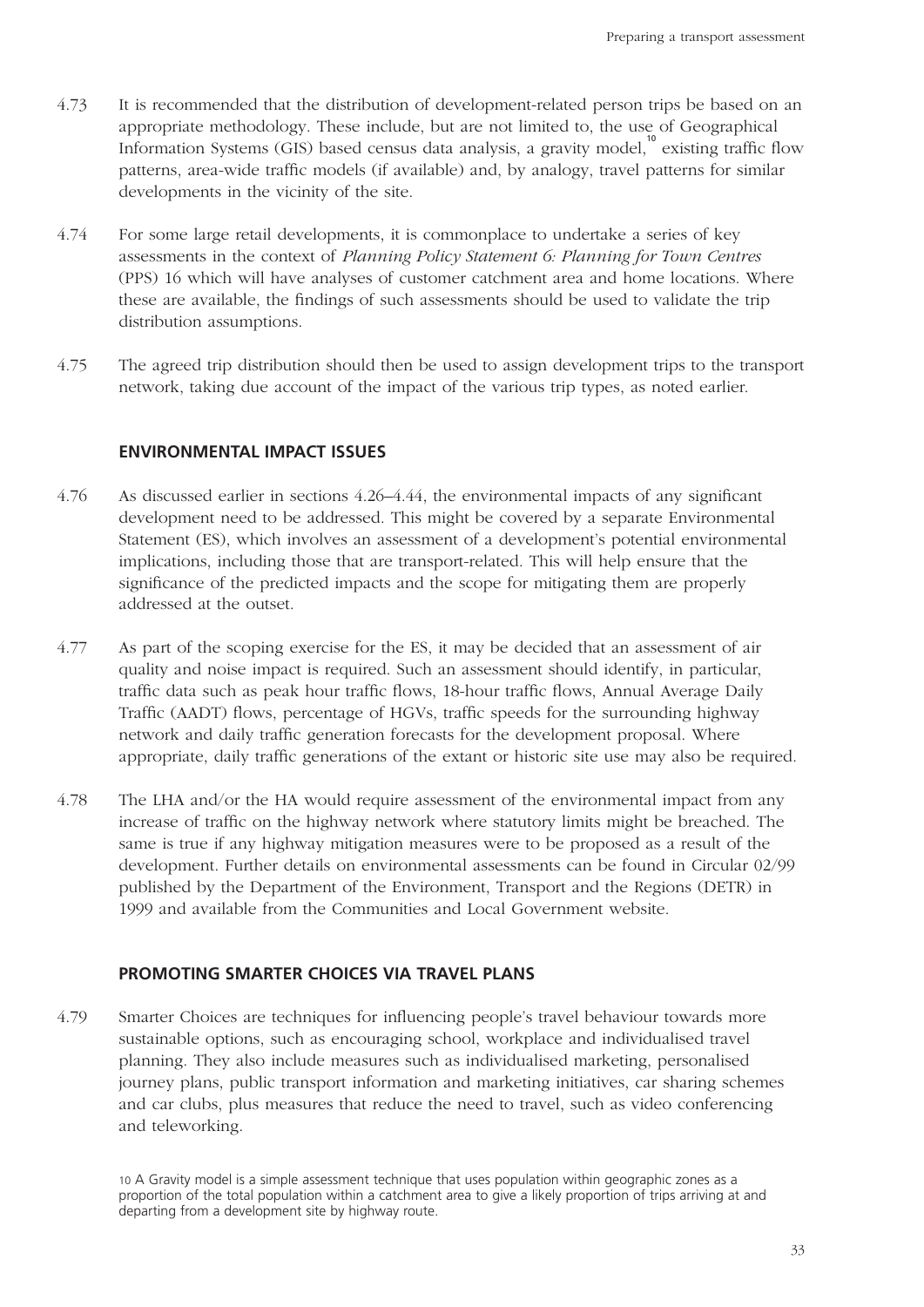- 4.80 A travel plan (TP) is a package of site-specific initiatives aimed at improving the availability and choice of travel modes to and from a development. It may also promote practices or policies that reduce the need for travel. TPs are becoming an increasingly important tool in the delivery of sustainable outcomes. They provide, together with transport assessments, the mechanism for assessing and managing access to sites. In addition, they can help improve accessibility, both to and from the site, and to local amenities and services.
- 4.81 PPG13 states the Government considers that a travel plan should be submitted alongside planning applications that are likely to have significant transport implications. Local authorities can help facilitate the development of effective travel plans by ensuring that measures in support of them are incorporated in local planning policies, including the LDF and LTP, and clarified through supplementary planning advice. A requirement for a TP should be established at the pre-application stage. The TP should be tailored to address the site-specific issues relating to the proposed development.
- 4.82 During the pre-application consultations the use of an area travel plan and co-ordination with travel plans from adjacent developments should also be considered. The use of area and site-specific travel plans is an important mechanism in the underlying aim to manage vehicle trips at source. Whenever a site-specific TP is proposed, the developer should ascertain the existence of an area-wide TP. Where one exists, the site-specific TP should integrate with the area-wide TP.
- 4.83 Detailed guidance on securing travel plans through the planning system is available on the DfT's web site at **www.dft.gov.uk**. TfL has also produced more detailed guidance for the London area, available at **www.tfl.gov.uk**.
- 4.84 Detailed guidance on other Smarter Choices techniques, and the promotion of sustainable transport modes more generally, is provided in the section of the DfT web site.

#### **TRANSPORT IMPACTS AND MITIGATION MEASURES**

- 4.85 Government transport policy is, wherever possible, to seek alternative solutions to building new roads, by reducing the impact of road users on each other and the environment, improving road performance through improved network management and facilitating smarter journey choices. The presumption should be to give preference where possible to solutions other than the construction of new roads.
- 4.86 The information provided at the pre-application stage and in the TA should be reviewed by the LHA and/or the HA, as appropriate, with the aim of determining the type and scope of mitigation measures to be provided. This process will be undertaken in conjunction with the LPA.
- 4.87 In doing so, they should have regard to the Traffic Management Act 2004, which places a network management duty on local traffic authorities in England. Planning authorities in two-tier areas and developers could usefully liaise with local traffic authorities where their development or works affect the movement of traffic on the road network. Traffic authorities should work closely with such planning authorities, as well as developers, utility companies and others, so that they are aware of the duty. In this way joint consideration may be given to the impacts that both developments and their associated works may have on the movement of traffic. Further information on the duty and good practice advice on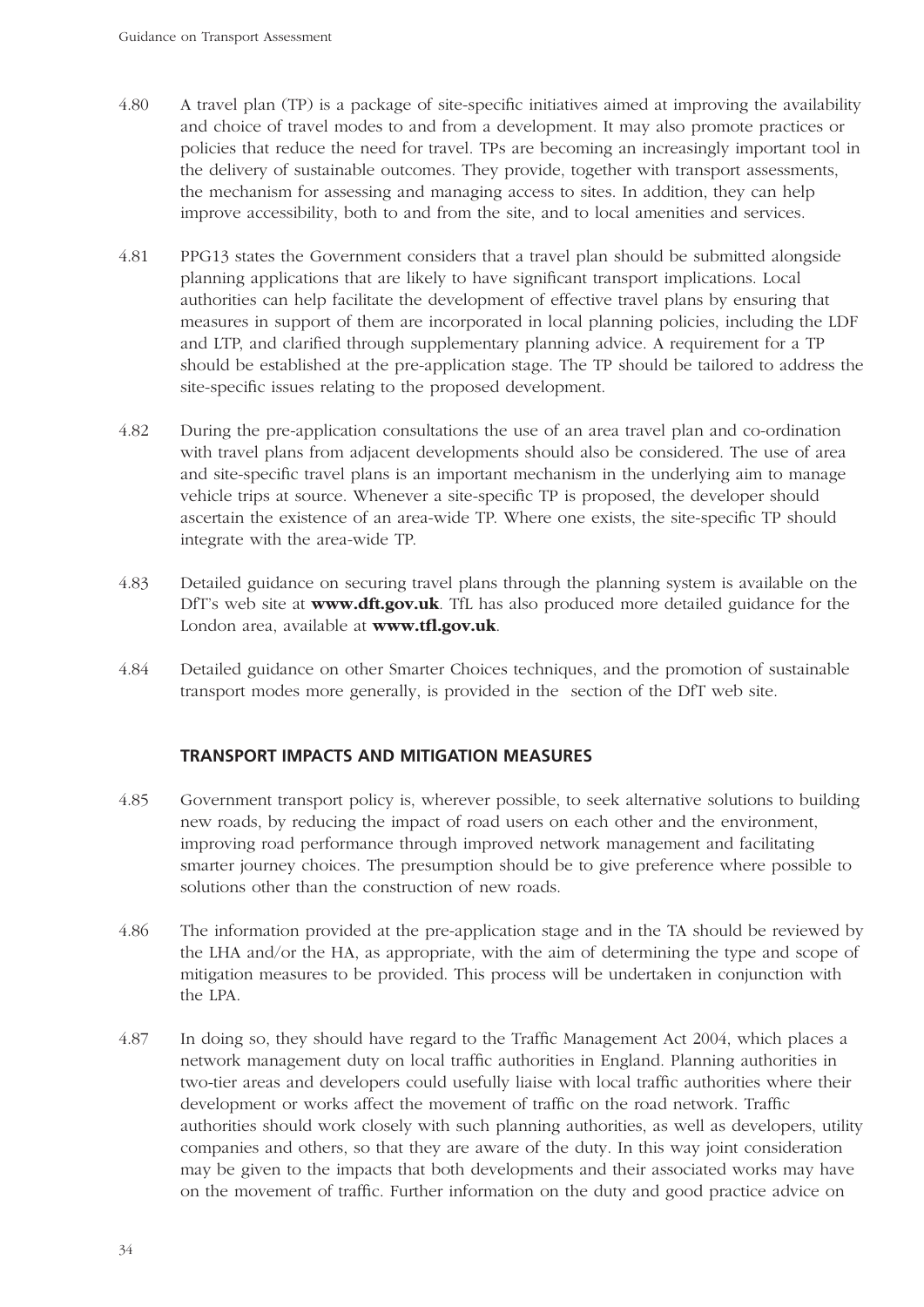techniques and approaches can be found in *Traffic Management Act 2004: Network Management Duty Guidance* November 2004 **http://www.dft.gov.uk/pgr/roads/tpm/tma2004/trafficmanagementact2004netw4143**

- 4.88 The TA, along with other supporting documents, will form the basis for the LPA's, LTA's, LHA's and/or HA's response to a proposed development and, in particular, the type or level of mitigation that will be required. Typically, mitigation could be required where the proposed development is likely to impact adversely upon the transport system and/or result in breaches of statutory environmental limits.
- 4.89 Where mitigation is proposed, following agreement on the scope of mitigation to be provided, the relevant authorities will require or recommend that appropriate conditions be attached to any planning permission granted. The conditions or obligations should specify the improvements that will be required to accommodate the proposed development's trips by all modes. They should also ensure the safety of all road users, including non-motorised users or vulnerable users. Conditions or obligations may require that necessary mitigation measures be completed before first occupation of units on the site, or before work on the development site itself commences if construction traffic is a major issue.
- 4.90 In all cases, the transport mitigation plan or package of measures should focus on maximising sustainable accessibility to the development. At the outset, the mitigation plan should consider measures such as: improvements to development site layout to facilitate walking and cycling as well as accessibility to the local public transport infrastructure; improvements to walking and cycling provisions in the vicinity of the development site; and improvements to the local public transport network.
- 4.91 The scope and implementation strategy for the improvements suggested above should be agreed with the relevant authorities.
- 4.92 If the TA confirms that a development will have material impact on the highway network, the level of impact at all critical locations on the network should be established. A particular example of material impact would be a worsening of congestion. In congested areas, the percentage traffic impact that is considered significant or detrimental to the network may be relatively low (possibly below the average daily variation in flow), and should have been determined in discussions with the relevant highway authorities. For the avoidance of doubt, the 1994 guidance regarding the assessment thresholds of 10 per cent and 5 per cent levels of development traffic relative to background traffic is no longer deemed an acceptable mechanism, since it creates an incentive in favour of locating development where high levels of background traffic already exist.
- 4.93 If the mitigation measures require physical improvements to the highway network, the developer should ensure that, in any design of mitigation works, appropriate design guides and parameters are used. Road Safety Audits may be required for any development-related highway works and, when produced, should be conducted in compliance with the relevant standards.
- 4.94 In respect of the SRN, proposed mitigation measures should provide capacity that is comparable to the general capacity of that part of the network and not, for example, seek to produce a junction with significantly more capacity than the surrounding SRN.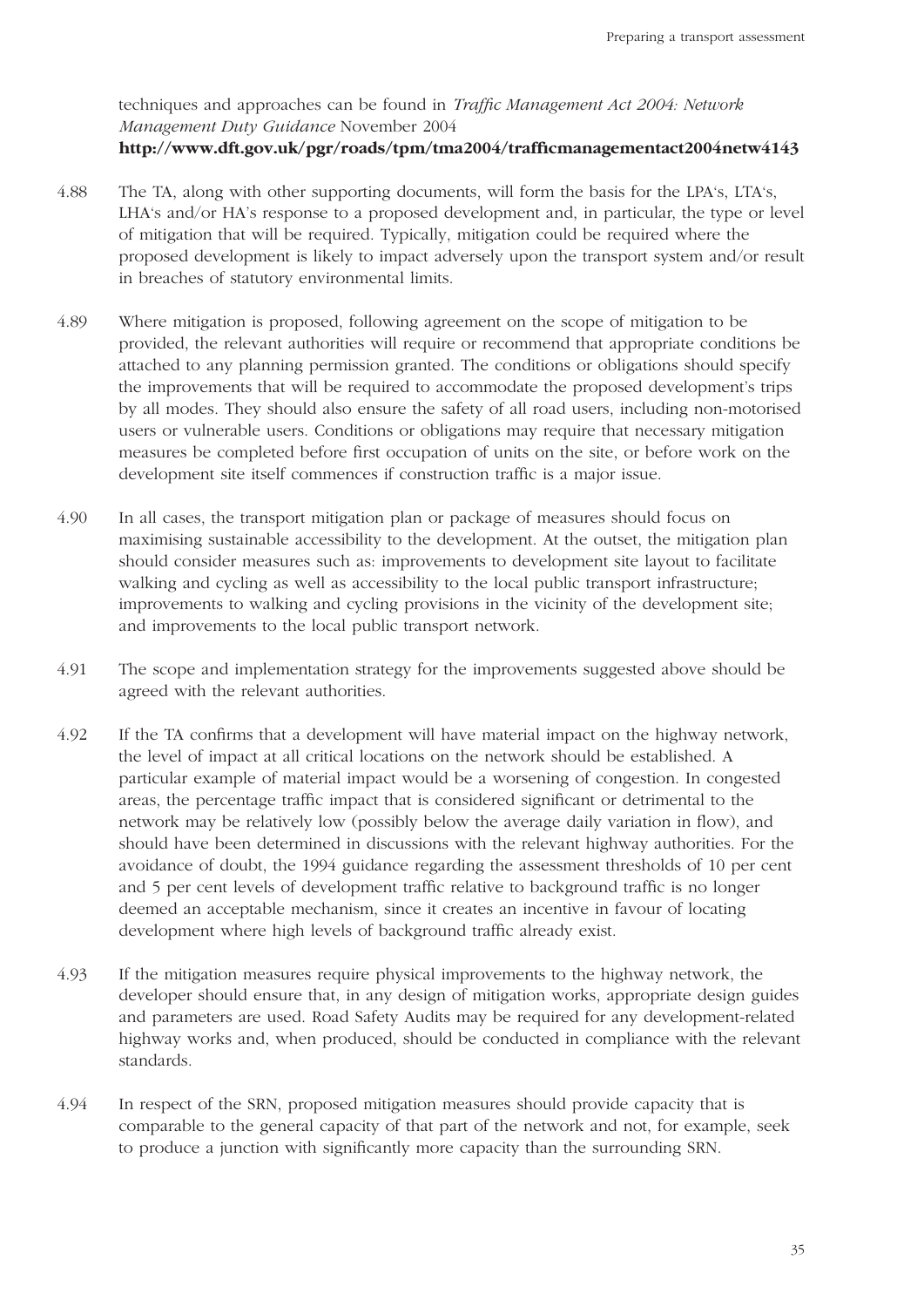## CHAPTER 5 The link with the development plan making process

- 5.1 National planning policy as set out in PPS1, PPS11 and PPS12 emphasises the requirement for development plans to be founded on 'a robust and credible evidence base'.<sup>11</sup>
- 5.2 Development plans will only be credible, authoritative and deliverable if transport considerations are fully factored into their development from the outset.
- 5.3 Within this context it is clearly important that the transport impacts of alternative spatial development patterns are properly assessed at an early stage and throughout the planmaking process as an integral part of the sustainability appraisal of emerging plans. Appropriate policy responses must be developed to reduce the need to travel and promote sustainable transport choices.
- 5.4 The assessment methodologies and assumptions applied in assessing the transport implications of a major development at the planning application stage can also be employed in testing development plan options, although the level of detail underpinning the analysis may be lower, particularly at a regional level.
- 5.5 It will be beneficial for the planning body/authority to ensure full engagement of all stakeholders throughout the development plan process.

#### **REGIONAL AND LOCAL PLANNING FRAMEWORK**

- 5.6 PPS11 Regional Spatial Strategies and PPS12 Local Development Frameworks set out policy advice on how integration between transport and spatial planning can be achieved at regional and local levels respectively. Guidance on undertaking sustainability appraisal is set out in *Sustainability Appraisal of Regional Spatial Strategies and Local Development Documents*.
- 5.7 RPBs may wish to consider the commissioning and development of region-wide transport models to evaluate the transport impacts of alternative spatial development patterns and regionally significant developments. As part of the process it is beneficial to test for what is sustainable and deliverable.
- 5.8 LPAs may seek to use existing regional, sub-regional, or local transport models where available and/or to undertake their own separate assessments of the transport impacts of alternative strategies in emerging core strategy DPDs. They may also seek to do this for any alternative sites that are proposed in site allocation documents or action area plans.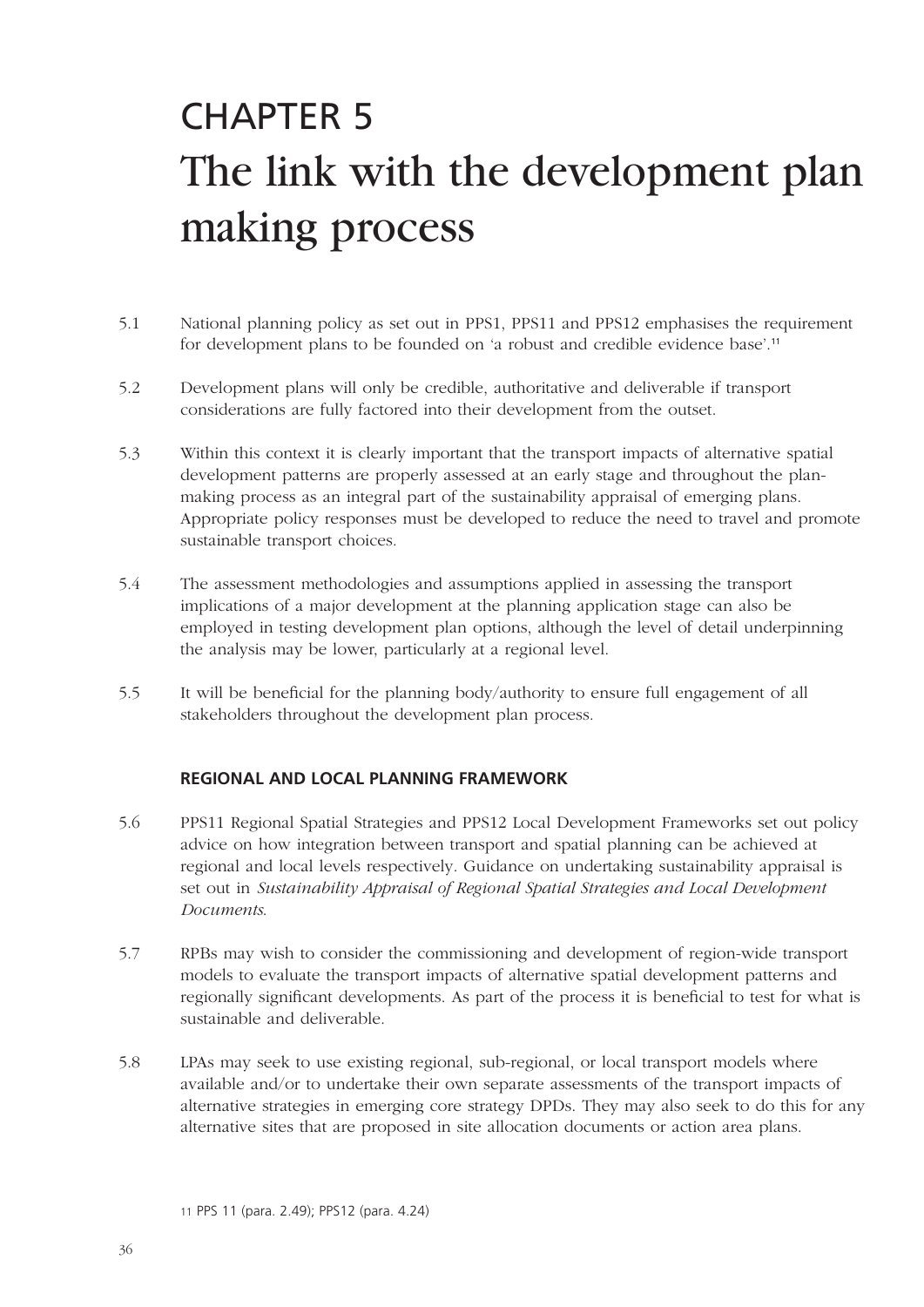- 5.9 There is a wide variety of modelling and forecasting tools available to authorities, and there is no requirement to follow any particular process. Whilst it is recognised that the development and use of transport models can require significant resources, the benefits cannot be underestimated. It will be for authorities to decide whether transport modelling is most appropriate and useful in their area and, if so, at what level, having regard to the requirement for a robust and credible evidence base.
- 5.10 In assessing the transport impacts of alternative spatial scenarios it is important to make full use of existing information that is relevant. Many transport and land-use models and/or studies carried out by the HA and PTAs, as well as any other studies, may represent a substantial source of information. This includes transport assessments undertaken for recent development in the area. LTPs may also provide a valuable resource for local transport analysis.
- 5.11 It may be beneficial for RPBs, LPAs and other stakeholders to work jointly to develop regional and local models in order to undertake these assessments.
- 5.12 At both levels, but more particularly at the LDF stage where more detail is available, it is important that the cumulative effects of multiple potential developments should be assessed, so as to ensure that interaction effects of different combinations of sites on the highway network are fully understood.
- 5.13 This approach would also assist the early identification of potential environmental difficulties on the highway network, which can then be considered in greater detail through the development plan process.
- 5.14 The NATA may provide a useful framework for assessing the overall transport impact of a major development. The NATA recommends the assessment of a wide range of environmental, social and economic impacts to enable sustainable decisions to be made. The NATA also gives advice on how more detailed assessments can be summarised in a consistent way, so that different options can be easily compared with one another in a consistent manner.
- 5.15 When assessing the development of individual sites (as proposed in the relevant allocations/action area documents), trip generation estimates should, where possible, be derived using similar methodologies and assumptions as are applied in the planning application stage. The fundamental issue is the need to establish the amount of trips and/or residual traffic that would be generated by the development proposals.
- 5.16 Models or reports should provide an indication of the operational capabilities and deficiencies of the transport system, particularly on the highway network, and help establish a benchmark or baseline for assessing the potential impacts of development aspirations on the transport system.
- 5.17 Transport models or network reports should be regularly updated to reflect programmed improvements to the transport system, as well as the emergence of development aspirations and proposals in neighbouring areas. This will allow for the assessment of cross-boundary impacts.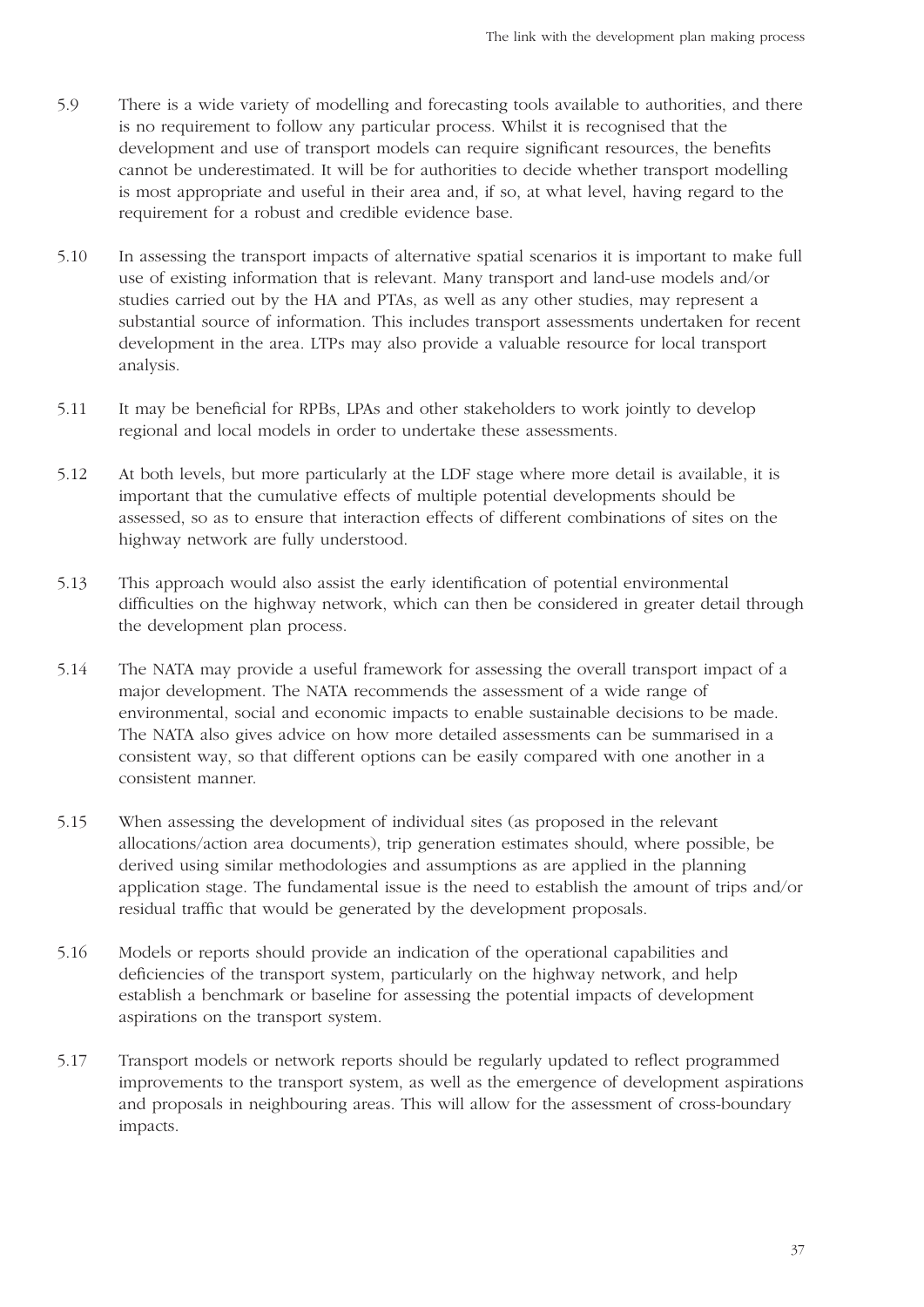#### **STRATEGIC ROAD NETWORK**

5.18 The HA will work with developers to secure delivery of their proposals in such a way that they minimise any additional burden on other users of the strategic road network. Development should normally be in line with policies and proposals already set out in the development plan. Where development proposals are fully consistent with the adopted development plan, the HA would not expect to have to engage in the full assessment process, provided there had been no material changes after LDD adoption. In such circumstances, consideration would normally be limited to the agreement of detailed access arrangements (including mitigation measures) rather than the principle of the development itself.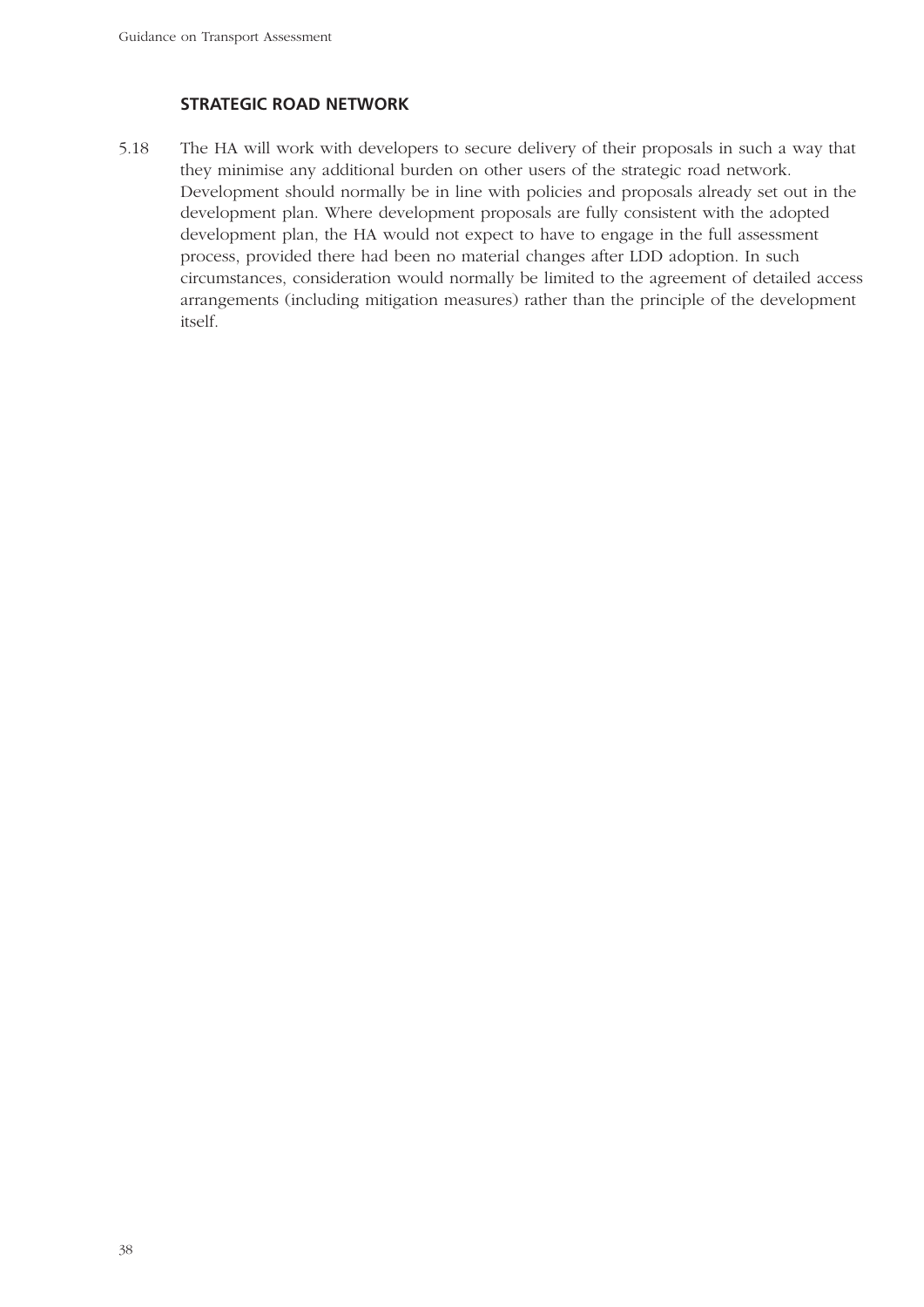### LIST OF ABBREVIATIONS

| <b>AADT</b> | Annual average daily traffic                             |
|-------------|----------------------------------------------------------|
| <b>AQMA</b> | Air quality management area                              |
| <b>ATC</b>  | Automatic traffic count                                  |
| <b>CLG</b>  | Communities and Local Government                         |
| <b>DETR</b> | Department of the Environment, Transport and the Regions |
| DfT         | Department for Transport                                 |
| <b>DLTR</b> | Department for Local Government and The Regions          |
| <b>DMRB</b> | Design Manual for Roads and Bridges                      |
| EA          | <b>Environment Agency</b>                                |
| <b>EIA</b>  | Environmental impact assessment                          |
| ES          | <b>Environmental Statement</b>                           |
| <b>GFA</b>  | Gross floor area                                         |
| <b>GIS</b>  | Geographical Information System                          |
| GTA         | Guidance on Transport Assessment                         |
| HA          | Highways Agency                                          |
| <b>HGV</b>  | Heavy goods vehicle                                      |
| <b>HOV</b>  | High occupancy vehicle                                   |
| <b>IHT</b>  | Institution of Highways and Transportation               |
| <b>ITB</b>  | Influencing travel behaviour                             |
| <b>ITS</b>  | Intelligent transport systems                            |
| LA          | Local authority                                          |
| LDD.        | Local development document                               |
| LDF         | Local development framework                              |
| <b>LHA</b>  | Local highway authority                                  |
| <b>LPA</b>  | Local planning authority                                 |
| <b>LTA</b>  | Local transport authority                                |
| <b>LTP</b>  | Local transport plan                                     |
| <b>NATA</b> | New approach to appraisal                                |
| <b>NRTF</b> | National Road Traffic Forecast                           |
| <b>ODPM</b> | Office of the Deputy Prime Minister                      |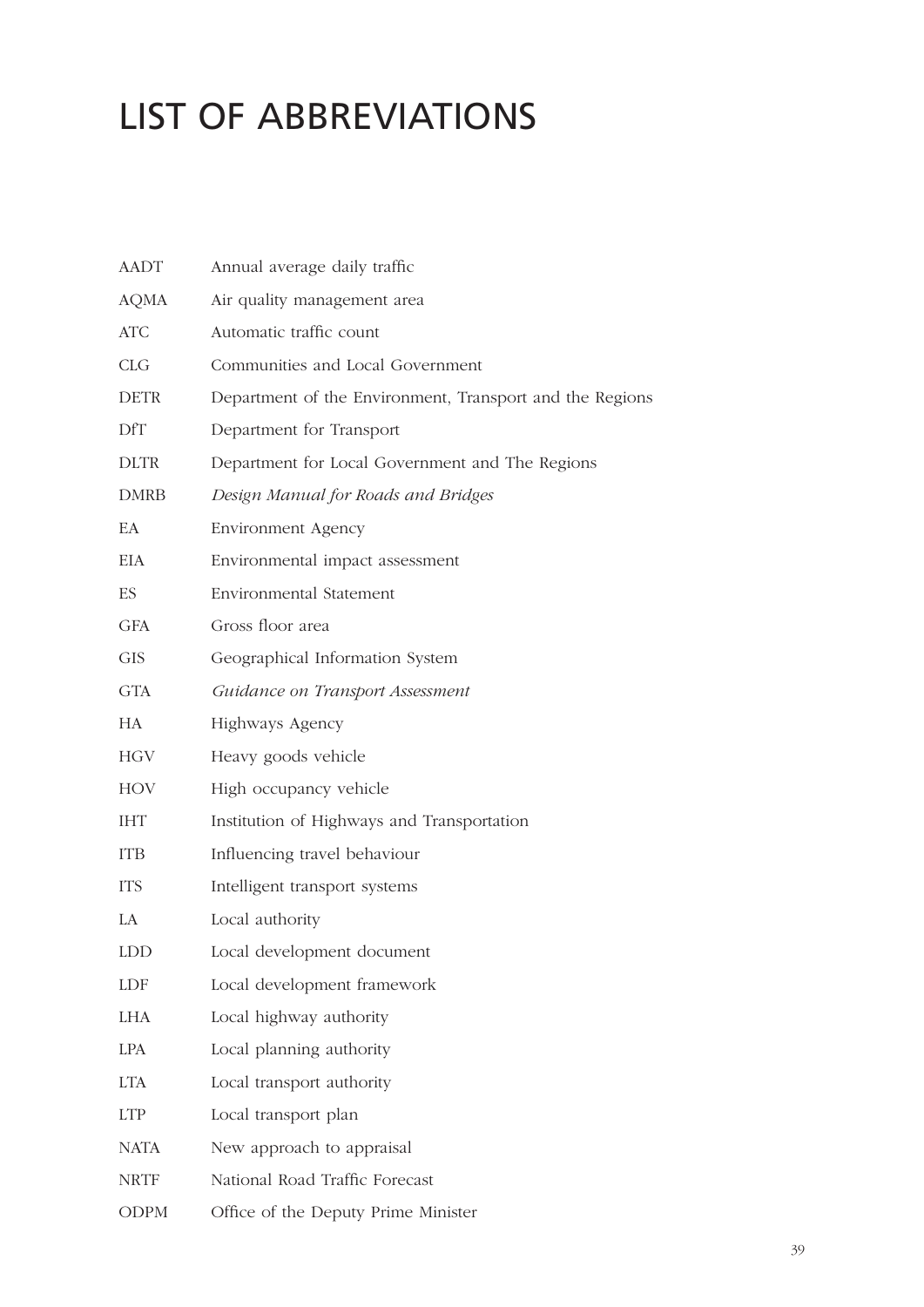- PPG Planning Policy Guidance Note
- PPS Planning Policy Statement
- RPB Regional planning body
- RSS Regional spatial strategy
- RTS Regional transport strategy
- SRN Strategic road network
- TA Transport assessment
- TAG Transport analysis guidance
- TP Travel plan
- TS Transport Statement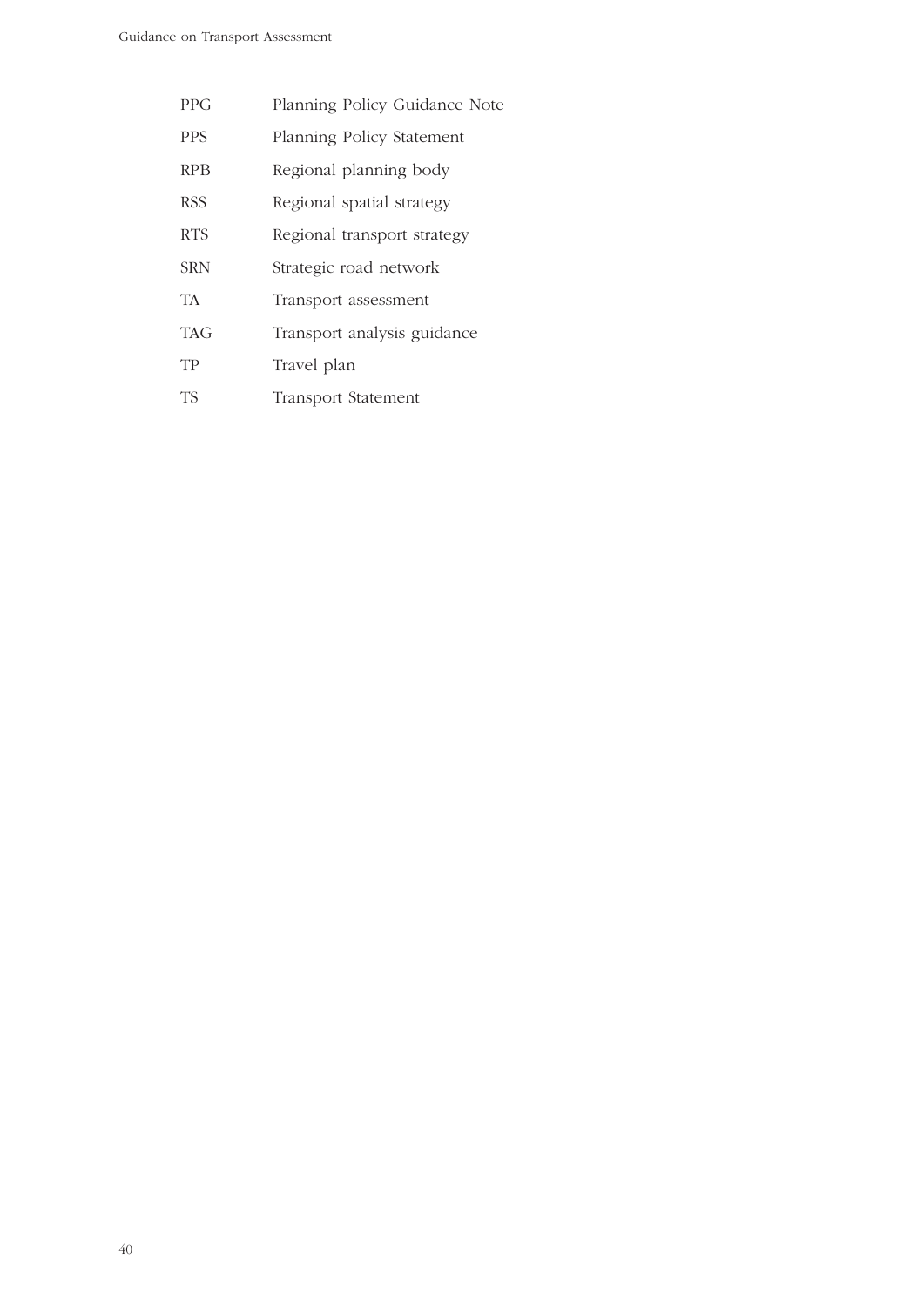### APPENDIX A Initial appraisal consultation form

This form is provided for advisory purposes only, and is circulated as an example of best practice. Authorities may modify it as they see fit.

The form is designed to assist and expedite pre-application discussions for proposed developments by identifying the types of information likely to be relevant to the consideration of planning applications.

Completion of this form is voluntary. However, it will facilitate the decision as to which kind of assessment is appropriate for the development.

Part A: General Reference:

#### **Developer/agent details**

| Name:      | Company:   |
|------------|------------|
| Address:   |            |
|            |            |
|            |            |
| Telephone: | Facsimile: |
| E-mail:    |            |

#### **Development details**

| Brief description (including existing site use): |  |  |  |  |
|--------------------------------------------------|--|--|--|--|
|                                                  |  |  |  |  |
|                                                  |  |  |  |  |
|                                                  |  |  |  |  |
|                                                  |  |  |  |  |
| Location:                                        |  |  |  |  |
| Number/street name/road                          |  |  |  |  |
| Town/city/county                                 |  |  |  |  |
| Size (e.g., GFA, no. of units)                   |  |  |  |  |
| Opening year(s):                                 |  |  |  |  |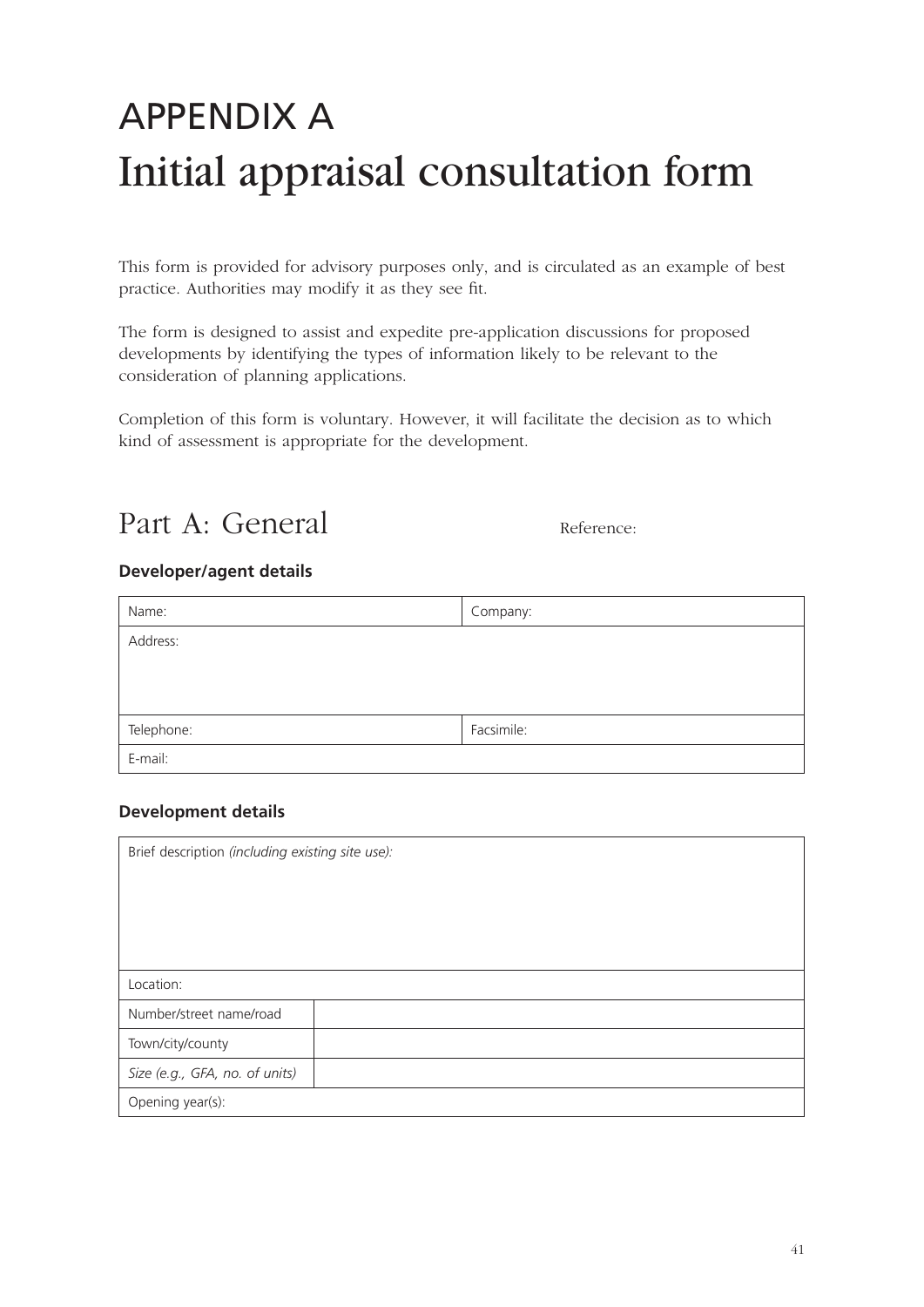| Please tick the applicable box from the questions below.                                      | <b>Yes</b> | No |
|-----------------------------------------------------------------------------------------------|------------|----|
| Is the development residential with more than 50 units?<br>(i)                                |            |    |
| (ii) Is the development non-residential with a GFA of over 500 sq. m?                         |            |    |
| (iii) Is the development likely to generate over 30 two-way vehicle trips<br>per hour?        |            |    |
| (iv) Is the development likely to generate over 10 HGVs a day?                                |            |    |
| (v) Is the development likely to generate one or more special-order<br>abnormal loads a year? |            |    |

If the answer to any of the above questions is **Yes**, please complete **Parts B, C and D of this form**.

#### **Please note that the information provided in Parts B, C and D will used for any subsequent assessment that may be required for this planning application.**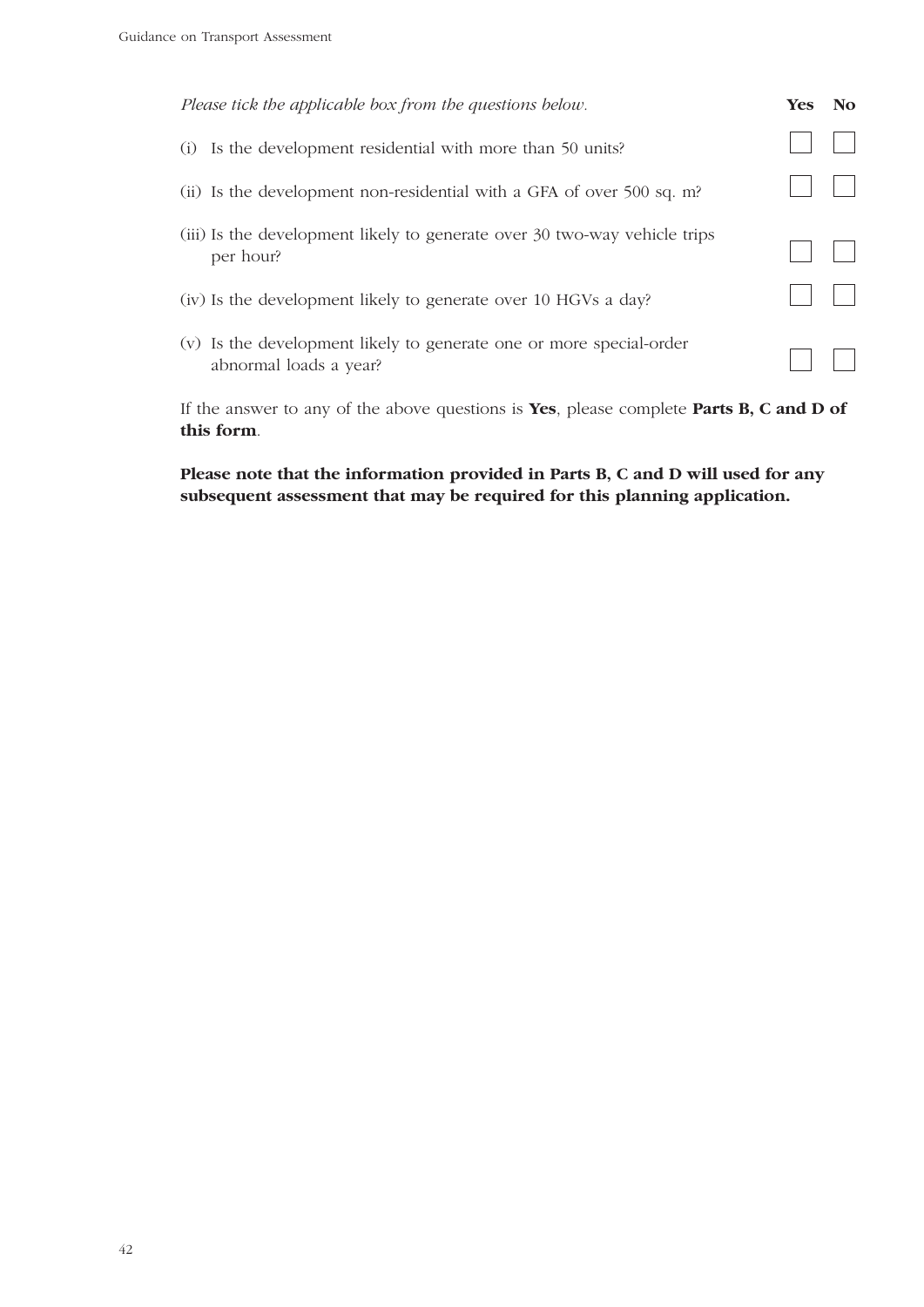### Part B: Travel characteristics in the vicinity of the development site

#### **Journeys to and from the development site**

Provide an estimate of journeys to and from the development site during the peak traffic periods, for each category of travel listed in the table below. For example, peak travel periods for residential and employment uses are normally 08:00 to 09:00 and 17:00 to 18:00 during weekdays. For retail developments, the peak hour normally falls on Saturday between 11:00 and 16:00.

| Travel mode<br>Weekday peak hour of<br>adjacent road network |           | Weekday peak hour of<br>proposed development |           | Weekend peak hour of<br>proposed development |             |           |
|--------------------------------------------------------------|-----------|----------------------------------------------|-----------|----------------------------------------------|-------------|-----------|
|                                                              | <b>AM</b> | <b>PM</b>                                    | <b>AM</b> | <b>PM</b>                                    | Saturday PM | Sunday PM |
| Walk                                                         |           |                                              |           |                                              |             |           |
| Cycle                                                        |           |                                              |           |                                              |             |           |
| Car with driver only                                         |           |                                              |           |                                              |             |           |
| Car with passenger                                           |           |                                              |           |                                              |             |           |
| <b>Bus</b>                                                   |           |                                              |           |                                              |             |           |
| Train                                                        |           |                                              |           |                                              |             |           |
| Taxi                                                         |           |                                              |           |                                              |             |           |
| Delivery/goods vehicles<br>(up to $7.5$ t)                   |           |                                              |           |                                              |             |           |
| Heavy goods vehicles<br>(over 7.5 t)                         |           |                                              |           |                                              |             |           |
| Abnormal loads                                               |           |                                              |           |                                              |             |           |
| Special abnormal loads                                       |           |                                              |           |                                              |             |           |

#### **Committed developments and programmed highway improvements**

In order to assess the impact of your development, please identify nearby major developments that have planning consent and any highway schemes that are programmed (by the local highway authority or the Highways Agency) but are yet to be implemented.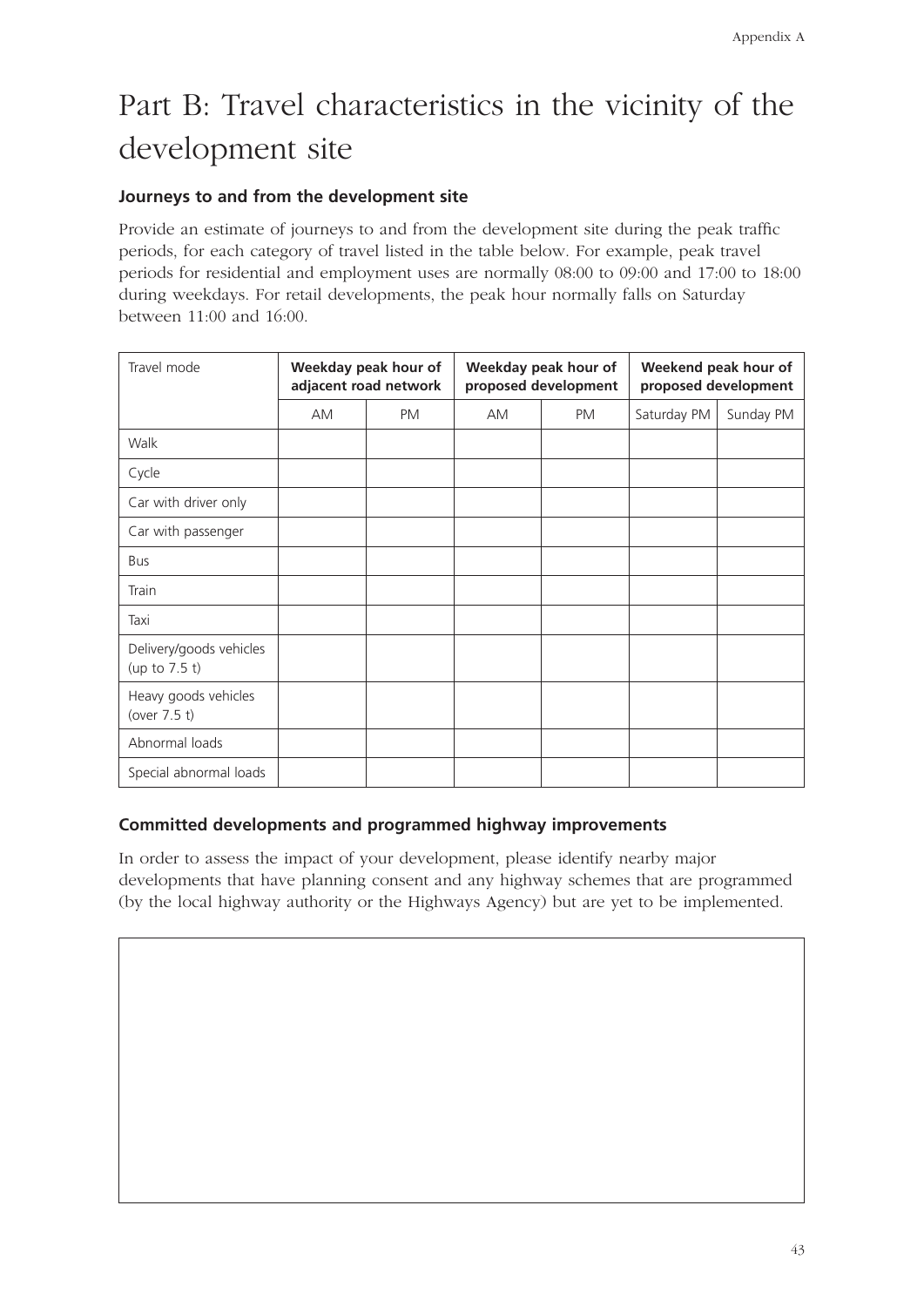### Part C: Transport impacts

### **Identify the likely transport impacts of the development.**

|         | Please tick the applicable box from the questions below.                                                                                                            | <b>Yes</b> | N <sub>o</sub> |
|---------|---------------------------------------------------------------------------------------------------------------------------------------------------------------------|------------|----------------|
| (i)     | Will the development increase conflicts among all types of vehicles?                                                                                                |            |                |
| (ii)    | Will the development increase conflicts between vehicles and pedestrians?                                                                                           |            |                |
| (iii)   | Will the development increase conflicts between vehicles and cyclists?                                                                                              |            |                |
| (iv)    | Will the development provide on-site parking?<br>If YES, please provide total number of parking spaces proposed:                                                    |            |                |
| (iv)    | Will the development increase demand for on-street parking?                                                                                                         |            |                |
| (v)     | Will the developments increase traffic queues and delays at nearby<br>junctions? If YES, please identify the critical junctions in box C1 below.                    |            |                |
| $(v_i)$ | Will the development increase traffic noise?<br>If YES, please briefly describe the nature of the impact and identify<br>in box C2 the areas likely to be affected. |            |                |
| (vii)   | Will the development reduce air quality?<br>If YES, please briefly describe the nature of the impact and identify<br>in box C3 the areas likely to be affected.     |            |                |
| (viii)  | Will traffic generated by the development affect the areas of townscape,<br>landscape and the natural/historic environment importance?                              |            |                |

#### **C1: Please identify all the critical junctions from question (v)**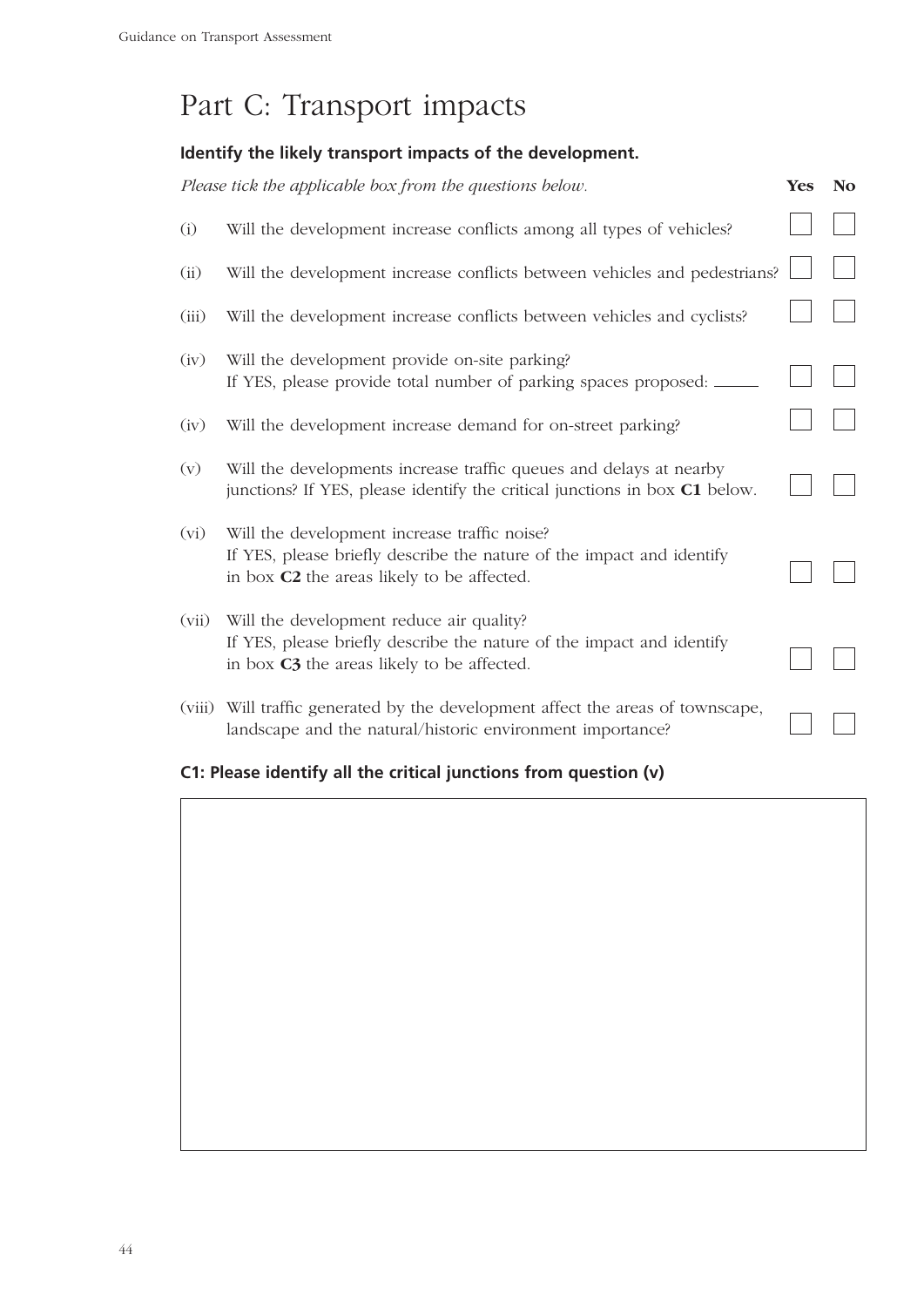**C2: Please describe the nature of the noise impact from question (vi)**

**C3: Please describe the nature of the impact on air quality from question (vii)**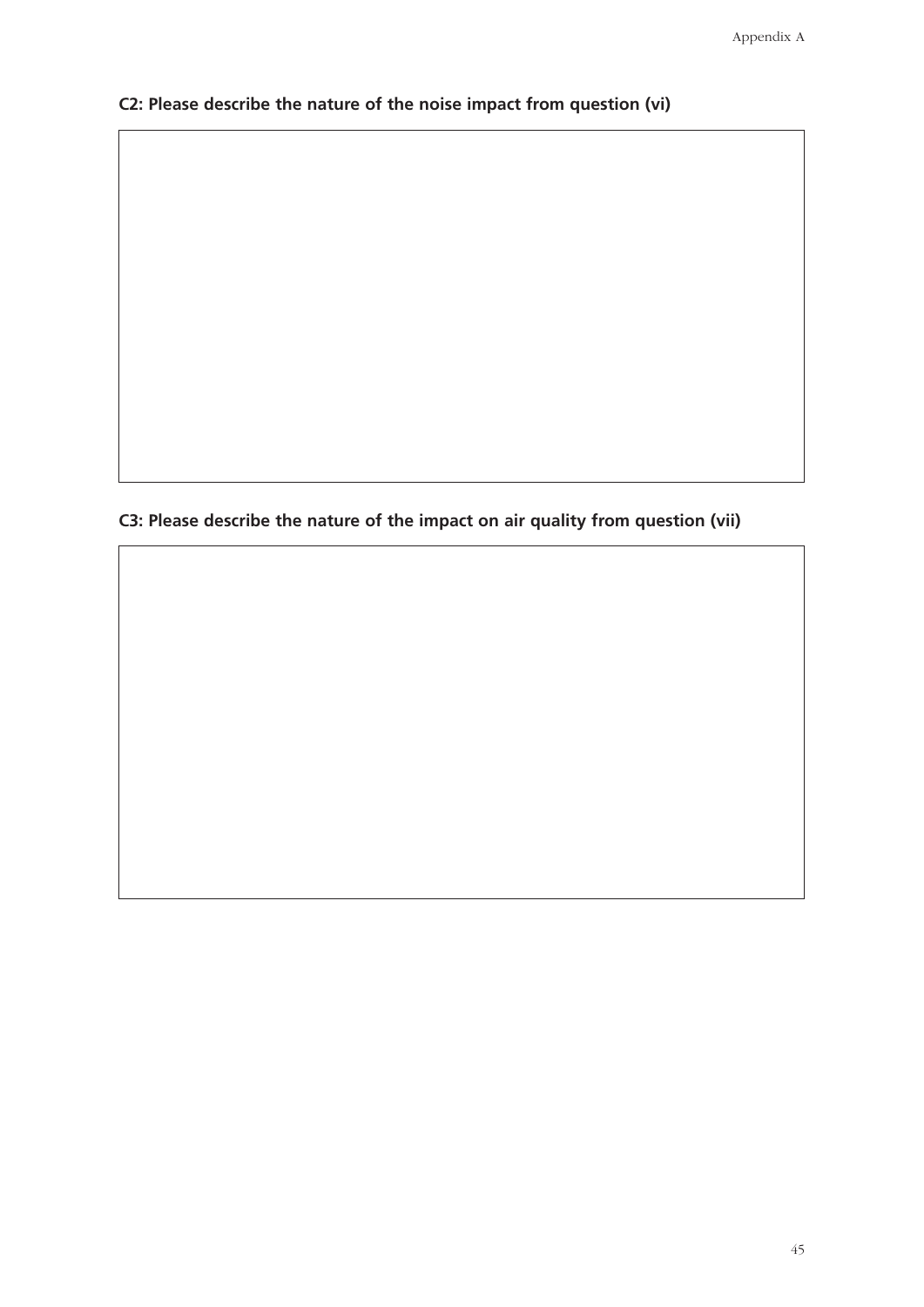### Part D: Transport impact mitigation

### **Identify the likely mitigation measures.**

|         | Please tick the applicable box from the questions below.                                                                                                          | Yes | <b>No</b> |
|---------|-------------------------------------------------------------------------------------------------------------------------------------------------------------------|-----|-----------|
| (i)     | Will the development provide measures to improve safety for all<br>road users?                                                                                    |     |           |
| (ii)    | Will the development provide measures to promote walking?                                                                                                         |     |           |
| (iii)   | Will the development provide measures to promote cycling?                                                                                                         |     |           |
| (iv)    | Will the development provide measures to promote the use of<br>public transport?                                                                                  |     |           |
| (v)     | Will the development provide measures to minimise car parking?                                                                                                    |     |           |
| $(v_i)$ | Will the development provide measures to improve freight traffic<br>movements, where applicable? (e.g. for warehouse and distribution<br>centres)                 |     |           |
| (vii)   | Will the development provide mitigation measures? (e.g. public<br>transport services and facilities, pedestrian and cyclists facilities,<br>highway improvements) |     |           |

#### **D1: Please describe the main mitigation measures that are likely to be proposed**

Signed: Date: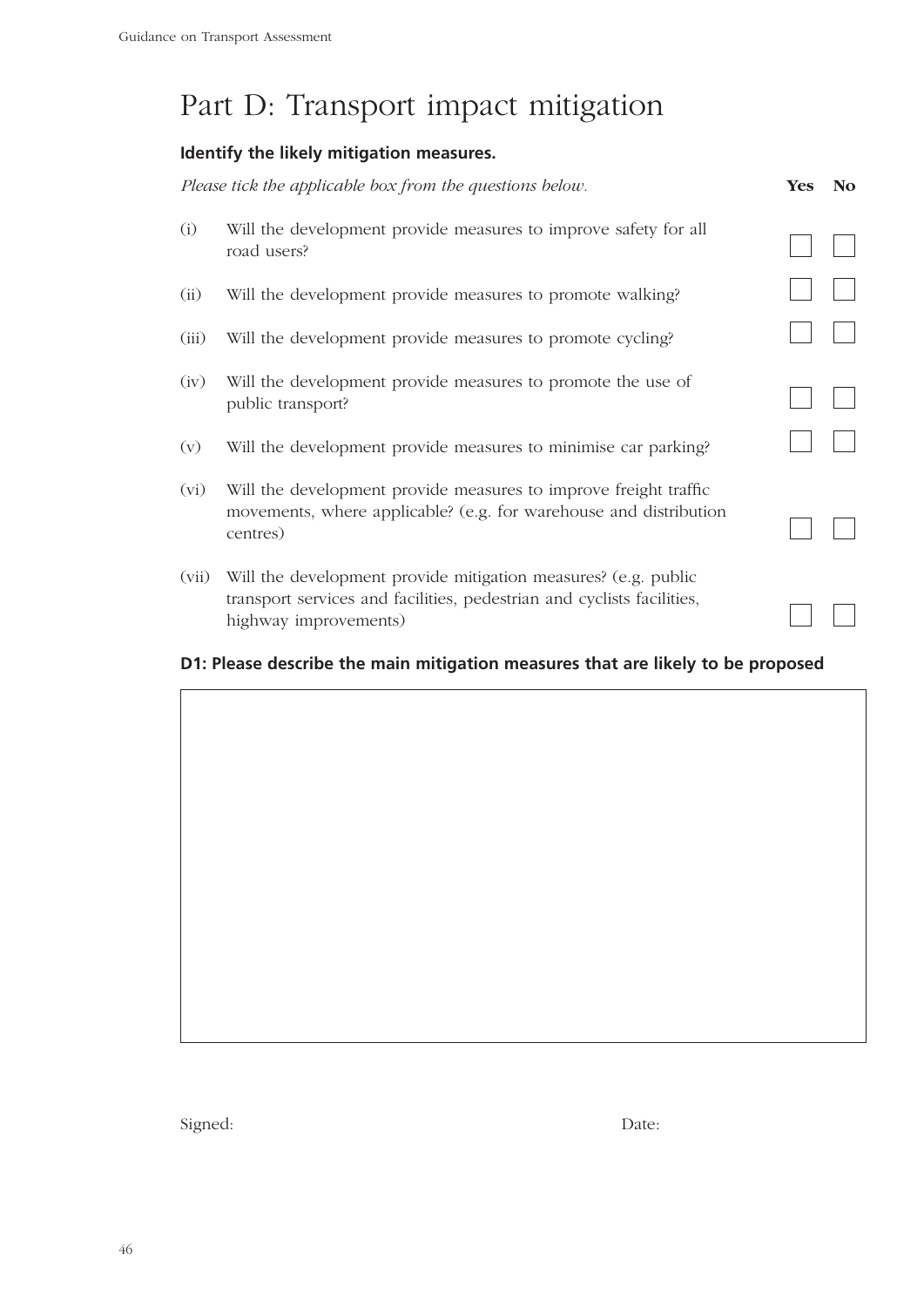### APPENDIX B Indicative thresholds for transport assessments

These thresholds are for guidance purposes and should not be read as absolutes. Local authorities may interpret them in light of their own circumstances. There are several qualitative factors that need to be taken into account and that are not captured by this document. There will also be site-specific issues that assessments will need to cover.

In some circumstances, a TA may be appropriate for a smaller development than suggested by the thresholds. In others, a TS may be appropriate for a larger development than suggested by the thresholds. Early pre-application discussions between a developer and the relevant authorities are strongly recommended. In these, it is important for highway authorities to combine the appropriate quantitative and qualitative thresholds in deciding the level of assessment that may be required.

|                | Thresholds based on size or scale of land use   |                                                                                                                                                                                                                                                                                                              |             |               |                       |              |  |  |
|----------------|-------------------------------------------------|--------------------------------------------------------------------------------------------------------------------------------------------------------------------------------------------------------------------------------------------------------------------------------------------------------------|-------------|---------------|-----------------------|--------------|--|--|
|                | Land use                                        | Use/description of development                                                                                                                                                                                                                                                                               | <b>Size</b> | No assessment | <b>TS</b>             | TA/TP        |  |  |
| $\mathbf{1}$   | Food retail (A1)                                | Retail sale of food goods to the public<br>- food superstores, supermarkets,<br>convenience food stores.                                                                                                                                                                                                     | <b>GFA</b>  | <250 sq. m    | $>250$ <800 sq.<br>m  | >800 sq. m   |  |  |
| $\overline{2}$ | Non-food retail<br>(A1)                         | Retail sale of non-food goods to the<br>public; but includes sandwich bars -<br>sandwiches or other cold food<br>purchased and consumed off the<br>premises, internet cafés.                                                                                                                                 | <b>GFA</b>  | <800 sq. m    | $>800$ <1500 sq.<br>m | >1500 sq. m  |  |  |
| 3              | A2 Financial<br>and<br>professional<br>services | Financial services - banks, building<br>societies and bureaux de change,<br>professional services (other than<br>health or medical services) - estate<br>agents and employment agencies,<br>other services - betting shops,<br>principally where services are provided<br>to visiting members of the public. | GFA         | <1000 sq. m   | >1000 < 2500<br>sq. m | >2500 sq. m  |  |  |
| 4              | A3 Restaurants<br>and cafés                     | Restaurants and cafés - use for the<br>sale of food for consumption on the<br>premises, excludes internet cafés<br>$(now A1)$ .                                                                                                                                                                              | <b>GFA</b>  | <300 sq. m    | $>300$ <2500 sq.<br>m | >2500 sq. m  |  |  |
| 5              | A4 Drinking<br>establishments                   | Use as a public house, wine-bar or<br>other drinking establishment.                                                                                                                                                                                                                                          | <b>GFA</b>  | <300 sq. m    | $>300$ <600 sq.<br>m  | >600 sq. m   |  |  |
| 6              | A5 Hot food<br>takeaway                         | Use for the sale of hot food for<br>consumption on or off the premises.                                                                                                                                                                                                                                      | <b>GFA</b>  | $<$ 250 sq. m | $>250$ <500 sq.<br>m  | >500 sq. m   |  |  |
| $\overline{7}$ | <b>B1 Business</b>                              | (a) Offices other than in use within<br>Class A2 (financial and professional<br>services)<br>(b) research and development -<br>laboratories, studios<br>(c) light industry                                                                                                                                   | GFA         | <1500 sq. m   | $>1500$ <2500sq.<br>m | >2,500 sq. m |  |  |
|                |                                                 |                                                                                                                                                                                                                                                                                                              |             |               |                       |              |  |  |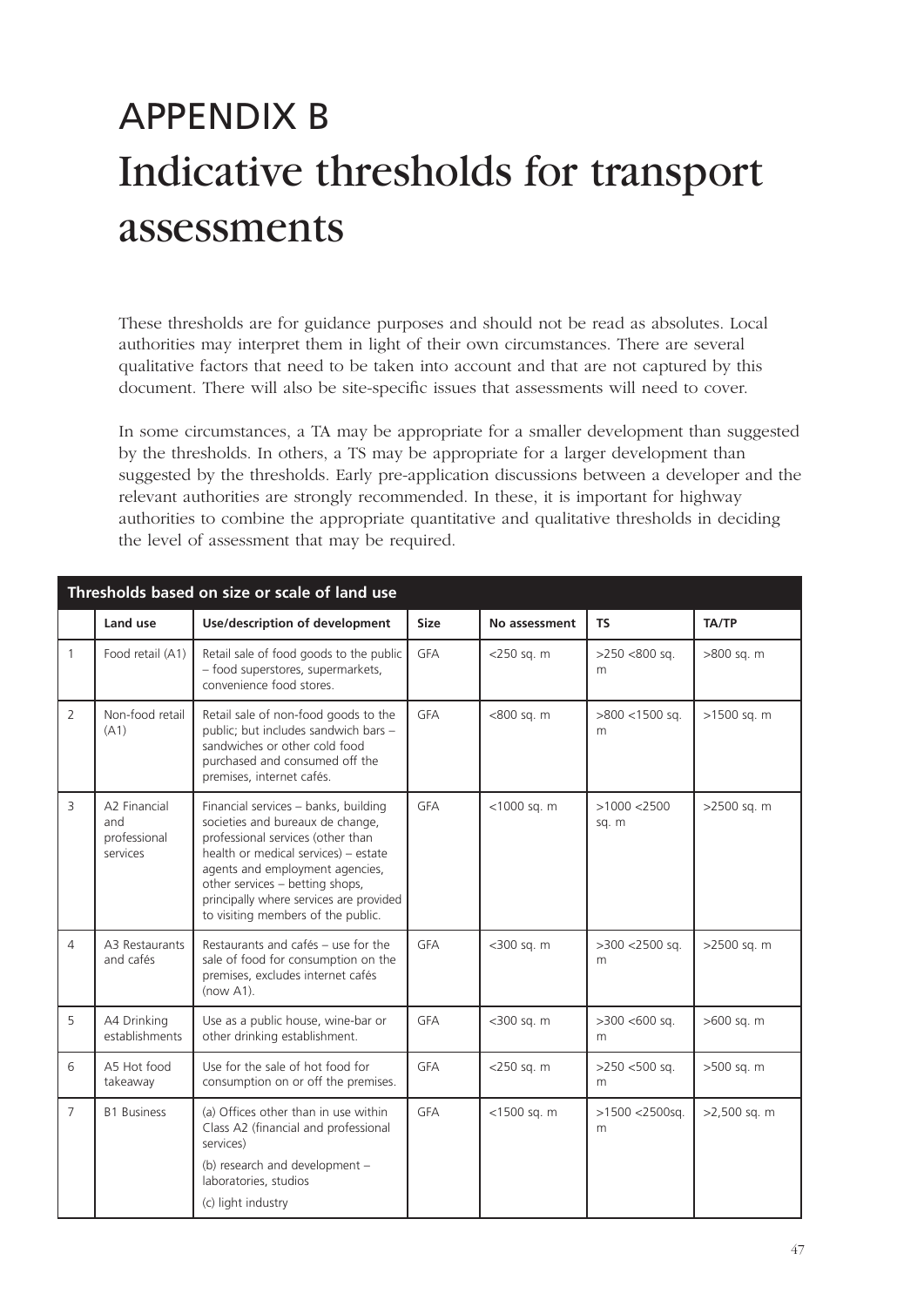|    |                                                                 | Thresholds based on size or scale of land use (continued)                                                                                                                                                                                                                                                                                                                                     |                  |                                                     |                                                     |                                                     |
|----|-----------------------------------------------------------------|-----------------------------------------------------------------------------------------------------------------------------------------------------------------------------------------------------------------------------------------------------------------------------------------------------------------------------------------------------------------------------------------------|------------------|-----------------------------------------------------|-----------------------------------------------------|-----------------------------------------------------|
|    | Land use                                                        | Use/description of development                                                                                                                                                                                                                                                                                                                                                                | <b>Size</b>      | No assessment                                       | <b>TS</b>                                           | TA/TP                                               |
| 8  | <b>B2 General</b><br>industrial                                 | General industry (other than<br>classified as in B1), The former<br>'special industrial' use classes, B3 -<br>B7, are now all encompassed in the<br>B2 use class.                                                                                                                                                                                                                             | <b>GFA</b>       | <2500 sq. m                                         | $>2500$ <4000<br>sq. m                              | >4000 sq. m                                         |
| 9  | B8 Storage or<br>distribution                                   | Storage or distribution centres -<br>wholesale warehouses, distribution<br>centres and repositories.                                                                                                                                                                                                                                                                                          | <b>GFA</b>       | <3000 sq. m                                         | $>3000$ <5000<br>sq. m                              | >5000 sq. m                                         |
| 10 | C1 Hotels                                                       | Hotels, boarding houses and guest<br>houses, development falls within this<br>class if 'no significant element of<br>care is provided'.                                                                                                                                                                                                                                                       | Bedroom          | <75 bedrooms                                        | $>75$ < 100<br>bedrooms                             | >100 bedrooms                                       |
| 11 | C2 Residential<br>institutions -<br>hospitals,<br>nursing homes | Used for the provision of residential<br>accommodation and care to people<br>in need of care.                                                                                                                                                                                                                                                                                                 | <b>Beds</b>      | <30 beds                                            | $>30$ <50 beds                                      | >50 beds                                            |
| 12 | C2 Residential<br>$institutions -$<br>residential<br>education  | Boarding schools and training<br>centres.                                                                                                                                                                                                                                                                                                                                                     | Student          | <50 students                                        | $>50$ <150<br>students                              | >150 students                                       |
| 13 | C2 Residential<br>$institutions -$<br>institutional<br>hostels  | Homeless shelters, accommodation<br>for people with learning difficulties<br>and people on probation.                                                                                                                                                                                                                                                                                         | Resident         | <250 residents                                      | $>250$ <400<br>residents                            | >400 residents                                      |
| 14 | C3 Dwelling<br>houses                                           | Dwellings for individuals, families or<br>not more than six people living<br>together as a single household. Not<br>more than six people living together<br>includes - students or young people<br>sharing a dwelling and small group<br>homes for disabled or handicapped<br>people living together in the<br>community.                                                                     | Dwelling<br>unit | <50 units                                           | >50 <80 units                                       | >80 units                                           |
| 15 | D1 Non-<br>residential<br>Institutions                          | Medical and health services - clinics<br>and health centres, crêches, day<br>nurseries, day centres and consulting<br>rooms (not attached to the<br>consultant's or doctor's house),<br>museums, public libraries, art<br>galleries, exhibition halls, non-<br>residential education and training<br>centres, places of worship, religious<br>instruction and church halls.                   | GFA              | <500 sq. m                                          | >500 <1000 sq.<br>m                                 | >1000 sq. m                                         |
| 16 | D2 Assembly<br>and leisure                                      | Cinemas, dance and concert halls,<br>sports halls, swimming baths, skating<br>rinks, gymnasiums, bingo halls and<br>casinos. other indoor and outdoor<br>sports and leisure uses not involving<br>motorised vehicles or firearms.                                                                                                                                                             | <b>GFA</b>       | <500 sq. m                                          | >500<1500 sq.<br>m                                  | >1500 sq. m                                         |
| 17 | Others                                                          | For example: stadium, retail<br>warehouse clubs, amusement<br>arcades, launderettes, petrol filling<br>stations, taxi businesses, car/vehicle<br>hire businesses and the selling and<br>displaying of motor vehicles,<br>nightclubs, theatres, hostels, builders'<br>yards, garden centres, POs, travel and<br>ticket agencies, hairdressers, funeral<br>directors, hire shops, dry cleaners. | TBD              | Discuss with<br>appropriate<br>highway<br>authority | Discuss with<br>appropriate<br>highway<br>authority | Discuss with<br>appropriate<br>highway<br>authority |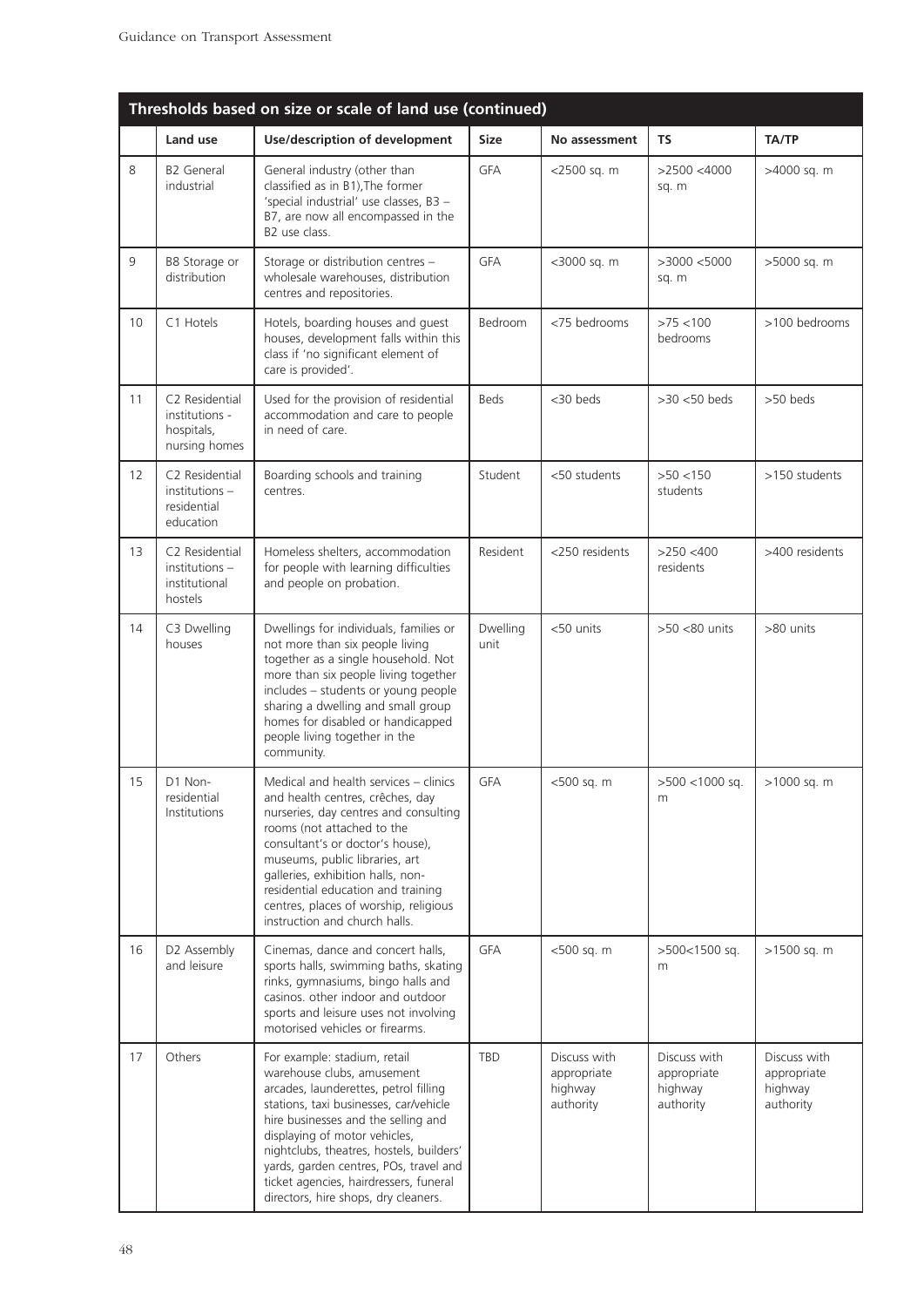| Thresholds based on other considerations |                                                                                                                                                                                                                       |  |    |              |  |
|------------------------------------------|-----------------------------------------------------------------------------------------------------------------------------------------------------------------------------------------------------------------------|--|----|--------------|--|
|                                          | <b>Other considerations</b>                                                                                                                                                                                           |  | TA | <b>TA/TP</b> |  |
|                                          | Any development that is not in conformity with the adopted development plan.                                                                                                                                          |  |    |              |  |
| 2                                        | Any development generating 30 or more two-way vehicle movements in any hour.                                                                                                                                          |  | ✓  |              |  |
| 3                                        | Any development generating 100 or more two-way vehicle movements per day.                                                                                                                                             |  | ✓  |              |  |
| 4                                        | Any development proposing 100 or more parking spaces.                                                                                                                                                                 |  | ✓  |              |  |
| 5                                        | Any development that is likely to increase accidents or conflicts among motorised users and non-<br>motorised users, particularly vulnerable road users such as children, disabled and elderly people.                |  |    |              |  |
| 6                                        | Any development generating significant freight or HGV movements per day, or significant<br>abnormal loads per year.                                                                                                   |  | ✓  |              |  |
| 7                                        | Any development proposed in a location where the local transport infrastructure is inadequate. -<br>for example, substandard roads, poor pedestrian/cyclist facilities and inadequate public transport<br>provisions. |  | ✓  |              |  |
| 8                                        | Any development proposed in a location within or adjacent to an Air Quality Management Area<br>(AQMA).                                                                                                                |  | ✓  |              |  |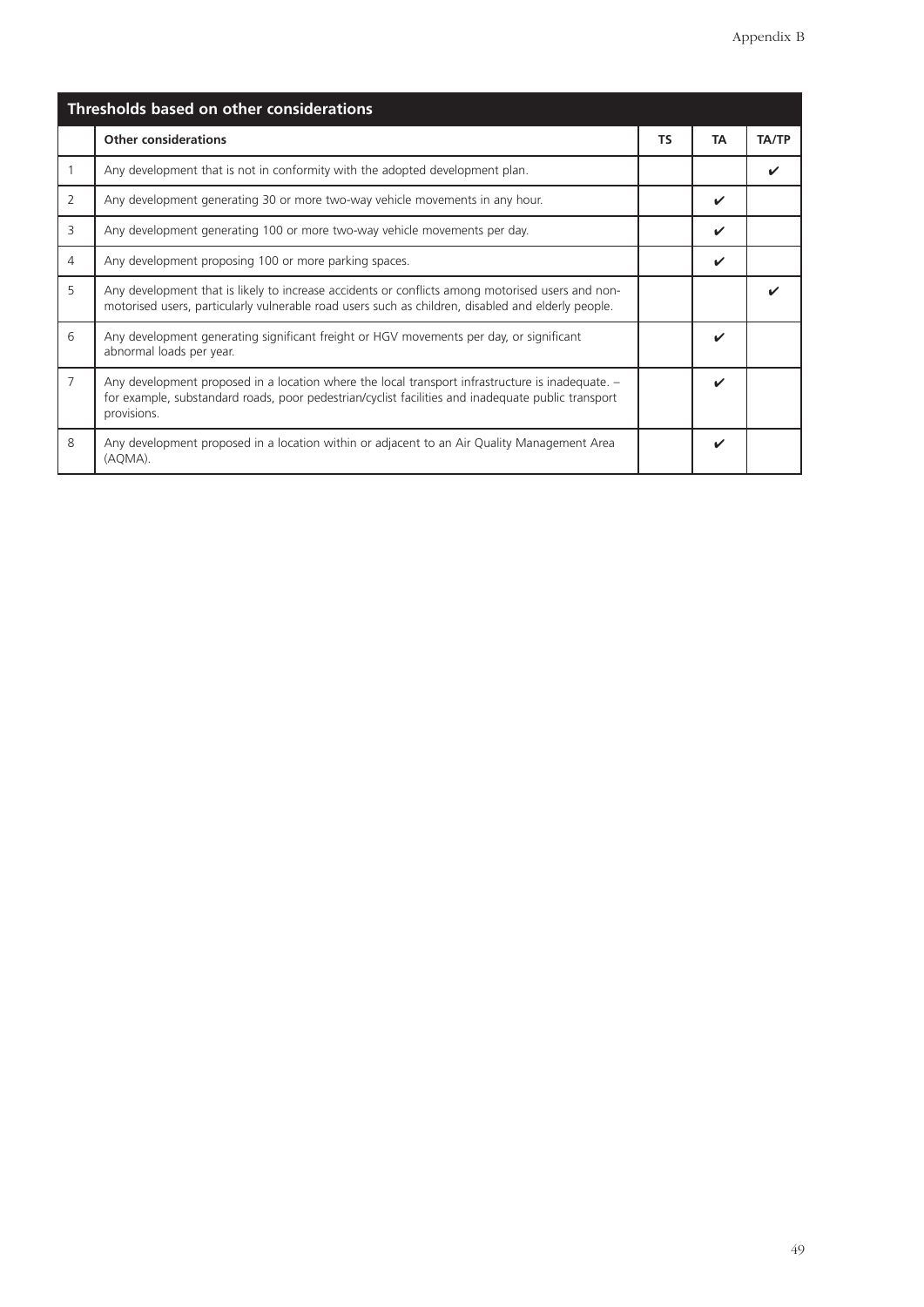## APPENDIX C Environmental impacts

The information contained within this appendix is intended to provide guidance for the appraisal of environmental impacts related to Transport Assessments.

| <b>Environmental</b><br>consideration | <b>Potential impact</b>                                                           | Reference document                                                                                                                                               | <b>Document summary</b>                                                                                                                                                                                                                                                                                                                                                                                                               |
|---------------------------------------|-----------------------------------------------------------------------------------|------------------------------------------------------------------------------------------------------------------------------------------------------------------|---------------------------------------------------------------------------------------------------------------------------------------------------------------------------------------------------------------------------------------------------------------------------------------------------------------------------------------------------------------------------------------------------------------------------------------|
| <b>Noise</b>                          | Impact of noise at new<br>residential dwellings<br>near existing noise<br>sources | PPG 24:1994 - Planning and Noise<br>Web link:<br>http://www.communities.gov.uk/                                                                                  | This guidance identifies Noise Exposure<br>Category (NEC) levels for new dwellings for<br>both day and night, for road traffic, rail traffic<br>& air traffic.                                                                                                                                                                                                                                                                        |
|                                       | Increase in road traffic<br>noise                                                 | The Noise Insulation Regulations<br>(amended) 1988 (under the Land<br>Compensation Act 1973)<br>Available from The Stationery Office<br>http://www.tsoshop.co.uk | This regulation identifies the provision for the<br>noise insulation of house where road traffic<br>noise from a new or significantly altered road<br>exceeds 68 LA10,18 hr, predicted or measured<br>1m from an eligible facade.                                                                                                                                                                                                     |
|                                       | Increase in road traffic<br>noise                                                 | Design Manual for Roads and Bridges<br>(DMRB) - Volume 11<br>Web link:<br>http://www.highways.gov.uk                                                             | Basic estimation tool for a preliminary<br>assessment of potential nuisance from traffic<br>noise.                                                                                                                                                                                                                                                                                                                                    |
|                                       | Increase in road traffic<br>noise                                                 | Calculation of Road Traffic Noise<br>(CRTN)<br>Available from The Stationery Office<br>http://www.tsoshop.co.uk                                                  | Assessment methodology for the evaluation of<br>the changes in road traffic noise for a scheme<br>opening year and the worst year in the first<br>fifteen years after opening.                                                                                                                                                                                                                                                        |
| Climate change                        | Increase in greenhouse<br>gas emissions                                           | Transport Analysis Guidance (TAG) -<br>Unit 3.3.5<br>Web link: http://www.webtag.org.uk                                                                          | Basic assessment methodology for carbon<br>emissions based on observed and projected<br>vehicle count.                                                                                                                                                                                                                                                                                                                                |
| Air quality                           | Increase in air pollution                                                         | Air Quality Strategy for England,<br>Scotland, Wales and Northern Ireland<br>Web link:<br>http://www.defra.gov.uk/environment<br>/airquality/strategy/           | The objectives adopted in the UK are part of<br>the Air Quality Strategy published by the<br>Government<br>Objectives for air pollution are concentrations<br>over a given time period that are considered to<br>be acceptable in the light of what is known<br>about the effects of each pollutant on health<br>and on the environment. They are used as a<br>benchmark to determine if air pollution is<br>getting better or worse. |
|                                       | Increase in air pollution                                                         | Design Manual for Roads and Bridges<br>(DMRB) - Volume 11<br>Web link:<br>http://www.highways.gov.uk                                                             | Assessment methodology for the evaluation of<br>the affect of vehicle (exhaust) emissions on air<br>pollution (adverse or beneficial).                                                                                                                                                                                                                                                                                                |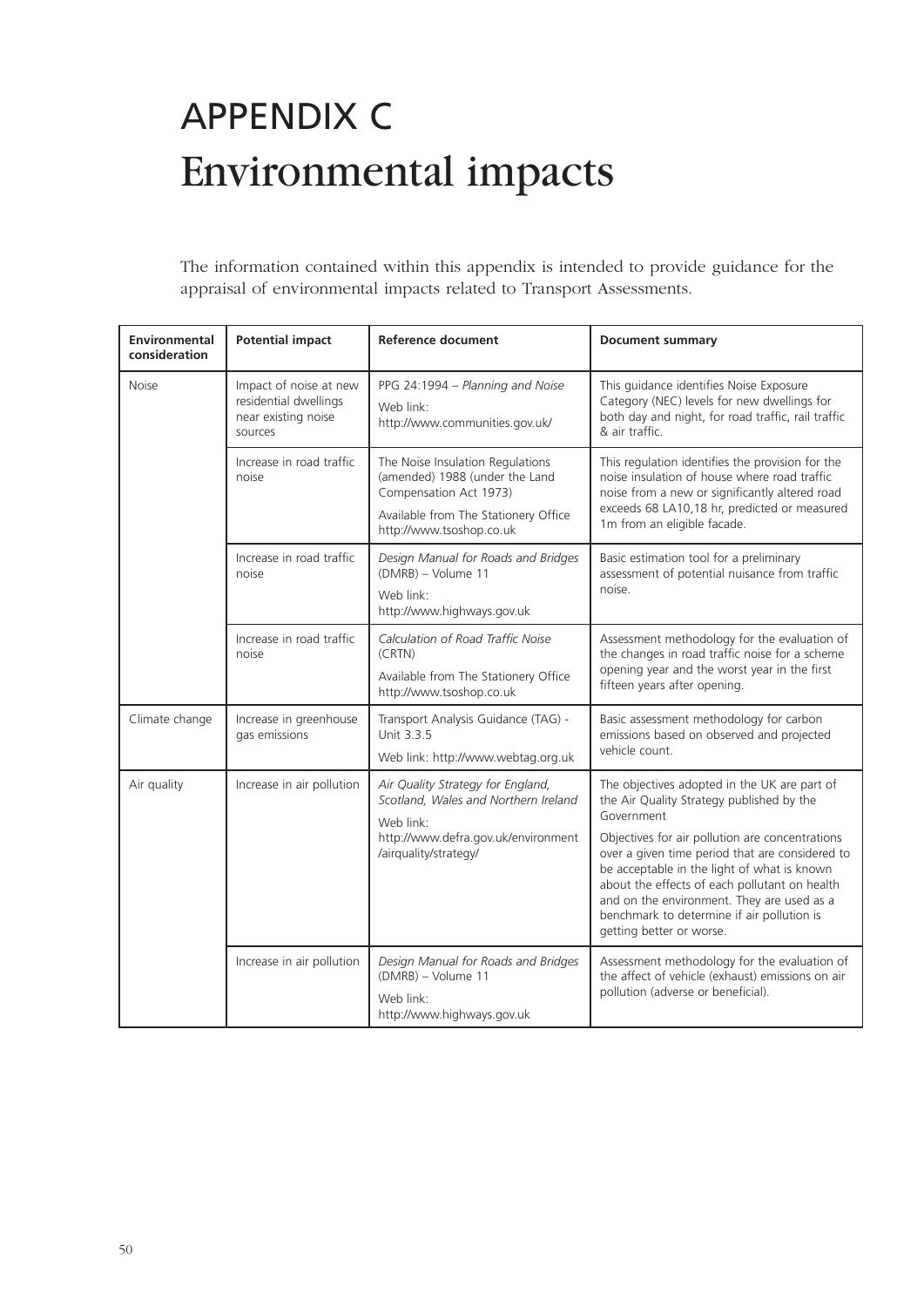| Environmental<br>consideration              | <b>Potential impact</b> | Reference document                                                                               | <b>Document summary</b>                                                                                                                                                                     |  |  |  |
|---------------------------------------------|-------------------------|--------------------------------------------------------------------------------------------------|---------------------------------------------------------------------------------------------------------------------------------------------------------------------------------------------|--|--|--|
| Water                                       | Pollution.              | A number of pollution guidance<br>documents are available on from the<br>Environment Agency (EA) | The EA and adoption authorities provide<br>specific quidance for the control of pollution<br>from highway spills.                                                                           |  |  |  |
|                                             |                         | Web link:<br>http://www.environment-<br>agency.gov.uk/                                           | Developer must consult EA and seek early<br>quidance on control of pollution from<br>Brownfield development.                                                                                |  |  |  |
|                                             | Flood risk              | Planning Policy Statement (PPS) 25<br>Web link:<br>http://www.communities.gov.uk                 | This is required to ensure that the development<br>and/or highway works will not suffer from<br>flooding from watercourses or increase flood<br>risk downstream by adding additional flows. |  |  |  |
| Other environmental considerations include: |                         |                                                                                                  |                                                                                                                                                                                             |  |  |  |
| • Biodiversity/ecological                   |                         |                                                                                                  |                                                                                                                                                                                             |  |  |  |
| • Heritage                                  |                         |                                                                                                  |                                                                                                                                                                                             |  |  |  |
| • Archaeology                               |                         |                                                                                                  |                                                                                                                                                                                             |  |  |  |

**NOTE:** Connections to highway drainage

- (i) There is a long-standing policy against permitting connections to adopted highway surface water drainage networks from anything other than adoptable highway drainage.
- (ii) This is to prevent situations whereby pollutants from private networks such as surface water from a development site are allowed to contaminate a highway drainage system.
- (iii) Therefore, in most circumstances, no connections into public highway drainage from drainage network other than adoptable highway drainage will be permitted.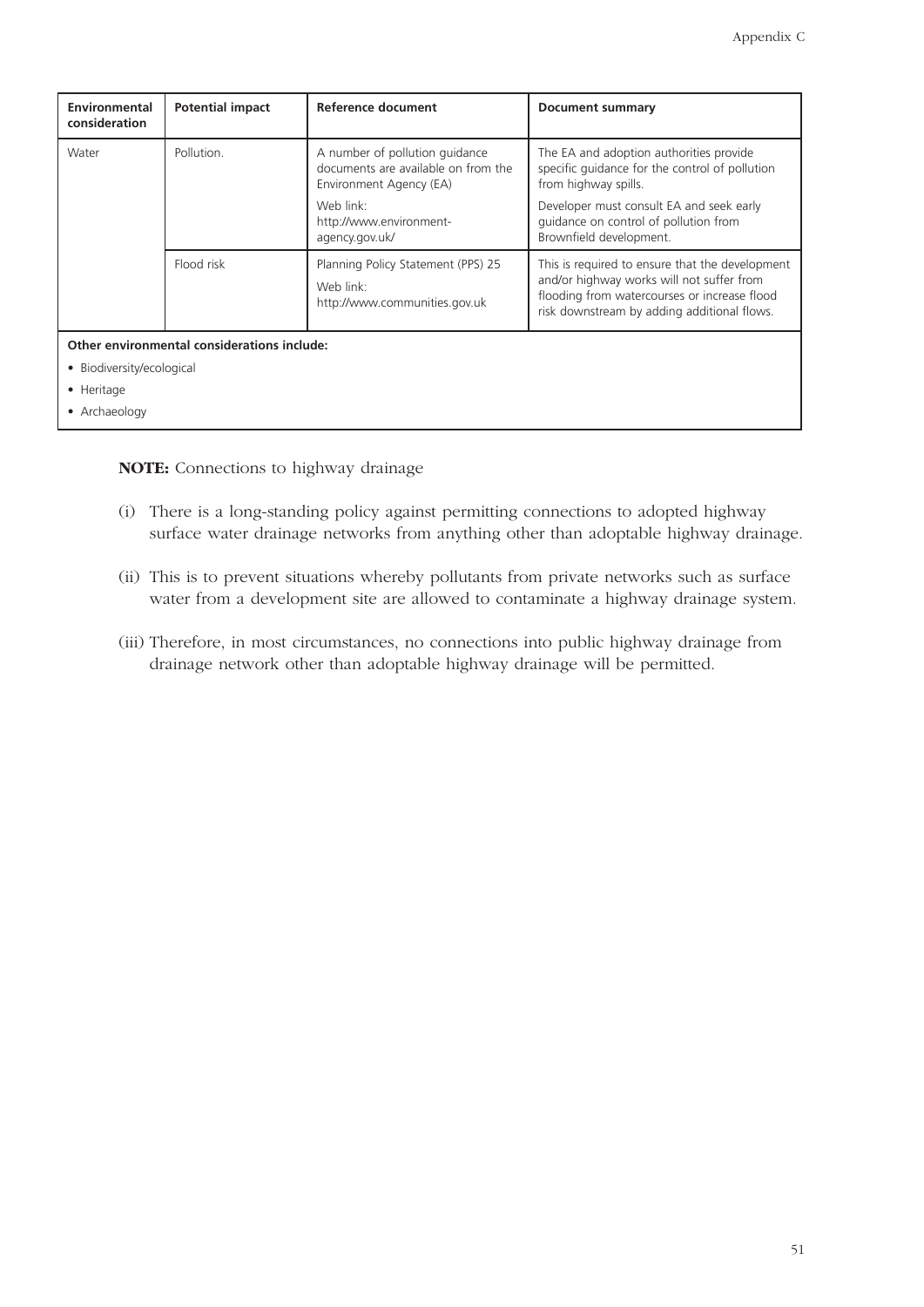### APPENDIX D Roles of key stakeholders

#### **COMMUNITIES AND LOCAL GOVERNMENT**

1. Communities and Local Government was created as a central department in May 2005. CLG is responsible for policies on housing, planning, as well as regional and local governments. It is also responsible for the Government Offices for the Regions.

#### **REGIONAL PLANNING BODIES**

2. Each of the English regions outside of London has a regional chamber that the regions generally call Regional Assemblies (not to be confused with the term Elected Regional Assemblies). They are responsible for developing and co-ordinating a strategic vision for improving the quality of life in a region. The assembly, as Regional Planning Body (RPB), is responsible for setting priorities and preparing certain regional strategies, including the Regional Spatial Strategy (RSS). The RPB has a duty, under the provisions of the Planning and Compulsory Purchase Act 2004, to respond to consultation on planning applications that it considers are of strategic importance (as well to assess the 'general conformity' of DPDs with the RSS). The RPB must also respond to requests for its opinion on strategic pre-application proposals for development.

#### **LOCAL PLANNING AUTHORITIES**

- 3. LPAs have a key role in the TA process and at various stages can:
	- facilitate the LHA's and HA's involvement in the plan-formulation process;
	- encourage developers to hold early discussions about proposals and the scope of any TS or TA ;
	- ensure that the LHA and HA are part of these early discussions, particularly for major development proposals (this may reduce objections from the HA and avoid appeals over unacceptable applications);
	- provide advice on particular planning policies or transport conditions near sites as well as sources of further information and advice on, for instance, the preparation of travel plans;
	- provide a clear idea of what developers might be expected to provide as part of their planning obligations, through both general policy and detail on access to specific sites, including linkages with local transport plan initiatives;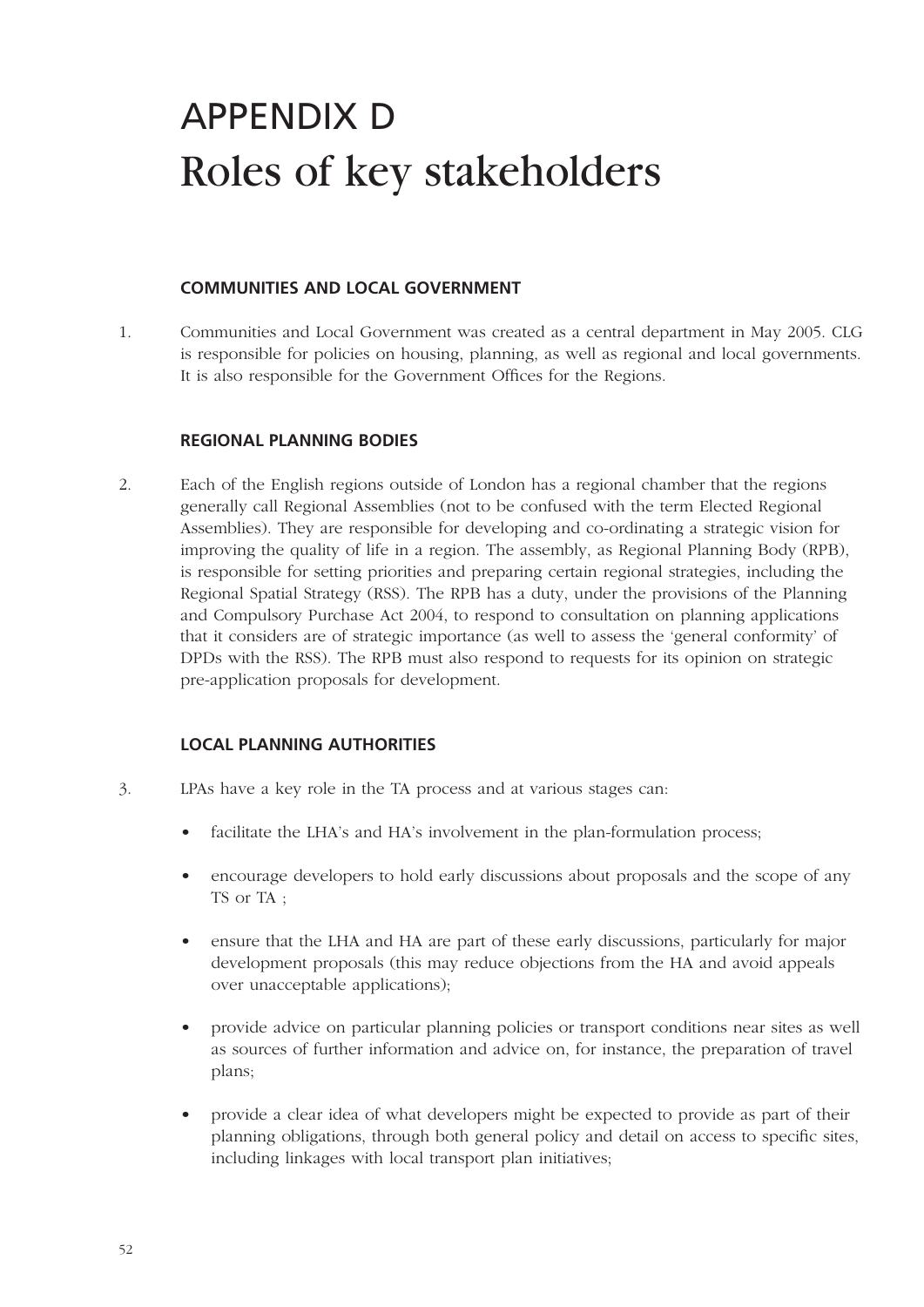- ensure that site allocations in development plans enable good accessibility by public transport, walking and cycling and are consistent with the local transport plan and PPG13 and other government policies; and
- use the TS or TA to assess the suitability of the planning application (in liaison with bodies such as the local highway authority and public transport operators) and to specify planning conditions, or negotiate relevant planning obligations.

#### **DEVELOPERS**

4. Developers or their agents are responsible for producing a TS or TA in support of planning applications. At the outset, they should consult with LPAs, LHAs, the HA, as well as public transport operators, particularly where the developments are likely to impact on the TRN. This will potentially save time and costs and facilitate the planning application process.

#### **LOCAL HIGHWAY AUTHORITIES**

5. LHAs and the local transport authority (which are often the same authority) should be involved in assessing the travel characteristics of developments. They may help to assess how major proposals relate to targets and objectives within the local transport plan. They will also be involved in the planning of any measures that form part of major development proposals, such as traffic management and on-street parking measures or providing new infrastructure. At the strategic level, they will also be involved in assessing the accessibility of locations in development plans, which will be important in preparing local transport plans. They should consult with the HA in formulating and implementing access management measures to address the traffic impact from development sites.

#### **DEPARTMENT FOR TRANSPORT**

6. The Department's aim is transport that works for everyone – a sustainable transport system that provides a safe, reliable and accessible service for all its users whilst supporting economic growth, social inclusion and the Government's objectives on the environment. The role of the Department is to determine overall transport strategy and to manage relationships with the agencies responsible delivering that vision.

#### **THE HIGHWAYS AGENCY**

- 7. The Secretary of State is the highway authority for the SRN in England, and the HA acts on his behalf. The HA should be informed by the LPA of any planning proposals that are likely to impact on the strategic road network and would encourage early pre-application consultations from developers whose proposals are adjacent to SRN, particularly large-scale developments that are likely to generate a material increase in traffic.
- 8. The HA's aim is to work with developers and LAs to facilitate developments taking place in a manner that maintains or improves accessibility, with a particular focus on the impact that developments might have on the TRN.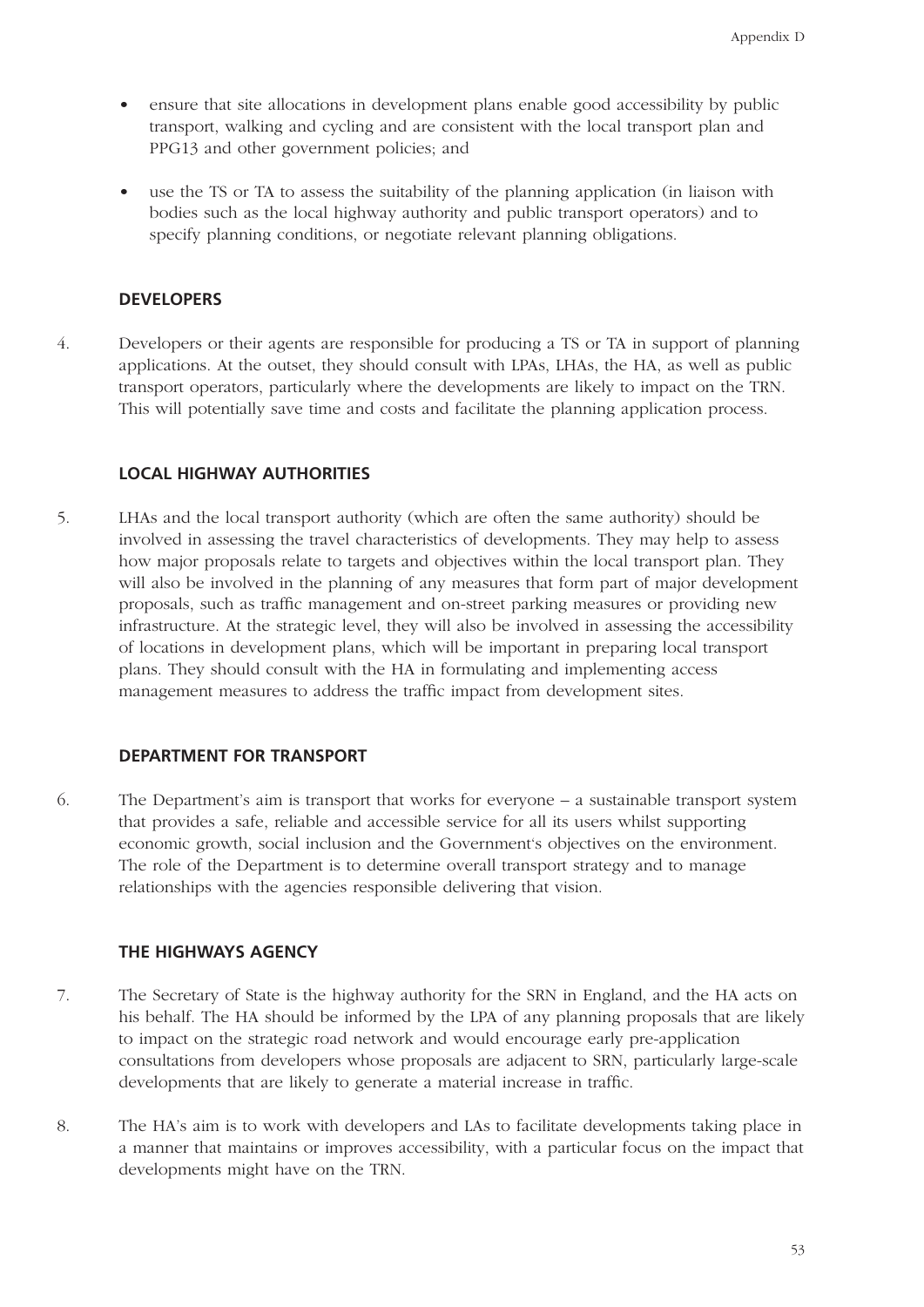- 9. Where possible, the HA is willing to explore options that would allow for the simultaneous construction of highway works and construction/occupation of new developments, as well as the phasing of construction works.
- 10. The HA can direct an LPA to impose conditions on any planning consent to offset the effects of the traffic-related transport impacts from the development proposal. If acceptable highway works or other suitable mitigation measures cannot be secured, a direction may lead to the application not being granted.

#### **OTHER STAKEHOLDERS**

- 11. The list below is indicative of other stakeholders that are typically involved in the land use planning process:
	- Regional Development Agencies
	- The Environment Agency
	- Department of Trade and Industry
	- Passenger Transport Authority
	- Public transport operators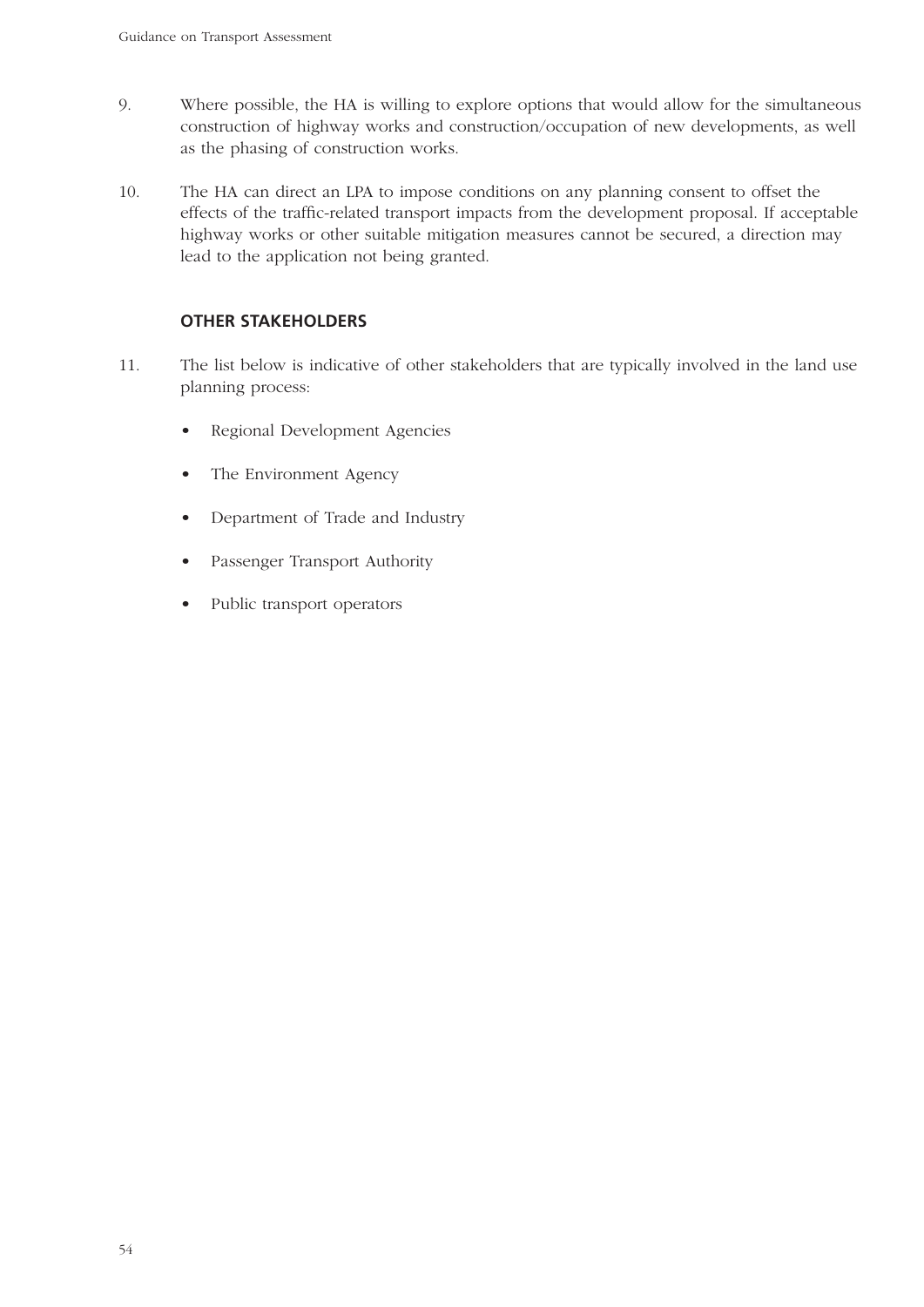## APPENDIX E Delivery mechanisms: legal agreements

- 1. Mitigation measures that are identified and determined as necessary for a planning permission to be granted are normally specified in planning conditions and/or legal agreements.
- 2. The mechanisms by which such works or contributions are implemented are generally via one or more of the following legal agreements.

#### **SECTION 106 AGREEMENTS**

- 3. Section 106 of the Town and Country Planning Act 1990, as substituted by the Planning and Compensation Act 1991, allows a LPA to enter into a legally binding agreement (planning obligation) with a developer in relation to a proposed development.
- 4. Amongst other things, these 'section 106 agreements' can act as a mechanism for placing restrictions on developers in relation to the impacts of their developments, by requiring them to provide measures to minimise these impacts. Policy on the use of planning obligations is set out in ODPM Circular 05/05.
- 5. Typically, section 106 agreements include requirements to make contributions in kind, or to pay sums of money, and cover issues such as the securing of the community infrastructure necessary to meet the needs of the local community arising from the new development and/or mitigating the impacts of the proposed development.
- 6. In some circumstances, the LPA and/or highway authority may pool sums of money arising out of section 106 contributions towards larger mitigation measures than are possible from a single development.

#### **HIGHWAYS ACT AGREEMENTS**

- 7. Various provisions in the Highways Act 1980 influence or facilitate development-related works within the public highway or the creation of a new highway.
- 8. Section 4 provides for an agreement between the Secretary of State for Transport (the Secretary of State) and a local highway authority, where it is proposed to improve a trunk road and the works affect another highway under the local highway authority's control.
- 9. Section 5 provides for an agreement to allow a local highway authority to maintain and improve a highway (other than a trunk road), which the Secretary of State has procured.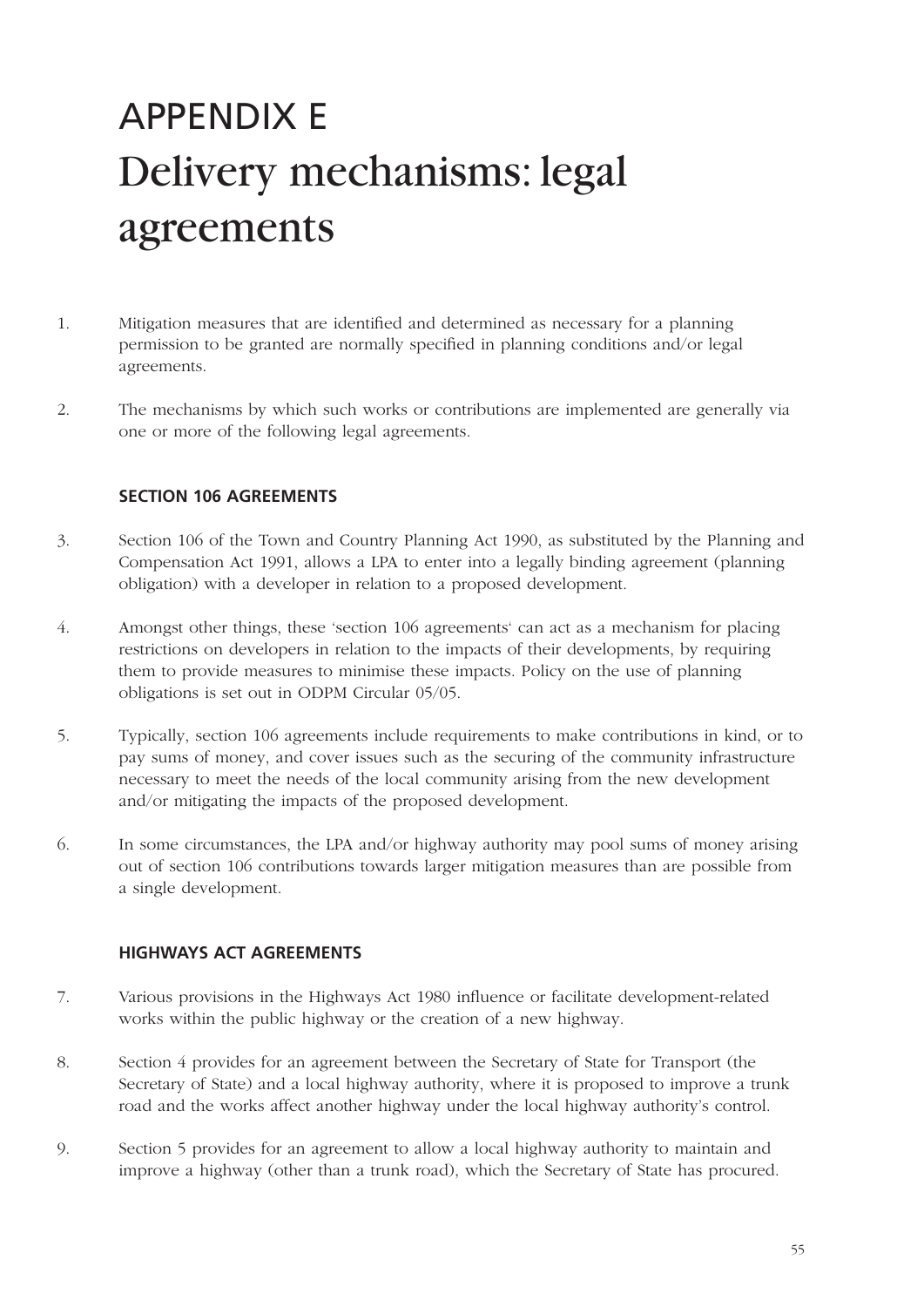- 10. Sections 6 to 9 relate to the delegation of certain functions with regard to trunk roads and urban roads and also facilitate agreements between local highway authorities for the transfer of the specified functions for a particular highway.
- 11. Section 274 provides for a local authority to contribute towards any expenses to be incurred by the Secretary of State if, in the opinion of the local authority, the expenditure is or will be of benefit to the local authority's area.
- 12. A developer may enter into a Section 278 agreement with an LHA for improvement works to local roads, as well as with the Secretary of State for works to the SRN. LPAs may also enter into an agreement with a developer under section 106 of the Town and Country Planning Act 1990, although the section 106 power does not extend to the Secretary of State. 12
- 13. Where measures are required that affect both the local highway network and the SRN, there will be a requirement to enter into multiple-authority agreements that include the HA, LHAs and developers.

#### **MULTIPLE-AUTHORITY SECTION 278 AGREEMENT**

- 14. There are cases where multiple highway authorities, most commonly the Secretary of State and a local highway authority, need to form a joint legal agreement with a developer to ensure that a mutually required package of measures that affect both authorities' networks can be achieved and controlled. This could also apply to a situation whereby a development proposal is close to the border between two LHAs and the mitigation measures required might be capacity management controls at junctions within both LHA areas.
- 15. Whilst it may be less common, there might also be circumstances where three highway authorities are involved – for example, where the boundaries of two LHAs are close to a motorway junction and the impact from a development affects the networks within the jurisdiction of each LHA. In such circumstances, should capacity management measures be required that affect all three highway authorities, then the multiple-authority agreement would enable such works to be coordinated effectively.
- 16. The purpose of a multiple-authority agreement is to ensure that, where a combination of measures/controls is required to provide the appropriate mitigation for a development, and where such measures fall within multiple authorities' areas of jurisdiction, provision of the necessary complete combination can be guaranteed by legally enforceable agreement.
- 17. The goals and benefits of this type of agreement are:
	- achieving a coordinated approach among the LHAs, LPAs and the HA;
	- establishing complementary measures to control access and egress for developments;

<sup>12</sup> For s.278 agreements with the Secretary of State for Transport see *Guidance on Agreements with the Secretary of State for Transport under Section 278 of the Highways Act 1980*